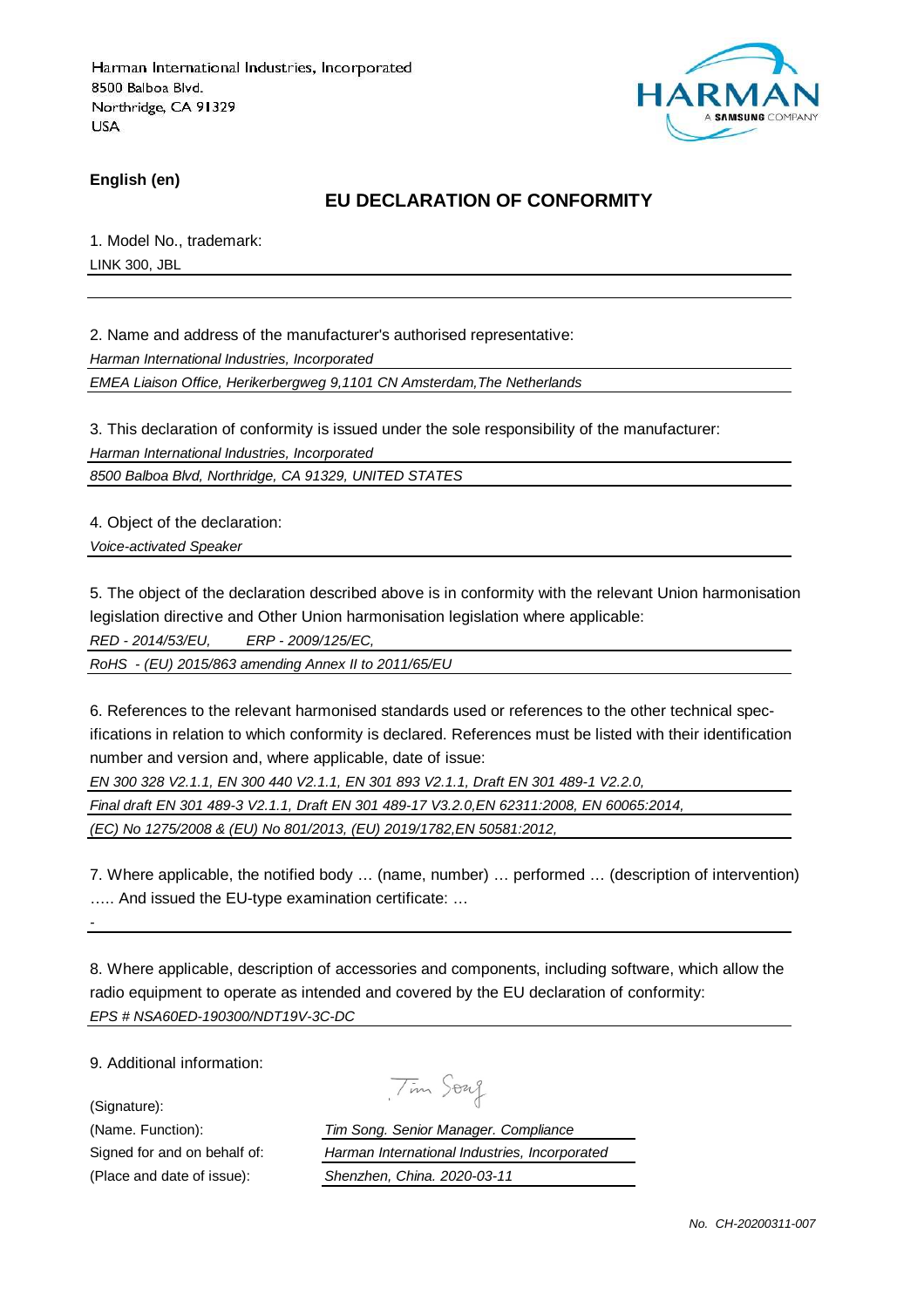#### **ANNEX I Energy efficiency for external power supplies**

| Manufacturer                             | Harman International Industries, Incorporated         |              |
|------------------------------------------|-------------------------------------------------------|--------------|
| <b>Address</b>                           | 8500 Balboa Blvd, Northridge, CA 91329, UNITED STATES |              |
| Model identifier                         | NSA60ED-190300                                        | NDT19V-3C-DC |
| Input voltage(VAC)                       | 100-240                                               | 100-240      |
| Input AC frequency(Hz)                   | 50/60                                                 | 50/60        |
| Output voltage(V)                        | 19.0                                                  | 19.0         |
| Output current(A)                        | 3.0                                                   | 3.0          |
| Output power(Watts)                      | 57.0                                                  | 57.0         |
| Average active efficiency(%) @230V       | 90.6                                                  | 90.0         |
| Efficiency at low load (10 %) (%) @ 230V | 86.3                                                  | 87.8         |
| No-load power consumption(Watts) @230V   | 0.09                                                  | 0.09         |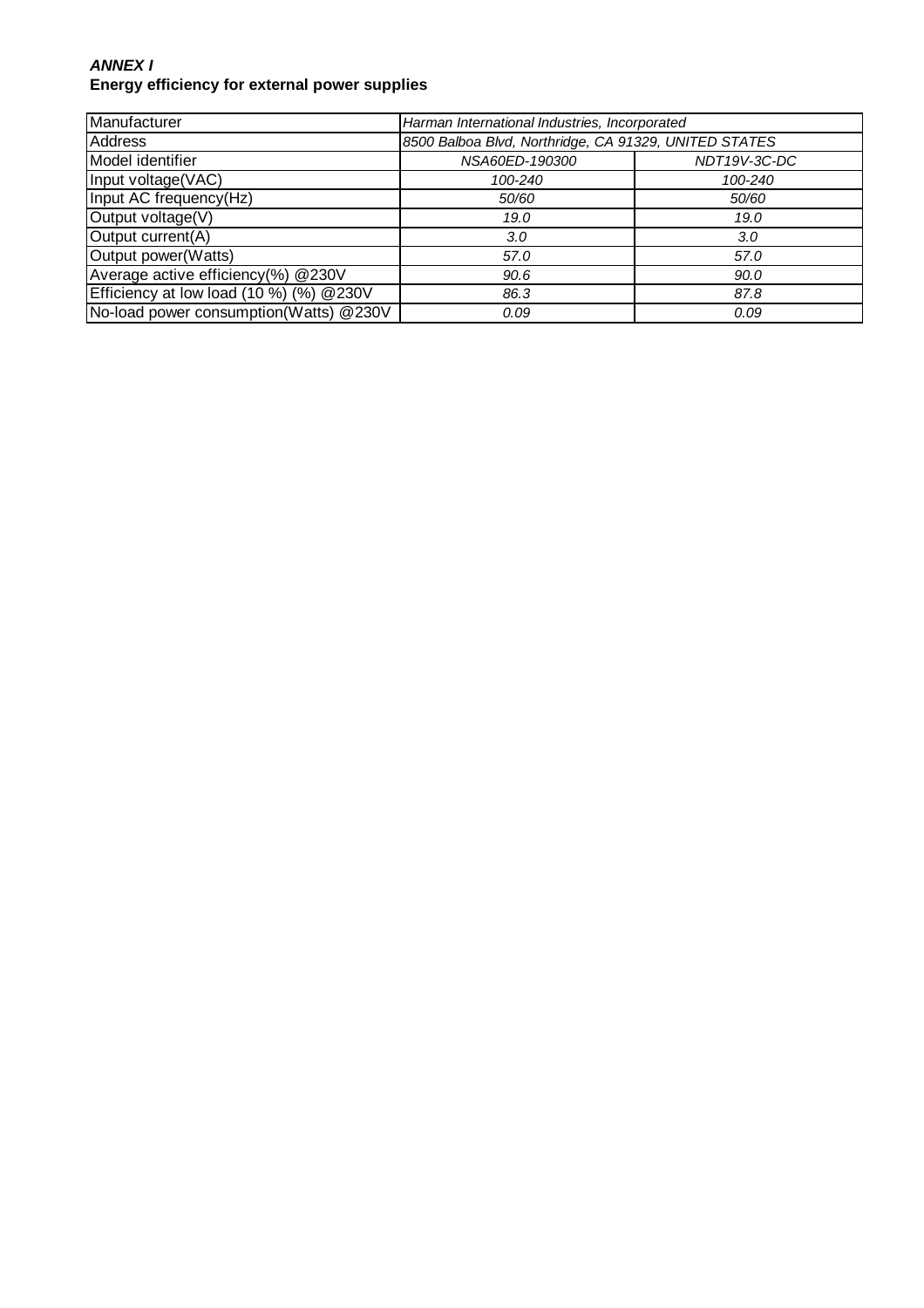

**Български (bg)**

## **ЕС ДЕКЛАРАЦИЯ ЗА СЪОТВЕТСТВИЕ**

1.Модел No., търговска марка : LINK 300, JBL

2. Име и адрес на производителя или на неговия упълномощен представител: Harman International Industries, Incorporated EMEA Liaison Office, Herikerbergweg 9,1101 CN Amsterdam,The Netherlands

3. Настоящата декларация за съответствие е издадена на отговорността на производителя: Harman International Industries, Incorporated

8500 Balboa Blvd, Northridge, CA 91329, UNITED STATES

4. Предмет на декларацията: Voice-activated Speaker

5. Предметът на декларацията, описан по-горе, отговаря на съответното законодателство на Съюза за хармонизация Директива и Друго законодателство на Съюза за хармонизация, когато е приложимо: RED - 2014/53/EU, ERP - 2009/125/EC,

RoHS - (EU) 2015/863 amending Annex II to 2011/65/EU

6. Позоваване на използваните хармонизирани стандарти или позоваване на други технически спецификации, по отно отношение на които се декларира съответствие.При позоваването трябва да се посочва техният идентификационен номер и версията им и,ако е приложимо,дата на издаване: EN 300 328 V2.1.1, EN 300 440 V2.1.1, EN 301 893 V2.1.1, Draft EN 301 489-1 V2.2.0, Final draft EN 301 489-3 V2.1.1, Draft EN 301 489-17 V3.2.0,EN 62311:2008, EN 60065:2014, (EC) No 1275/2008 & (EU) No 801/2013, (EU) 2019/1782,EN 50581:2012,

7. Когато е приложимо, нотифицираният орган… (наименование, номер)… извърши … (описание на извършеното) … и издаде сертификата за ЕС изследване на типа: …

8. Когато е приложимо, описание на принадлежностите и компонентите, включително софтуер, които позволяват на радиосъоръжението да работи по предназначение и които са обхванати от ЕС декларацията за съответствие:

EPS # NSA60ED-190300/NDT19V-3C-DC

9. Допълнителна информация:

(подпис):

-

Tim Song

(име, длъжност): Tim Song. Senior Manager. Compliance Подписано за и от името на: Harman International Industries, Incorporated (място и дата на издаване): Shenzhen, China. 2020-03-11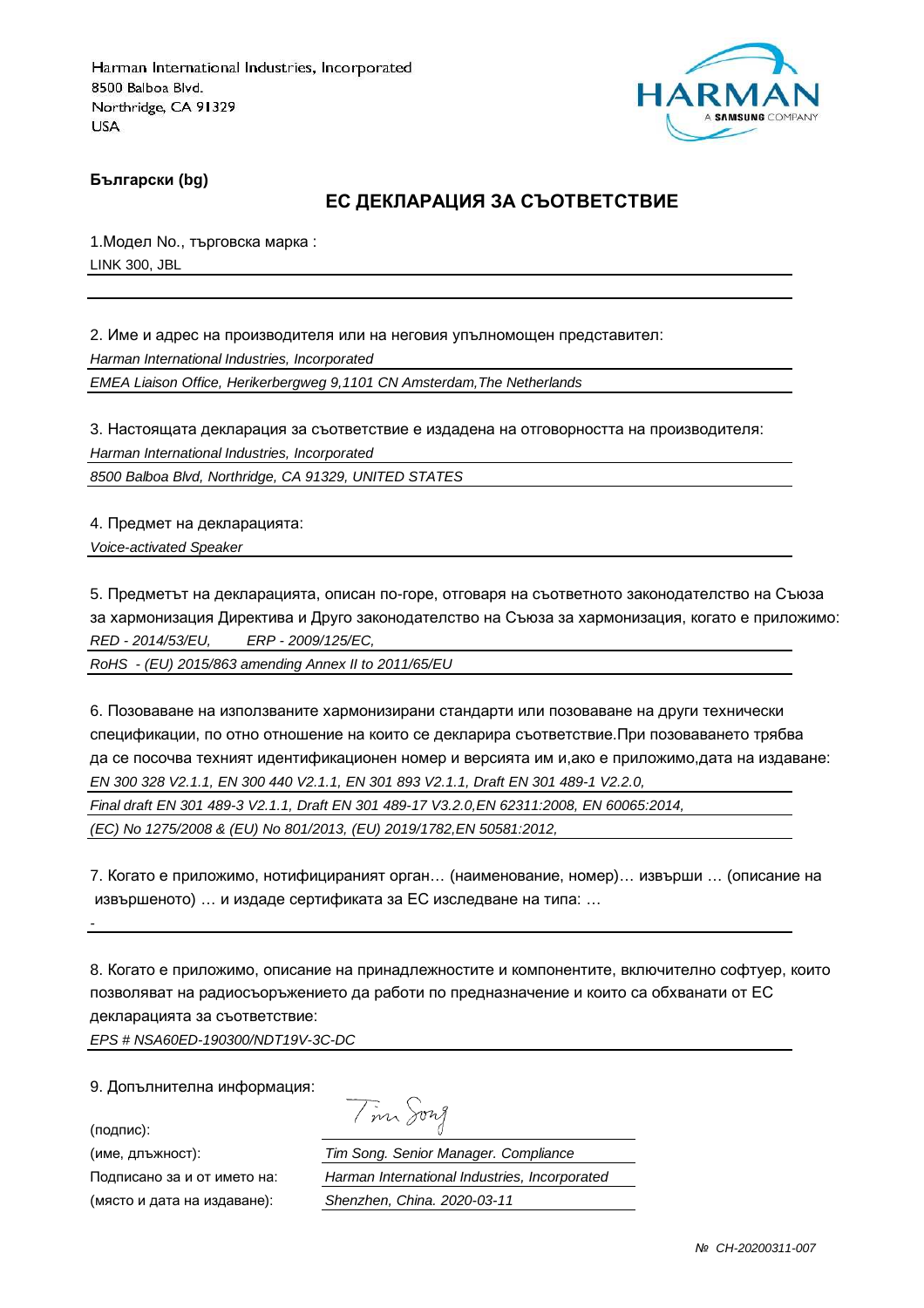#### *ПРИЛОЖЕНИЕ* **I енергийна ефективност за външни електрозахранващи устройства**

| Наименование производителя           | Harman International Industries, Incorporated         |              |
|--------------------------------------|-------------------------------------------------------|--------------|
| адрес                                | 8500 Balboa Blvd, Northridge, CA 91329, UNITED STATES |              |
| Идентификатор на модела              | NSA60ED-190300                                        | NDT19V-3C-DC |
| Входно напрежение(VAC)               | 100-240                                               | 100-240      |
| Честота на входния променлив ток(Hz) | 50/60                                                 | 50/60        |
| Изходно напрежение(V)                | 19.0                                                  | 19.0         |
| Изходен ток(А)                       | 3.0                                                   | 3.0          |
| Изходна мощност(Watts)               | 57.0                                                  | 57.0         |
| Среден КПД в работен режим(%) @230V  | 90.6                                                  | 90.0         |
| КПД при малък товар (10 %) (%) @230V | 86.3                                                  | 87.8         |
| Консумирана мощност на празен ход    |                                                       |              |
| (Watts) @230V                        | 0.09                                                  | 0.09         |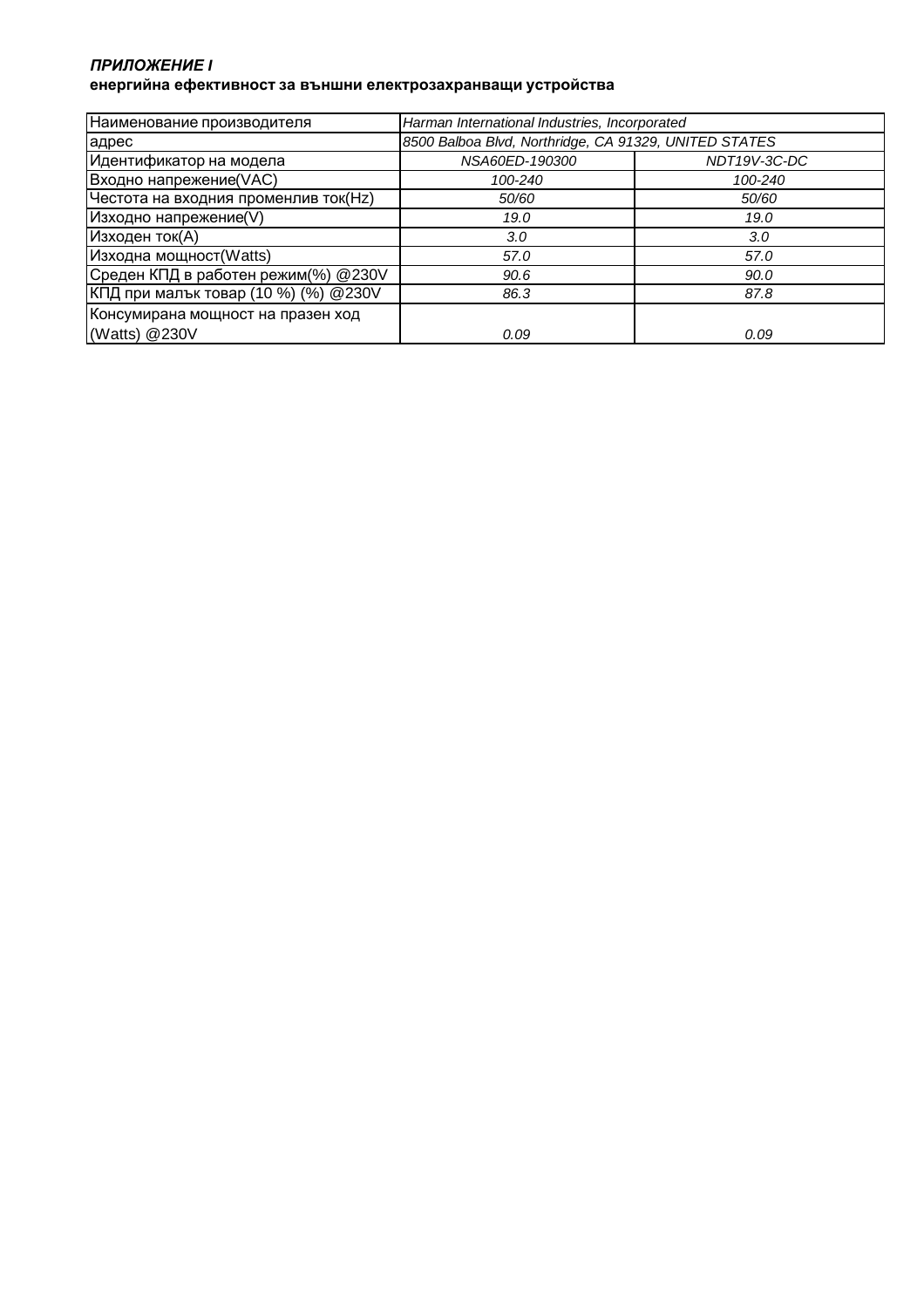

**Deutsch (de)**

# **EU-KONFORMITÄTSERKLÄRUNG**

1. Modell Nr., Handelsmarke: LINK 300, JBL

2. Name und Anschrift des Herstellers oder seines Bevollmächtigten: Harman International Industries, Incorporated EMEA Liaison Office, Herikerbergweg 9,1101 CN Amsterdam,The Netherlands

3. Die alleinige Verantwortung für die Ausstellung dieser Konformitätserklärung trägt der Hersteller: Harman International Industries, Incorporated

8500 Balboa Blvd, Northridge, CA 91329, UNITED STATES

4. Gegenstand der Erklärung Voice-activated Speaker

5. Der oben beschriebene Gegenstand der Erklärung erfüllt die einschlägigen Harmonisierungsrecht -svorschriften der Union Richtlinie und gegebenenfalls weitere Harmonisierungsrechtsvorschriften der Union: RED - 2014/53/EU, ERP - 2009/125/EC,

RoHS - (EU) 2015/863 amending Annex II to 2011/65/EU

6.Angabe der einschlägigen harmonisierten Normen, die zugrunde gelegt wurden, oder Angabe der anderen technischen Spezifikationen, bezüglich derer die Konformität erklärt wird: Dabei müssen die jeweilige Kennnummer,die angewandte Fassung und gegebenenfalls das Ausgabedatum angegeben werden: EN 300 328 V2.1.1, EN 300 440 V2.1.1, EN 301 893 V2.1.1, Draft EN 301 489-1 V2.2.0, Final draft EN 301 489-3 V2.1.1, Draft EN 301 489-17 V3.2.0,EN 62311:2008, EN 60065:2014,

(EC) No 1275/2008 & (EU) No 801/2013, (EU) 2019/1782,EN 50581:2012,

7. Falls zutreffend — Die notifizierte Stelle … (Name, Kennnummer) hat … (Beschreibung ihrer Mitwirkung) … und folgende EU-Baumusterprüfbescheinigung ausgestellt:

8.Falls vorhanden — Beschreibung des Zubehörs und der Bestandteile einschließlich Software,die den bestimmungsgemäßen Betrieb der Funkanlage ermöglichen und von der EU-Konformitätserklärung erfasst werden:

EPS # NSA60ED-190300/NDT19V-3C-DC

9. Zusatzangaben

(Unterschrift):

-

| $\overline{\phantom{a}}$ | $\eta\gamma\lambda$ |
|--------------------------|---------------------|
|--------------------------|---------------------|

(Name, Funktion): Tim Song. Senior Manager. Compliance Unterzeichnet und im Namen von: Harman International Industries, Incorporated (Ort und Datum der Ausstellung): Shenzhen, China. 2020-03-11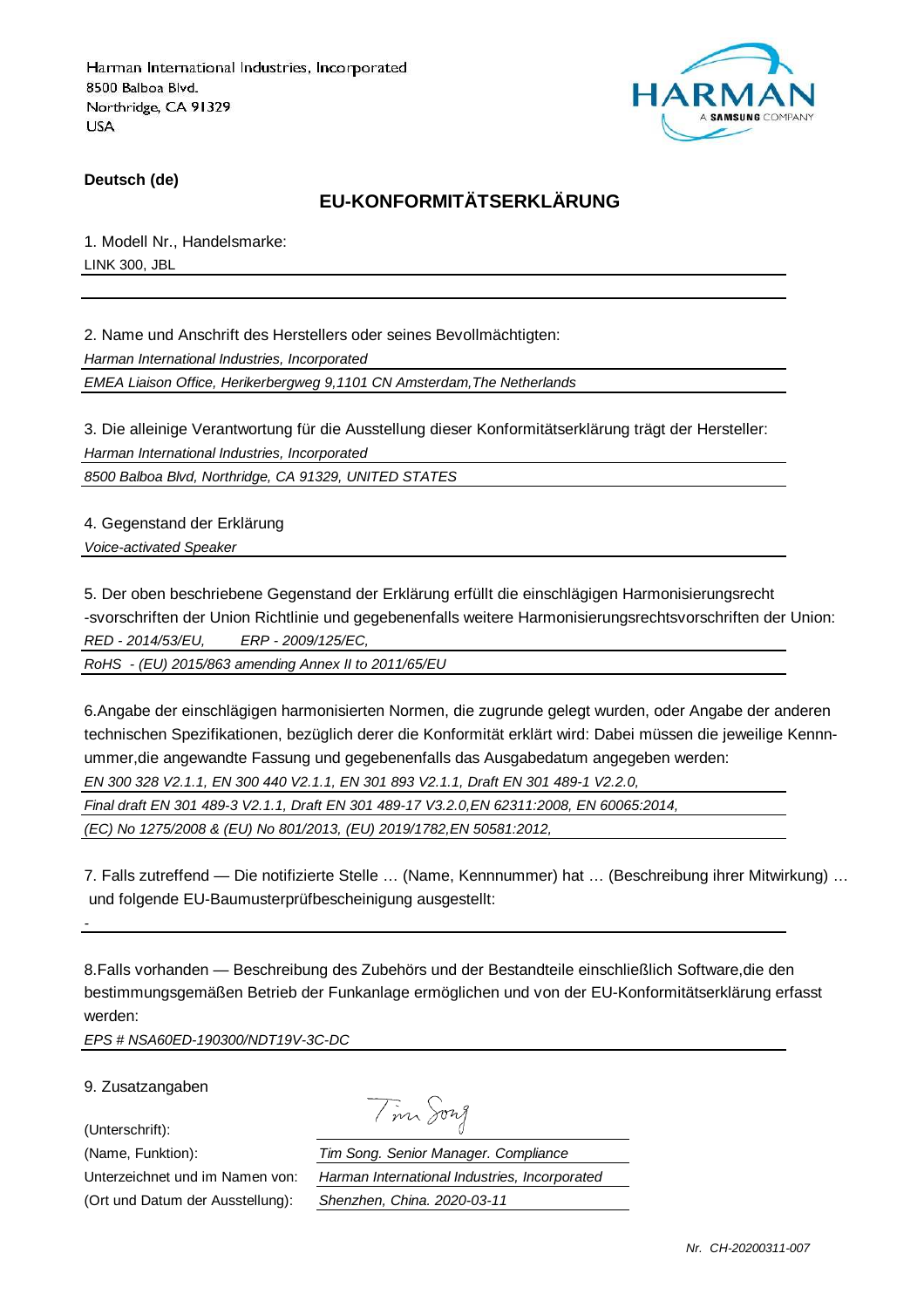#### **ANHANG I Energieeffizienz an externe Netzteile**

| Name des Herstellers                       | Harman International Industries, Incorporated         |              |
|--------------------------------------------|-------------------------------------------------------|--------------|
| Anschrift                                  | 8500 Balboa Blvd, Northridge, CA 91329, UNITED STATES |              |
| Modellkennung                              | NSA60ED-190300                                        | NDT19V-3C-DC |
| Eingangsspannung(VAC)                      | 100-240                                               | 100-240      |
| Eingangswechselstromfrequenz(Hz)           | 50/60                                                 | 50/60        |
| Ausgangsspannung(V)                        | 19.0                                                  | 19.0         |
| Ausgangsstrom(A)                           | 3.0                                                   | 3.0          |
| Ausgangsleistung(Watts)                    | 57.0                                                  | 57.0         |
| Durchschnittliche Effizienz im Betrieb(%)  |                                                       |              |
| @230V                                      | 90.6                                                  | 90.0         |
| Effizienz bei geringer Last (10%) (%)@230V | 86.3                                                  | 87.8         |
| Leistungsaufnahme bei Nulllast(Watts)      |                                                       |              |
| @230V                                      | 0.09                                                  | 0.09         |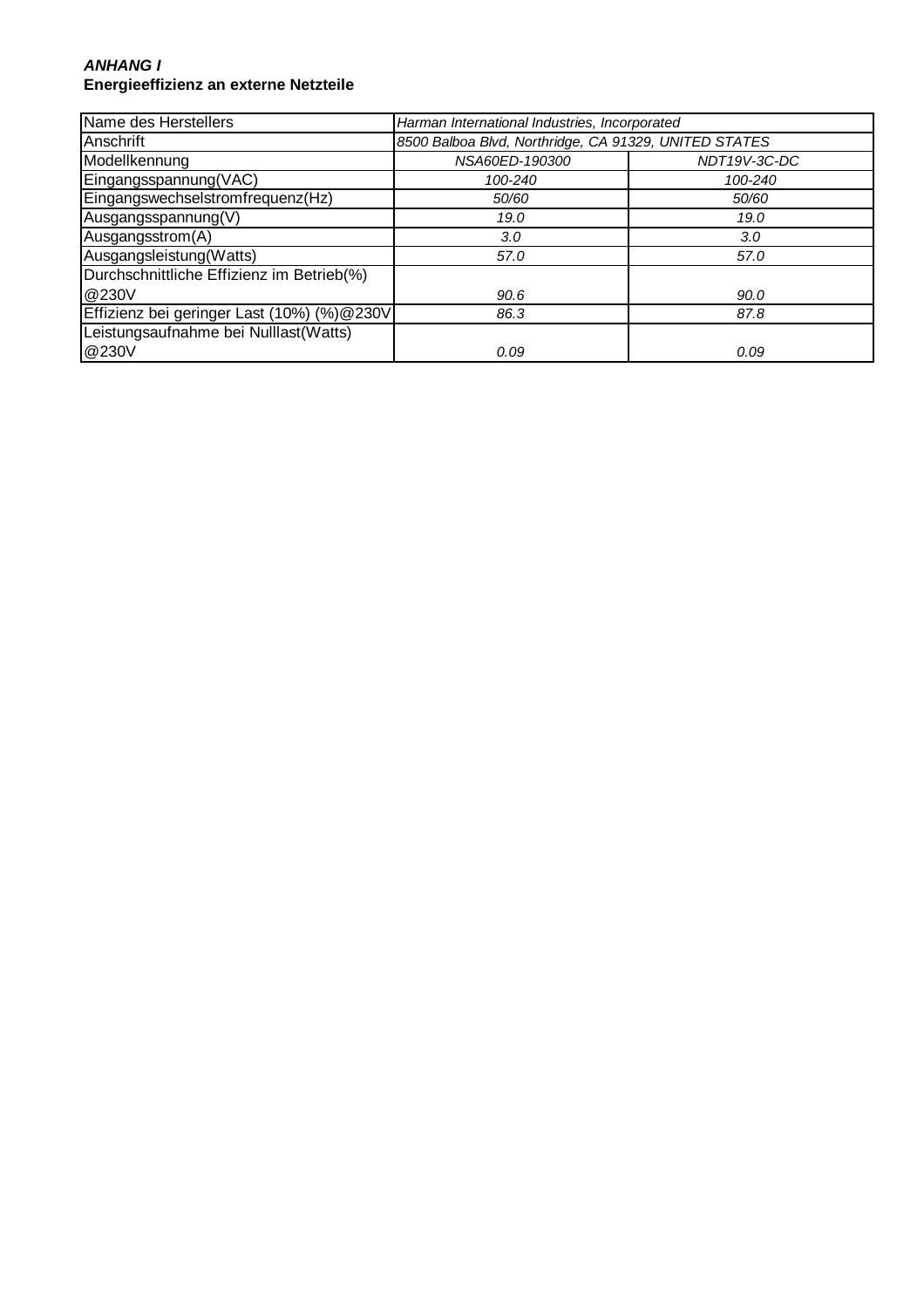

**Hrvatski (hr)**

## **EU IZJAVA O SUKLADNOSTI**

1.Model br.,marka LINK 300, JBL

2. Ime i adresa proizvođača ili njegovog ovlaštenog zastupnika: Harman International Industries, Incorporated EMEA Liaison Office, Herikerbergweg 9,1101 CN Amsterdam,The Netherlands

3. Za izdavanje ove izjave o sukladnosti odgovoran je isključivo proizvođač:

Harman International Industries, Incorporated

8500 Balboa Blvd, Northridge, CA 91329, UNITED STATES

4. Predmet izjave:

Voice-activated Speaker

5. Prethodno opisani predmet izjave u skladu je s relevantnim zakonodavstvom Unije o usklađivanju i drugim zakonodavstvom Unije o usklađivanju prema potrebi:

RED - 2014/53/EU, ERP - 2009/125/EC,

RoHS - (EU) 2015/863 amending Annex II to 2011/65/EU

6. Upućivanja na odgovarajuće usklađene norme koje se upotrebljavaju ili upućivanje na druge tehničke specifikacije u odnosu na koje se deklarira sukladnost. Upućivanja moraju biti navedena s identifikacijskim brojem i verzijom te, prema potrebi, datumom izdavanja:

EN 300 328 V2.1.1, EN 300 440 V2.1.1, EN 301 893 V2.1.1, Draft EN 301 489-1 V2.2.0,

Final draft EN 301 489-3 V2.1.1, Draft EN 301 489-17 V3.2.0,EN 62311:2008, EN 60065:2014,

(EC) No 1275/2008 & (EU) No 801/2013, (EU) 2019/1782,EN 50581:2012,

7.Prema potrebi, prijavljeno tijelo ... (naziv, broj) … provelo je … (opis intervencije) … i izdalo potvrdu o EU ispitivanju tipa:

8. Prema potrebi, opis dodatne opreme i sastavnica, uključujući softver, koji omogućuju normalan rad radijske opreme koji je obuhvaćen EU izjavom o sukladnosti: EPS # NSA60ED-190300/NDT19V-3C-DC

9. Dodatne informacije:

-

(potpis):

|  | 172.7 |
|--|-------|
|  |       |

(ime, funkcija) Tim Song. Senior Manager. Compliance Potpisano za i u ime: Harman International Industries, Incorporated (mjesto i datum izdavanja): Shenzhen, China. 2020-03-11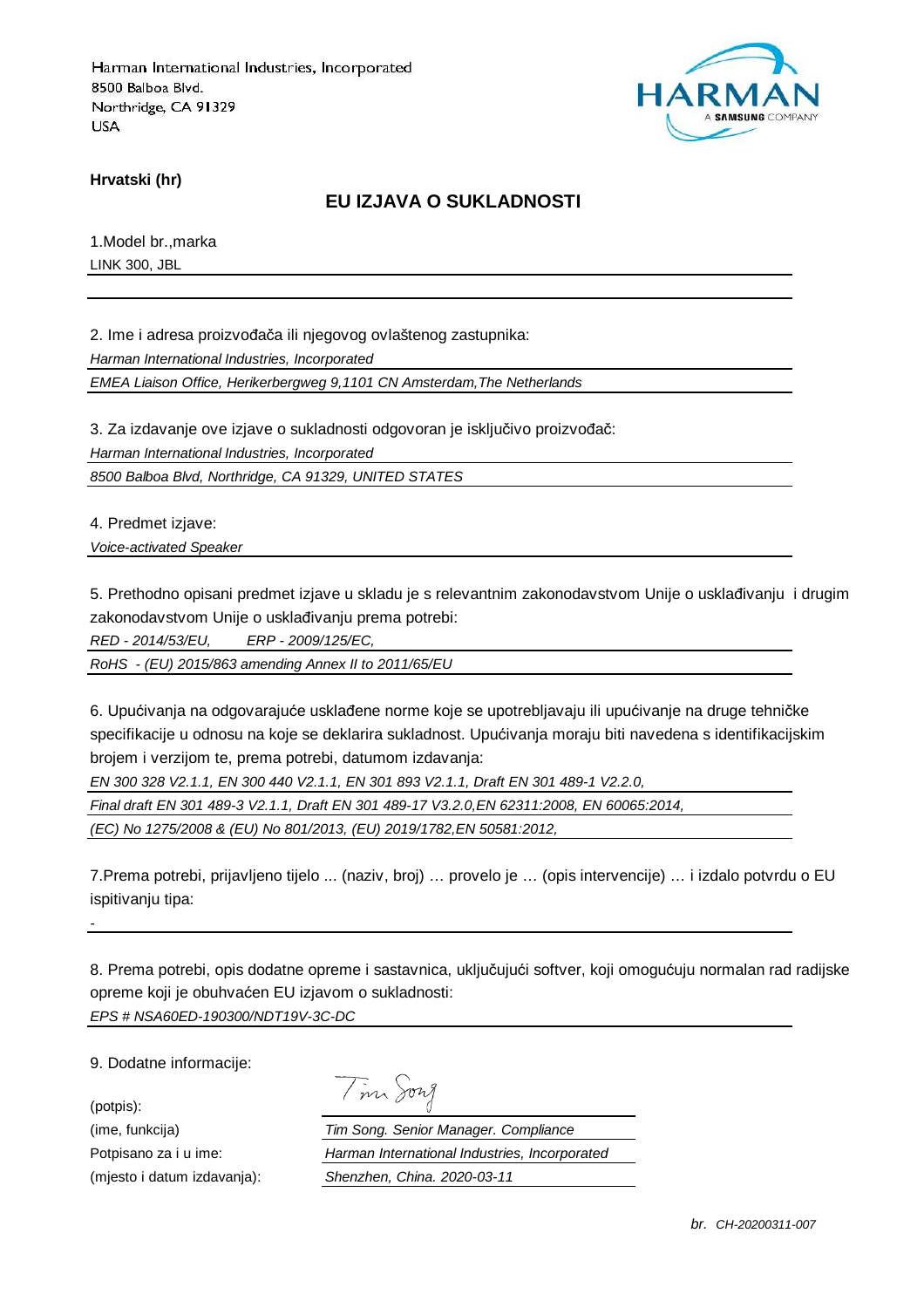### **PRILOG I energetsku učinkovitost za vanjska napajanja**

| proizvođača                                | Harman International Industries, Incorporated         |                  |
|--------------------------------------------|-------------------------------------------------------|------------------|
| adresa                                     | 8500 Balboa Blvd, Northridge, CA 91329, UNITED STATES |                  |
| Identifikacijska oznaka modela             | NSA60ED-190300                                        | NDT19V-3C-DC     |
| Ulazni napon(VAC)                          | 100-240                                               | 100-240          |
| Frekvencija ulaznog izmjeničnog napona(Hz) | 50/60                                                 | 50/60            |
| Izlazni napon(V)                           | 19.0                                                  | 19.0             |
| Izlazna jakost struje(A)                   | 3.0                                                   | 3.0 <sub>2</sub> |
| Izlazna snaga(Watts)                       | 57.0                                                  | 57.0             |
| Prosječna učinkovitost pod opterećenjem    |                                                       |                  |
| (%) @ 230V                                 | 90.6                                                  | 90.0             |
| Učinkovitost pri niskom opterećenju        |                                                       |                  |
| $(10 %)$ $(%)$ $@230V$                     | 86.3                                                  | 87.8             |
| Potrošnja energije u stanju bez            |                                                       |                  |
| opterećenja(Watts) @230V                   | 0.09                                                  | 0.09             |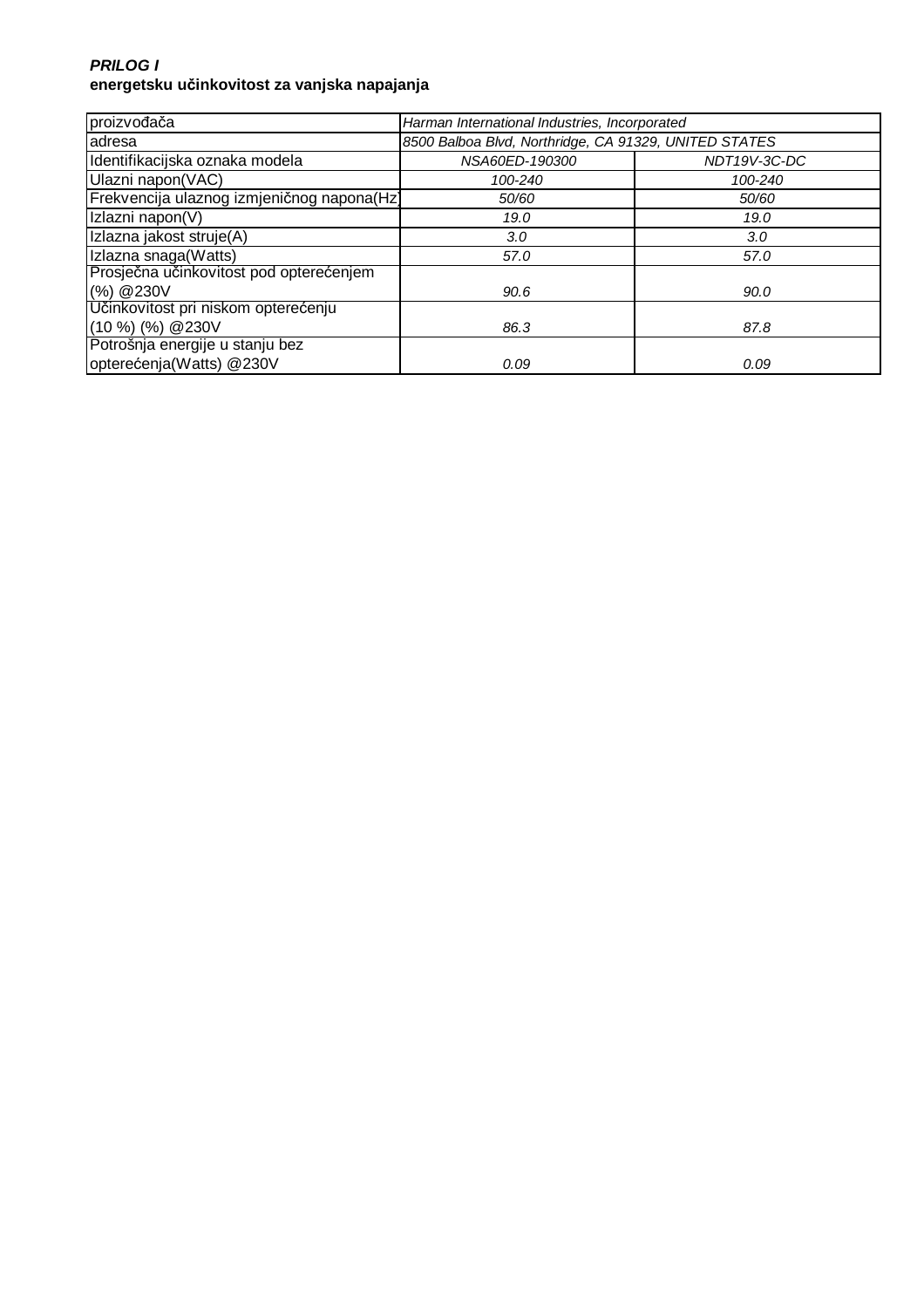

**čeština (cs)**

# **EU PROHLÁŠENÍ O SHODĚ**

1. Model č.,ochranná známka: LINK 300, JBL

2. Jméno a adresa výrobce nebo jeho zplnomocněného zástupce: Harman International Industries, Incorporated

EMEA Liaison Office, Herikerbergweg 9,1101 CN Amsterdam,The Netherlands

3. Toto prohlášení o shodě se vydává na výhradní odpovědnost výrobce:

Harman International Industries, Incorporated

8500 Balboa Blvd, Northridge, CA 91329, UNITED STATES

4. Předmět prohlášení:

Voice-activated Speaker

5. Výše popsaný předmět prohlášení je ve shodě s příslušnými harmonizovanými právními předpisy Unie a náležitých případech další harmonizované právní předpisy Unie:

RED - 2014/53/EU, ERP - 2009/125/EC,

RoHS - (EU) 2015/863 amending Annex II to 2011/65/EU

6. Odkazy na příslušné harmonizované normy, které byly použity, nebo na jiné technické specifikace, na jejichž základě se shoda prohlašuje. Odkazy se uvedou s jejich identifikačním číslem a verzí a v příslušných případech rovněž s datem vydání:

EN 300 328 V2.1.1, EN 300 440 V2.1.1, EN 301 893 V2.1.1, Draft EN 301 489-1 V2.2.0,

Final draft EN 301 489-3 V2.1.1, Draft EN 301 489-17 V3.2.0,EN 62311:2008, EN 60065:2014,

(EC) No 1275/2008 & (EU) No 801/2013, (EU) 2019/1782,EN 50581:2012,

7. Případně: oznámený subjekt ... (název, číslo) … provedl … (popis opatření) … a vydal certifikát EU přezkoušení typu:

8.V příslušných případech popis příslušenství a součástí, včetně softwaru, které umožňují zamýšlené fungování rádiového zařízení v souladu s EU prohlášením o shodě: EPS # NSA60ED-190300/NDT19V-3C-DC

9. Další informace:

(podpis):

-

Tim Song

(jméno, funkce): Tim Song. Senior Manager. Compliance Podepsáno za a jménem: Harman International Industries, Incorporated (místo a datum vydání): Shenzhen, China. 2020-03-11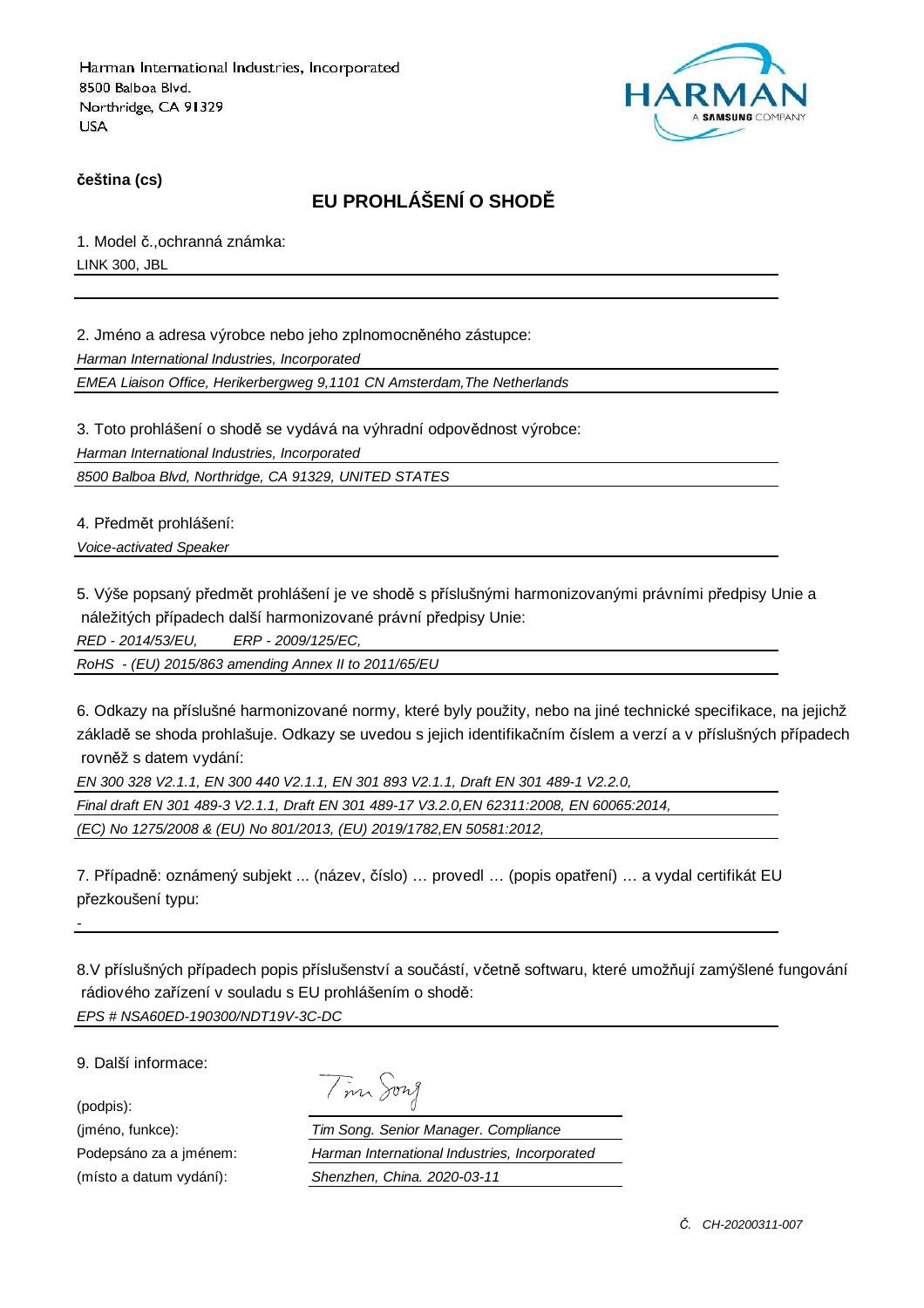## **P***Ř***ÍLOHA I energetickou účinnost vnějších napájecích zdrojů**

| Název výrobce                          | Harman International Industries, Incorporated         |              |
|----------------------------------------|-------------------------------------------------------|--------------|
| adresa                                 | 8500 Balboa Blvd, Northridge, CA 91329, UNITED STATES |              |
| Identifikační modelu                   | NSA60ED-190300                                        | NDT19V-3C-DC |
| Vstupní napětí (VAC)                   | 100-240                                               | 100-240      |
| Vstupní frekvence(Hz)                  | 50/60                                                 | 50/60        |
| Výstupní napětí(V)                     | 19.0                                                  | 19.0         |
| Výstupní proud(A)                      | 3.0                                                   | 3.0          |
| Výstupní výkon(Watts)                  | 57.0                                                  | 57.0         |
| Průměrná účinnost v aktivním režimu(%) |                                                       |              |
| @230V                                  | 90.6                                                  | 90.0         |
| Účinnost při malém zatížení (10 %) (%) |                                                       |              |
| @230V                                  | 86.3                                                  | 87.8         |
| Spotřeba energie ve stavu bez          |                                                       |              |
| zátěže(Watts) @230V                    | 0.09                                                  | 0.09         |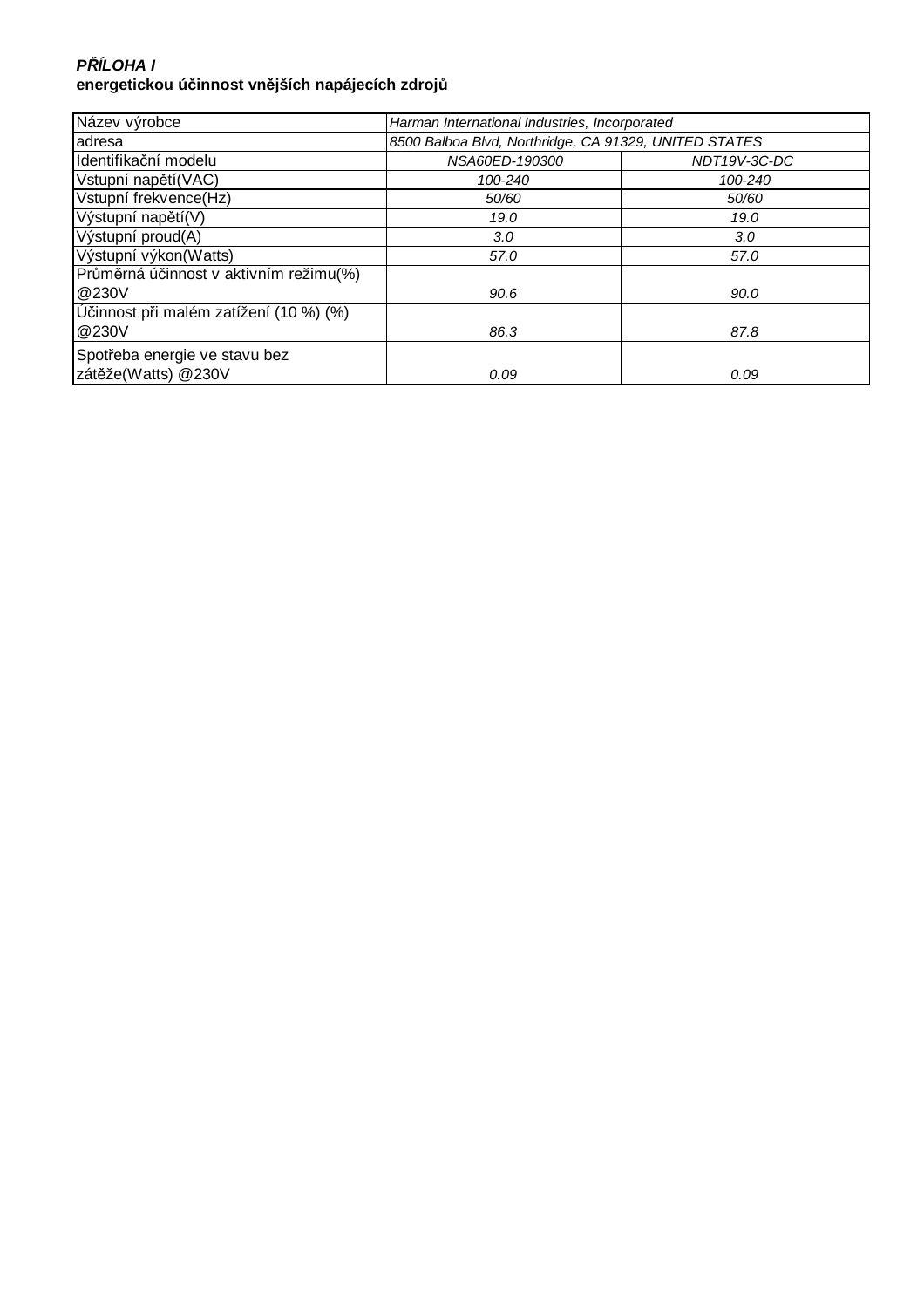

**eesti keel (et)**

## **ELI VASTAVUSDEKLARATSIOON**

1. Tootenumber,kaubamärk: LINK 300, JBL

2. Tootja või tema volitatud esindaja nimi ja aadress:

Harman International Industries, Incorporated

EMEA Liaison Office, Herikerbergweg 9,1101 CN Amsterdam,The Netherlands

3. Käesolev vastavusdeklaratsioon on välja antud tootja ainuvastutusel:

Harman International Industries, Incorporated

8500 Balboa Blvd, Northridge, CA 91329, UNITED STATES

4. Deklareeritav toode:

Voice-activated Speaker

5. Ülalkirjeldatud deklareeritav toode on kooskõlas asjakohaste liidu ühtlustamisõigusaktidega ja Muud liidu ühtlustamisõigusaktid (vajaduse korral):

RED - 2014/53/EU, ERP - 2009/125/EC,

RoHS - (EU) 2015/863 amending Annex II to 2011/65/EU

6. Viited kasutatud harmoneeritud standarditele või muudele tehnilistele kirjeldustele, millele vastavust deklareeritakse. Viidetele peab lisama nende identifitseerimisnumbri ja versiooni ning vajaduse korral väljaandmise kuupäeva:

EN 300 328 V2.1.1, EN 300 440 V2.1.1, EN 301 893 V2.1.1, Draft EN 301 489-1 V2.2.0,

Final draft EN 301 489-3 V2.1.1, Draft EN 301 489-17 V3.2.0,EN 62311:2008, EN 60065:2014,

Tim Song

(EC) No 1275/2008 & (EU) No 801/2013, (EU) 2019/1782,EN 50581:2012,

7.Vajaduse korral: teavitatud asutus … (nimi, number) … teostas … (tegevuse kirjeldus) … ja andis välja Eli tüübihindamistõendi:

8.Vajaduse korral selliste tarvikute ja osade, samuti tarkvara kirjeldus, mis võimaldavad raadioseadet kasutada ettenähtud otstarbel ja kooskõlas ELi vastavusdeklaratsiooniga: EPS # NSA60ED-190300/NDT19V-3C-DC

9. Lisateave:

(allkiri):

-

(nimi, ametinimetus): Tim Song. Senior Manager. Compliance Alla kirjutanud (kelle poolt/nimel): Harman International Industries, Incorporated (väljaandmise koht ja kuupäev): Shenzhen, China. 2020-03-11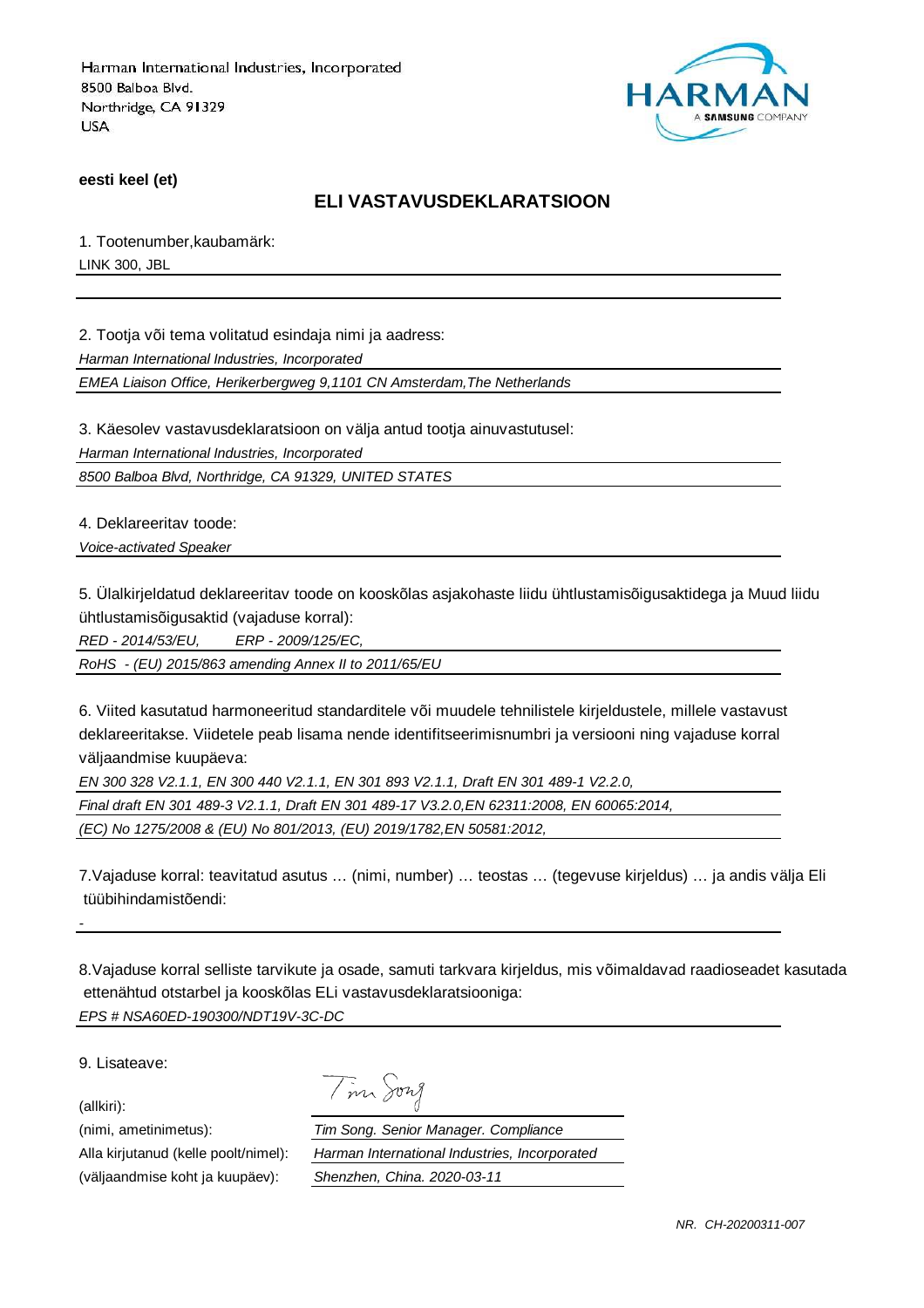#### **I LISA Väliste toiteallikate energiatõhusus**

| Tootja nimi                              | Harman International Industries, Incorporated         |              |
|------------------------------------------|-------------------------------------------------------|--------------|
| aadress                                  | 8500 Balboa Blvd, Northridge, CA 91329, UNITED STATES |              |
| Mudelitähis                              | NSA60ED-190300                                        | NDT19V-3C-DC |
| Sisendpinge(VAC)                         | 100-240                                               | 100-240      |
| Sisendvahelduvvoolu sagedus(Hz)          | 50/60                                                 | 50/60        |
| Väljundpinge(V)                          | 19.0                                                  | 19.0         |
| Väljundvool(A)                           | 3.0                                                   | 3.0          |
| Väljundvõimsus(Watts)                    | 57.0                                                  | 57.0         |
| Tööseisundi keskmine energiatõhusustegur |                                                       |              |
| (%) @ 230V                               | 90.6                                                  | 90.0         |
| Energiatõhusustegur väikesel koormusel   |                                                       |              |
| $(10\%)$ (%) @ 230V                      | 86.3                                                  | 87.8         |
| Tarbimisvõimsus koormamata seisundis     |                                                       |              |
| (Watts) $@230V$                          | 0.09                                                  | 0.09         |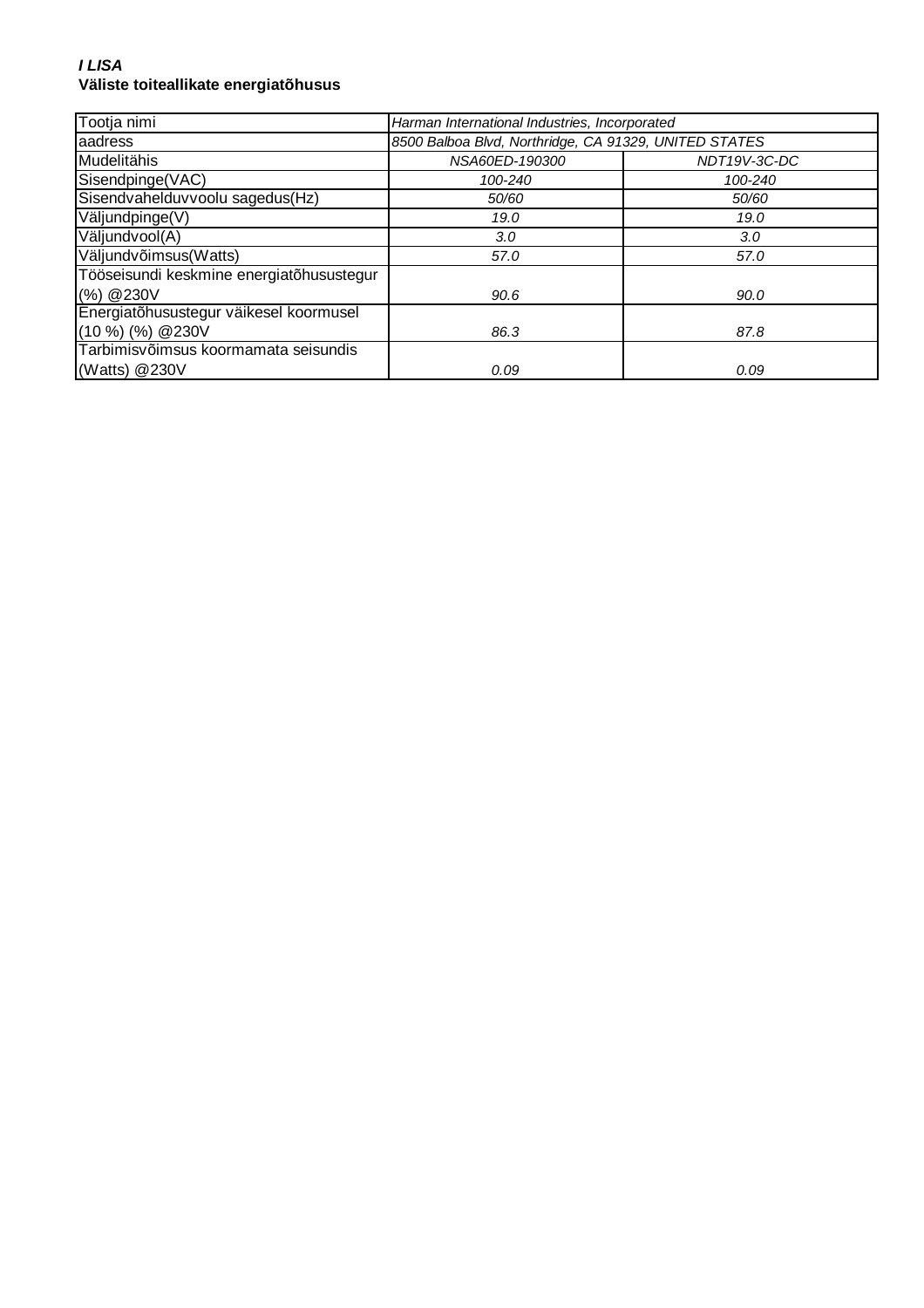

**español (es)**

# **DECLARACIÓN UE DE CONFORMIDAD**

1. Nombre del Modelo,marca: LINK 300, JBL

2. Nombre y dirección del fabricante o de su representante autorizado:

Harman International Industries, Incorporated

EMEA Liaison Office, Herikerbergweg 9,1101 CN Amsterdam,The Netherlands

3. La presente declaración de conformidad se expide bajo la exclusiva responsabilidad del fabricante. Harman International Industries, Incorporated

8500 Balboa Blvd, Northridge, CA 91329, UNITED STATES

4. Objeto de la declaración:

Voice-activated Speaker

5. El objeto de la declaración descrito anteriormente es conforme con la legislación de armonización pertinente de la Unión y Otra legislación de armonización de la Unión, cuando sea aplicable: RED - 2014/53/EU, ERP - 2009/125/EC,

RoHS - (EU) 2015/863 amending Annex II to 2011/65/EU

6.Referencias a las normas armonizadas pertinentes utilizadas o referencias a las otras especificaciones técnicas en relación con las cuales se declara la conformidad. Las referencias se enumerarán con su número de identificación y su versión y, en su caso, la fecha de emisión:

EN 300 328 V2.1.1, EN 300 440 V2.1.1, EN 301 893 V2.1.1, Draft EN 301 489-1 V2.2.0,

Final draft EN 301 489-3 V2.1.1, Draft EN 301 489-17 V3.2.0,EN 62311:2008, EN 60065:2014,

(EC) No 1275/2008 & (EU) No 801/2013, (EU) 2019/1782,EN 50581:2012,

7. Cuando proceda: El organismo notificado … (nombre, número) … ha efectuado … (descripción de la intervención) … y expedido el certificado de examen UE de tipo:

8. Cuando proceda, descripción de los accesorios y componentes, incluido el software, que permiten que el equipo radioeléctrico funcione como estaba previsto y esté amparado por la declaración UE de conformidad: EPS # NSA60ED-190300/NDT19V-3C-DC

9. Información adicional:

(Firma):

-

| $\mathcal{L}$ | vn<br>╱ |
|---------------|---------|
|               |         |

(nombre, cargo): Tim Song. Senior Manager. Compliance Firmado en nombre de: Harman International Industries, Incorporated (lugar y fecha de expedición): Shenzhen, China. 2020-03-11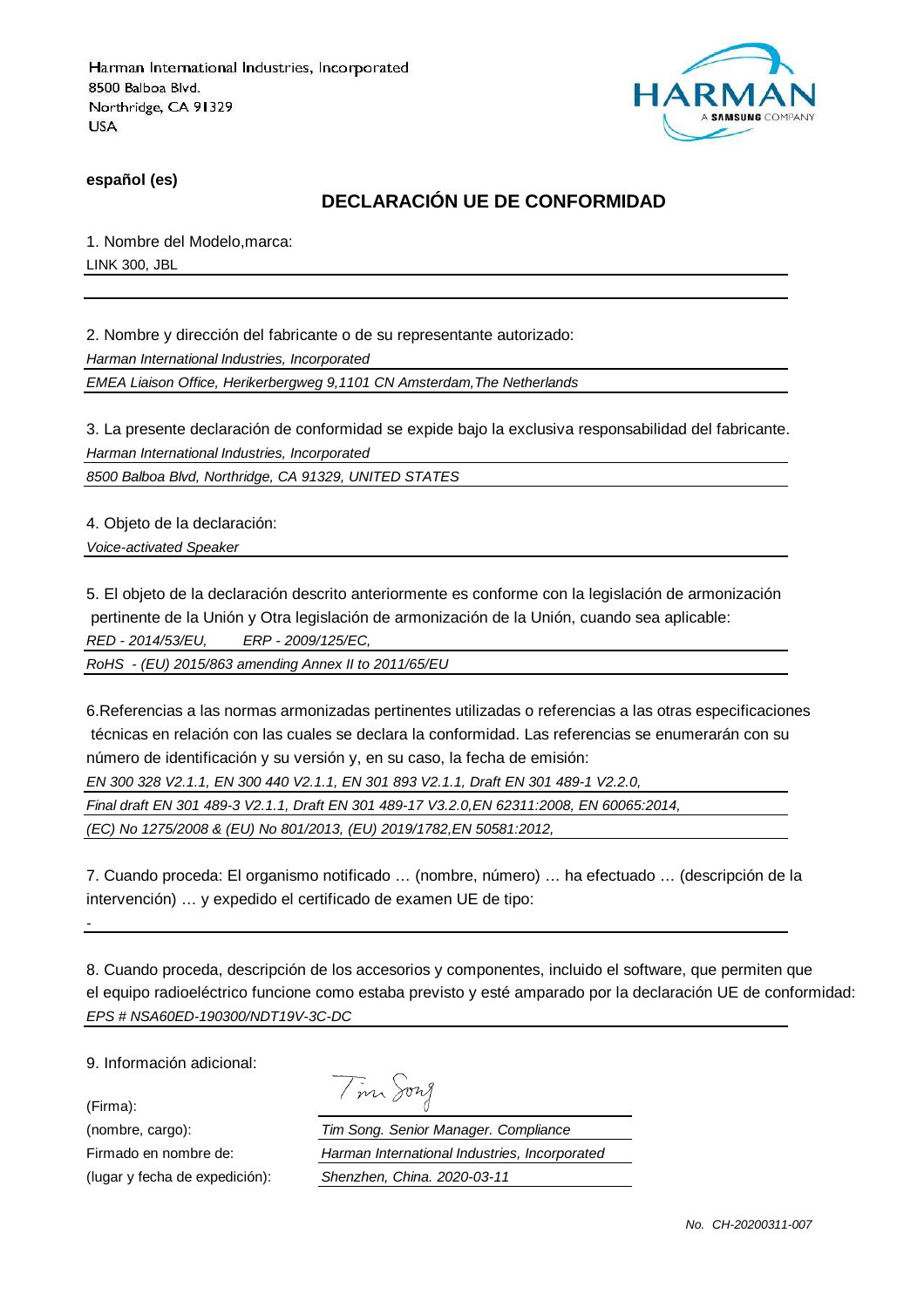### **ANEXO I eficiencia energética para fuentes de alimentación externas**

| fabricante                              | Harman International Industries, Incorporated         |              |
|-----------------------------------------|-------------------------------------------------------|--------------|
| dirección                               | 8500 Balboa Blvd, Northridge, CA 91329, UNITED STATES |              |
| Identificador del modelo                | NSA60ED-190300                                        | NDT19V-3C-DC |
| Tensión de entrada(VAC)                 | 100-240                                               | 100-240      |
| Frecuencia de la CA de entrada(Hz)      | 50/60                                                 | 50/60        |
| Tensión de salida(V)                    | 19.0                                                  | 19.0         |
| Intensidad de salida(A)                 | 3.0                                                   | 3.0          |
| Potencia de salida(Watts)               | 57.0                                                  | 57.0         |
| Eficiencia media en activo(%) @230V     | 90.6                                                  | 90.0         |
| Eficiencia a baja carga(10 %) (%) @230V | 86.3                                                  | 87.8         |
| Consumo eléctrico en vacío(Watts) @230V | 0.09                                                  | 0.09         |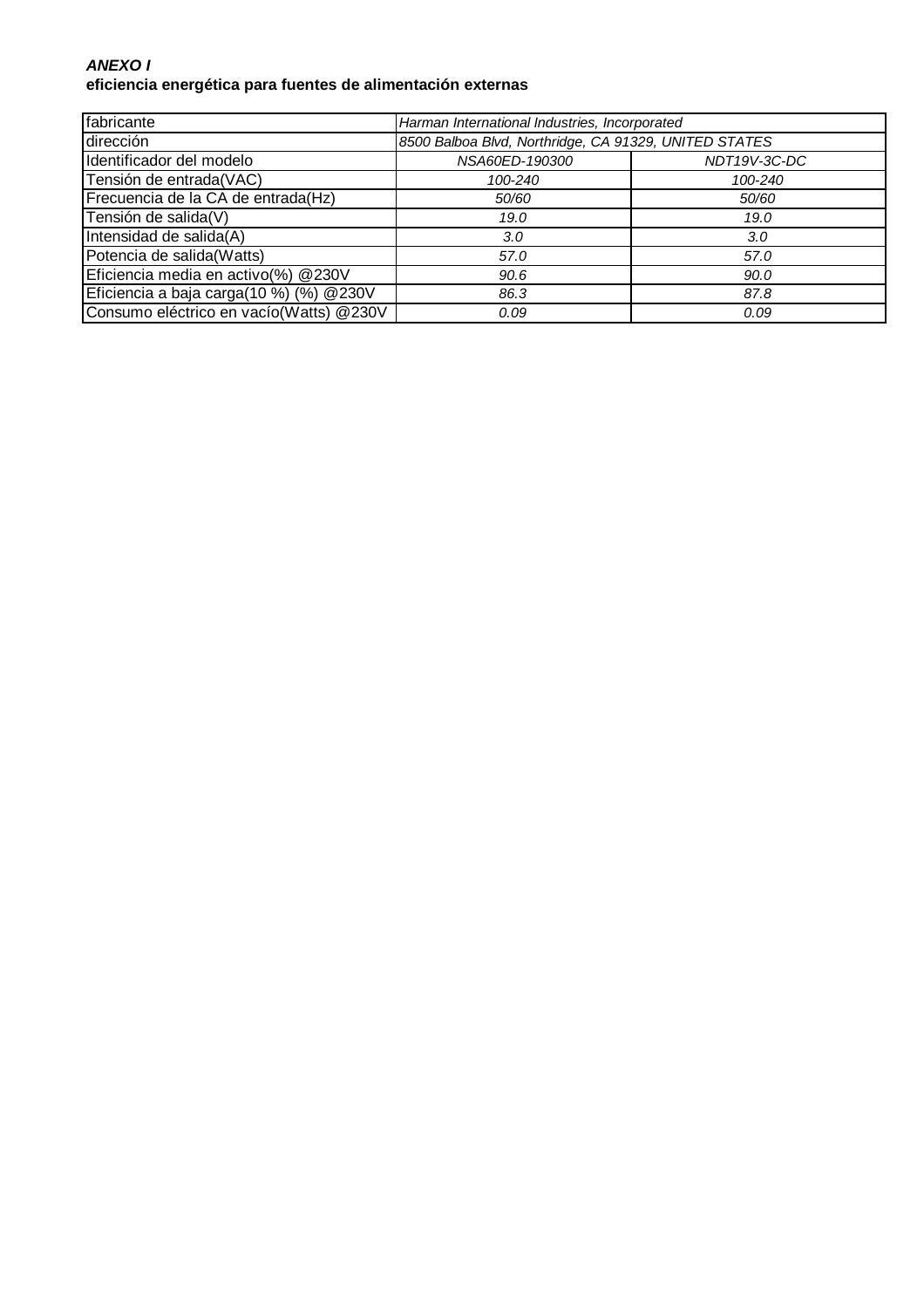

**italiano (it)**

# **DICHIARAZIONE DI CONFORMITÀ UE**

1. Modello n.,brand: LINK 300, JBL

2. Nome e indirizzo del fabbricante o del suo rappresentante autorizzato:

Harman International Industries, Incorporated

EMEA Liaison Office, Herikerbergweg 9,1101 CN Amsterdam,The Netherlands

3. La presente dichiarazione di conformità è rilasciata sotto l'esclusiva responsabilità del fabbricante: Harman International Industries, Incorporated

8500 Balboa Blvd, Northridge, CA 91329, UNITED STATES

4. Oggetto della dichiarazione:

Voice-activated Speaker

5. L'oggetto della dichiarazione di cui sopra è conforme alla pertinente normativa di armonizzazione dell'Unione e Se del caso, altre normative di armonizzazione dell'Unione:

RED - 2014/53/EU, ERP - 2009/125/EC,

RoHS - (EU) 2015/863 amending Annex II to 2011/65/EU

6. Riferimento alle pertinenti norme armonizzate utilizzate o riferimenti alle altre specifiche tecniche in relazione alle quali è dichiarata la conformità. I riferimenti devono essere indicati con il loro numero di identificazione e versione e, se del caso, la data di emissione:

EN 300 328 V2.1.1, EN 300 440 V2.1.1, EN 301 893 V2.1.1, Draft EN 301 489-1 V2.2.0,

Final draft EN 301 489-3 V2.1.1, Draft EN 301 489-17 V3.2.0,EN 62311:2008, EN 60065:2014,

(EC) No 1275/2008 & (EU) No 801/2013, (EU) 2019/1782,EN 50581:2012,

7. Se del caso, l'organismo notificato … (denominazione, numero) … ha effettuato … (descrizione dell'intervento) … e rilasciato il certificato di esame UE del tipo:

8. Se del caso, una descrizione degli accessori e dei componenti inclusi nella dichiarazione di con -formità UE,compreso il software, che consentono all'apparecchiatura radio di funzionare come previsto: EPS # NSA60ED-190300/NDT19V-3C-DC

9. Informazioni supplementari:

(Firma):

-

Tim Song

(nome, funzione): Tim Song. Senior Manager. Compliance Firmato a nome e per conto di: Harman International Industries, Incorporated (luogo e data del rilascio): Shenzhen, China. 2020-03-11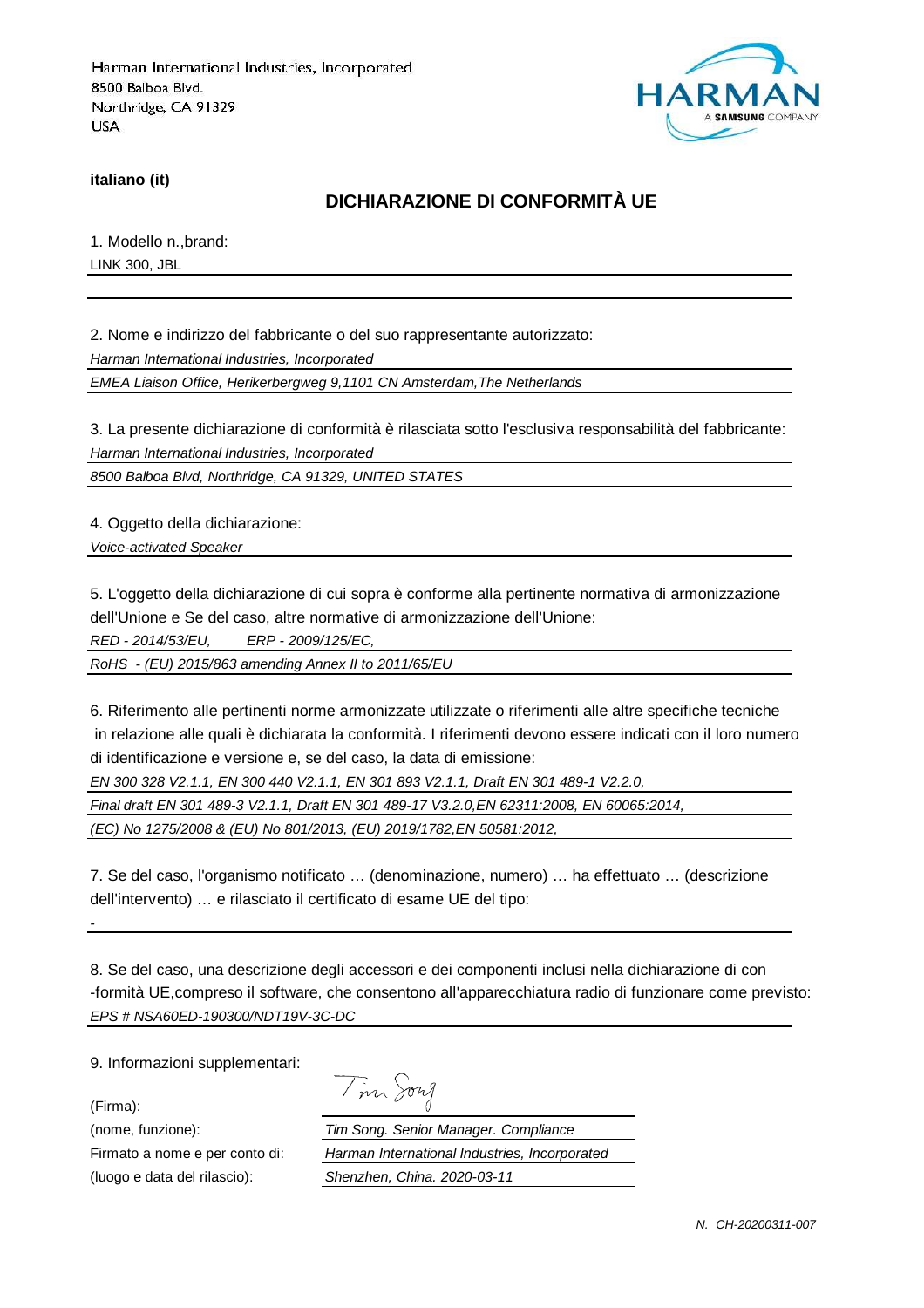#### **ALLEGATO I efficienza energetica di alimentatori esterni**

| fabbricante                                | Harman International Industries, Incorporated         |              |
|--------------------------------------------|-------------------------------------------------------|--------------|
| indirizzo                                  | 8500 Balboa Blvd, Northridge, CA 91329, UNITED STATES |              |
| Identificativo del modello                 | NSA60ED-190300                                        | NDT19V-3C-DC |
| Tensione di ingresso(VAC)                  | 100-240                                               | 100-240      |
| Frequenza di ingresso CA(Hz)               | 50/60                                                 | 50/60        |
| Tensione di uscita(V)                      | 19.0                                                  | 19.0         |
| Corrente di uscita(A)                      | 3.0 <sub>2</sub>                                      | 3.0          |
| Potenza di uscita(Watts)                   | 57.0                                                  | 57.0         |
| Rendimento medio in modo attivo(%) @230\   | 90.6                                                  | 90.0         |
| Rendimento a basso carico(10%) (%)@230V    | 86.3                                                  | 87.8         |
| Potenza assorbita nella condizione a vuoto |                                                       |              |
| (Watts) @230V                              | 0.09                                                  | 0.09         |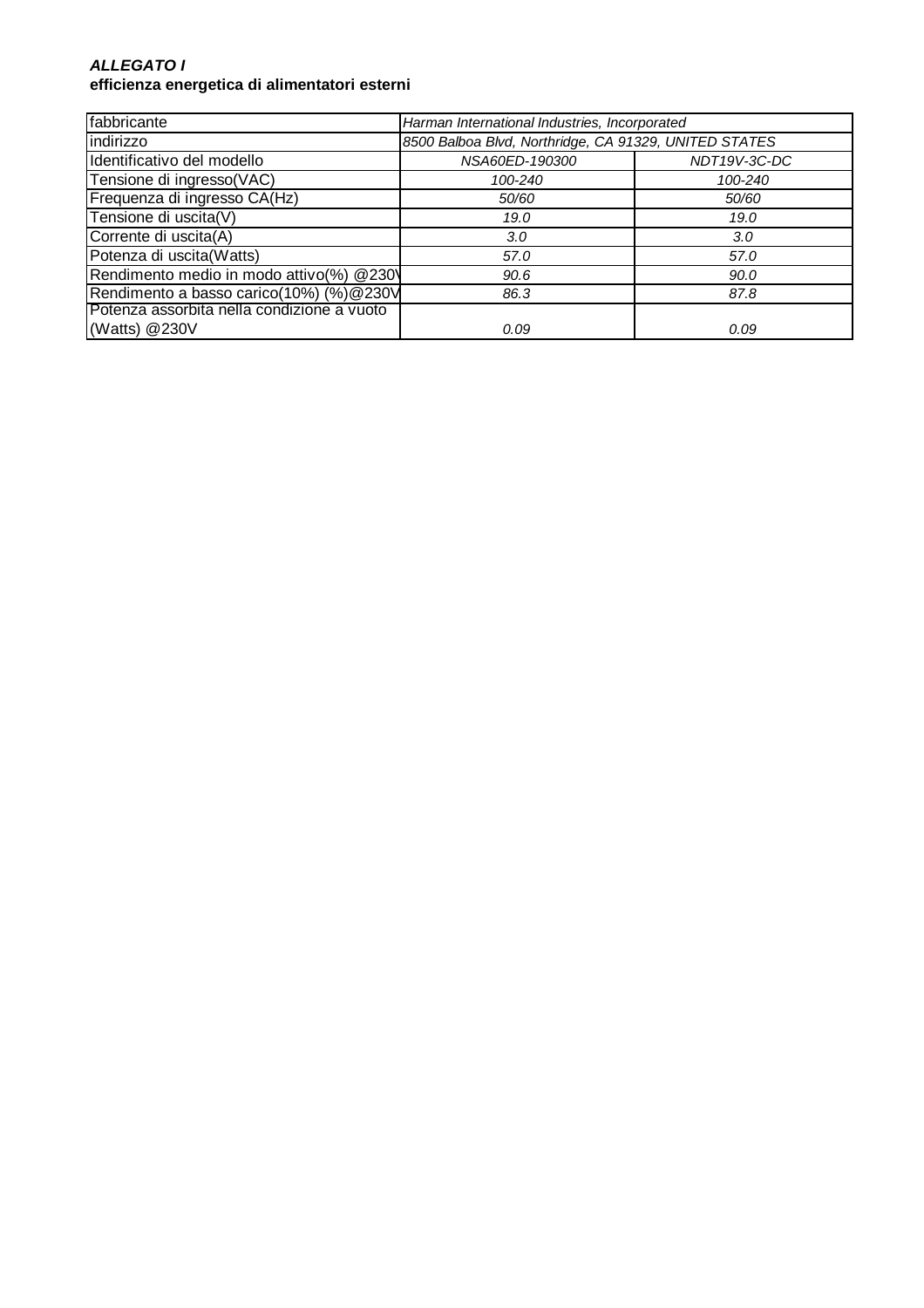

**dansk (da)**

### **EU-OVERENSSTEMMELSESERKLÆRING**

1. Model nr.,mærke: LINK 300, JBL

2. Navn og adresse på fabrikanten eller dennes bemyndigede repræsentant: Harman International Industries, Incorporated EMEA Liaison Office, Herikerbergweg 9,1101 CN Amsterdam,The Netherlands

3. Denne overensstemmelseserklæring udstedes på fabrikantens ansvar: Harman International Industries, Incorporated

8500 Balboa Blvd, Northridge, CA 91329, UNITED STATES

4. Erklæringens genstand:

Voice-activated Speaker

5. Genstanden for erklæringen, som beskrevet ovenfor, er i overensstemmelse med den relevante

EU-harmoniseringslovgivning og Eventuelt anden EU-harmoniseringslovgivning:

RED - 2014/53/EU, ERP - 2009/125/EC,

RoHS - (EU) 2015/863 amending Annex II to 2011/65/EU

6.Henvisninger til de relevante anvendte harmoniserede standarder eller henvisninger til de andre tekniske specifikationer, som der erklæres overensstemmelse med. Henvisninger angives med deres identifikationsnummer og version og eventuelt udstedelsesdato:

EN 300 328 V2.1.1, EN 300 440 V2.1.1, EN 301 893 V2.1.1, Draft EN 301 489-1 V2.2.0,

Final draft EN 301 489-3 V2.1.1, Draft EN 301 489-17 V3.2.0,EN 62311:2008, EN 60065:2014,

(EC) No 1275/2008 & (EU) No 801/2013, (EU) 2019/1782,EN 50581:2012,

7. Hvor det er relevant, det bemyndigede organ … (navn, nummer) har foretaget … (beskrivelse af aktiviteten) … og udstedt EU-typeafprøvningsattest:

8. I givet fald beskrivelse af tilbehør og komponenter, herunder software, som får radioudstyret til at fungere efter hensigten og er dækket af EU-overensstemmelseserklæringen: EPS # NSA60ED-190300/NDT19V-3C-DC

9. Supplerende oplysninger:

(Underskrift):

-

(udstedelsessted og -dato): Shenzhen, China. 2020-03-11

Tim Song

(navn, stilling) (underskrift): Tim Song. Senior Manager. Compliance Underskrevet for og på vegne af: Harman International Industries, Incorporated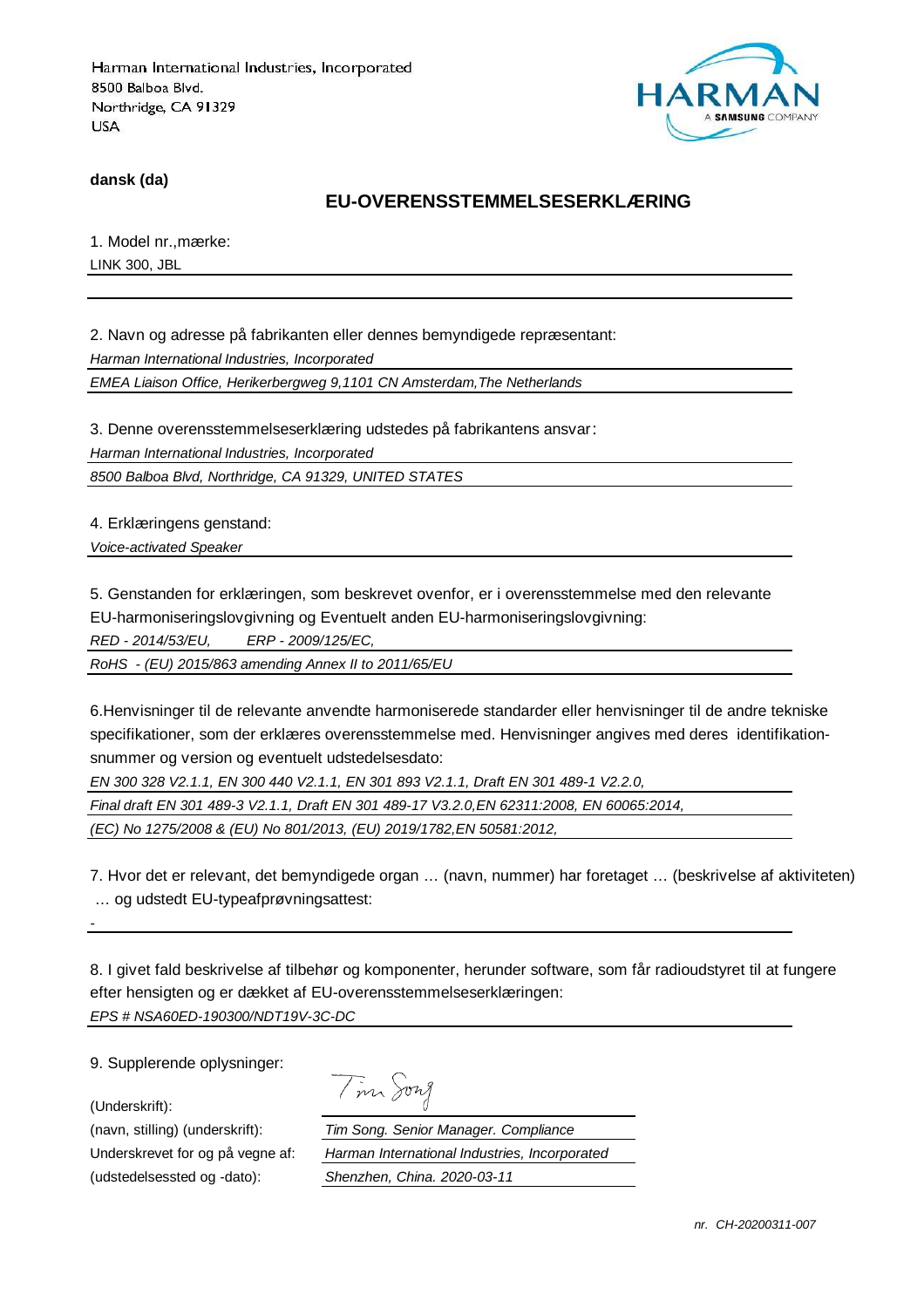### **BILAG I energieffektivitet til eksterne strømforsyninger**

| Producentens navn                             | Harman International Industries, Incorporated         |              |
|-----------------------------------------------|-------------------------------------------------------|--------------|
| adresse                                       | 8500 Balboa Blvd, Northridge, CA 91329, UNITED STATES |              |
| Modellens identifikationskode                 | NSA60ED-190300                                        | NDT19V-3C-DC |
| Indgangsspænding(VAC)                         | 100-240                                               | 100-240      |
| Inputvekselstrømsfrekvens(Hz)                 | 50/60                                                 | 50/60        |
| Udgangsspænding(V)                            | 19.0                                                  | 19.0         |
| Udgangsstrømsstyrke(A)                        | 3.0                                                   | 3.0          |
| Udgangseffekt(Watts)                          | 57.0                                                  | 57.0         |
| Gennemsnitlig effektivitet i aktiv tilstand   |                                                       |              |
| (%) @230V                                     | 90.6                                                  | 90.0         |
| Effektivitet ved lav belastning (10 %)(%)     |                                                       |              |
| @230V                                         | 86.3                                                  | 87.8         |
| Effektforbrug i nullast-tilstand(Watts) @230V | 0.09                                                  | 0.09         |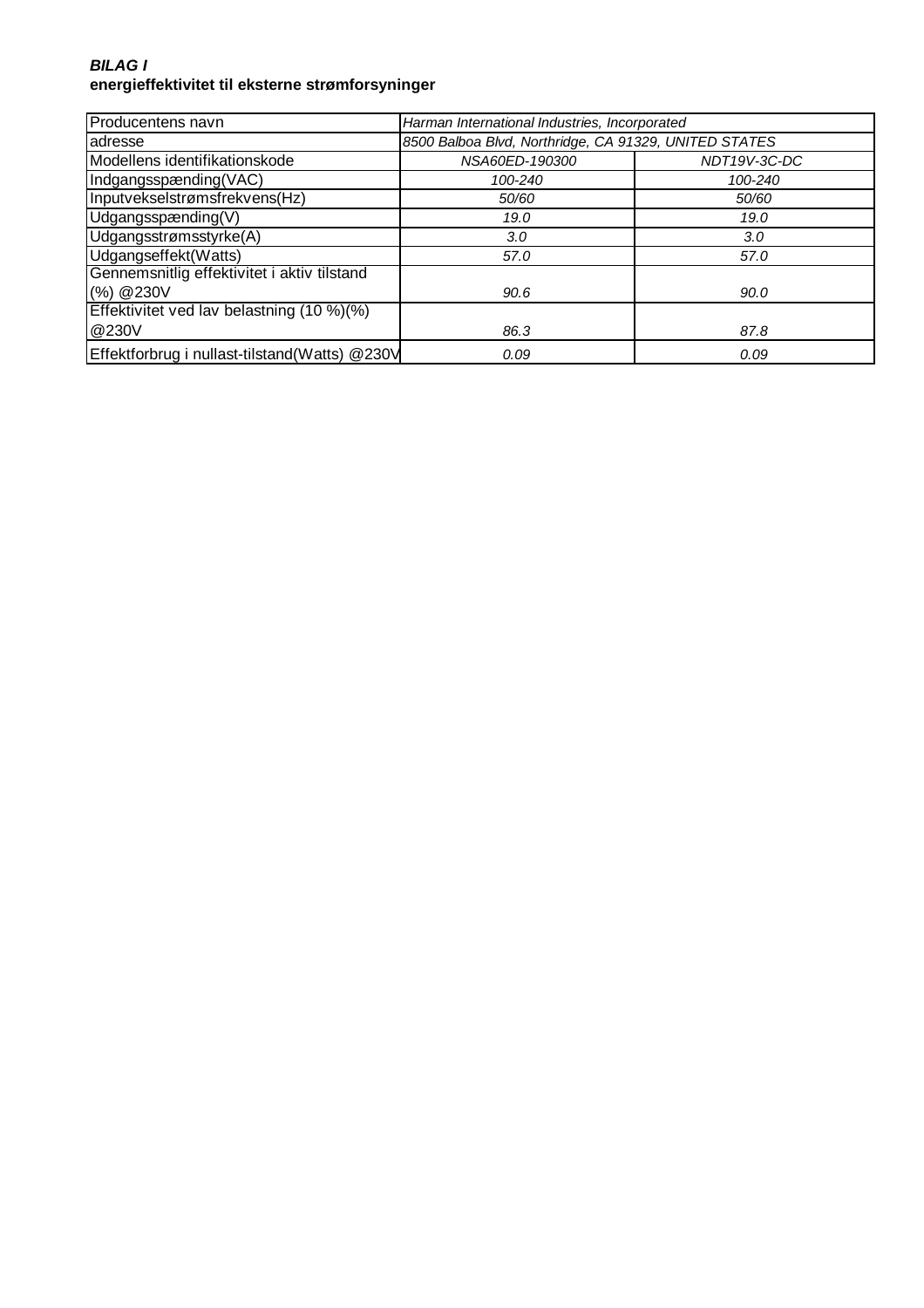

**ελληνικά (el)**

#### **ΔΗΛΩΣΗ ΣΥΜΜΟΡΦΩΣΗΣ ΕΕ**

1. Αριθμός μοντέλου, εμπορικό σήμα: LINK 300, JBL

2. Όνομα και διεύθυνση του κατασκευαστή ή του εξουσιοδοτημένου αντιπροσώπου του: Harman International Industries, Incorporated EMEA Liaison Office, Herikerbergweg 9,1101 CN Amsterdam,The Netherlands

3. Η παρούσα δήλωση συμμόρφωσης εκδίδεται με αποκλειστική ευθύνη του κατασκευαστή: Harman International Industries, Incorporated 8500 Balboa Blvd, Northridge, CA 91329, UNITED STATES

4.Αντικείμενο της δήλωσης:

Voice-activated Speaker

5. Ο στόχος της δήλωσης που περιγράφεται παραπάνω είναι σύμφωνος προς τη σχετική ενωσιακή νομοθεσία εναρμόνισης και Άλλη ενωσιακή νομοθεσία εναρμόνισης, κατά περίπτωση RED - 2014/53/EU, ERP - 2009/125/EC,

RoHS - (EU) 2015/863 amending Annex II to 2011/65/EU

6. Αναφορές στα σχετικά εναρμονισμένα πρότυπα που χρησιμοποιούνται ή αναφορές στις λοιπές τεχνικές προδιαγραφές σε σχέση με τις οποίες δηλώνεται η συμμόρφωση. Οι αναφορές πρέπει να απαριθμούνται με τον αριθμό αναγνώρισης και την έκδοση και, κατά περίπτωση, την ημερομηνία δημοσίευσής τους: EN 300 328 V2.1.1, EN 300 440 V2.1.1, EN 301 893 V2.1.1, Draft EN 301 489-1 V2.2.0, Final draft EN 301 489-3 V2.1.1, Draft EN 301 489-17 V3.2.0,EN 62311:2008, EN 60065:2014, (EC) No 1275/2008 & (EU) No 801/2013, (EU) 2019/1782,EN 50581:2012,

7.Όπου έχει εφαρμογή, ο κοινοποιημένος οργανισμός … (ονομασία, αριθμός) … πραγματοποίησε (περιγραφή της παρέμβασης) … και εξέδωσε το πιστοποιητικό εξέτασης τύπου ΕΕ:

8.Όπου έχει εφαρμογή, περιγραφή των παρελκόμενων και εξαρτημάτων, συμπεριλαμβανομένου του λογισμικού, που επιτρέπουν στον ραδιοεξοπλισμό να λειτουργεί όπως προβλέπεται και που καλύπτ -N43ονται από τη δήλωση συμμόρφωσης:

Tim Song

EPS # NSA60ED-190300/NDT19V-3C-DC

9. Συμπληρωματικές πληροφορίες:

(υπογραφή):

-

(τόπος και ημερομηνία έκδοσης): Shenzhen, China. 2020-03-11

(όνομα, θέση): Tim Song. Senior Manager. Compliance Υπογραφή για λογαριασμό εξ ονόματος: Harman International Industries, Incorporated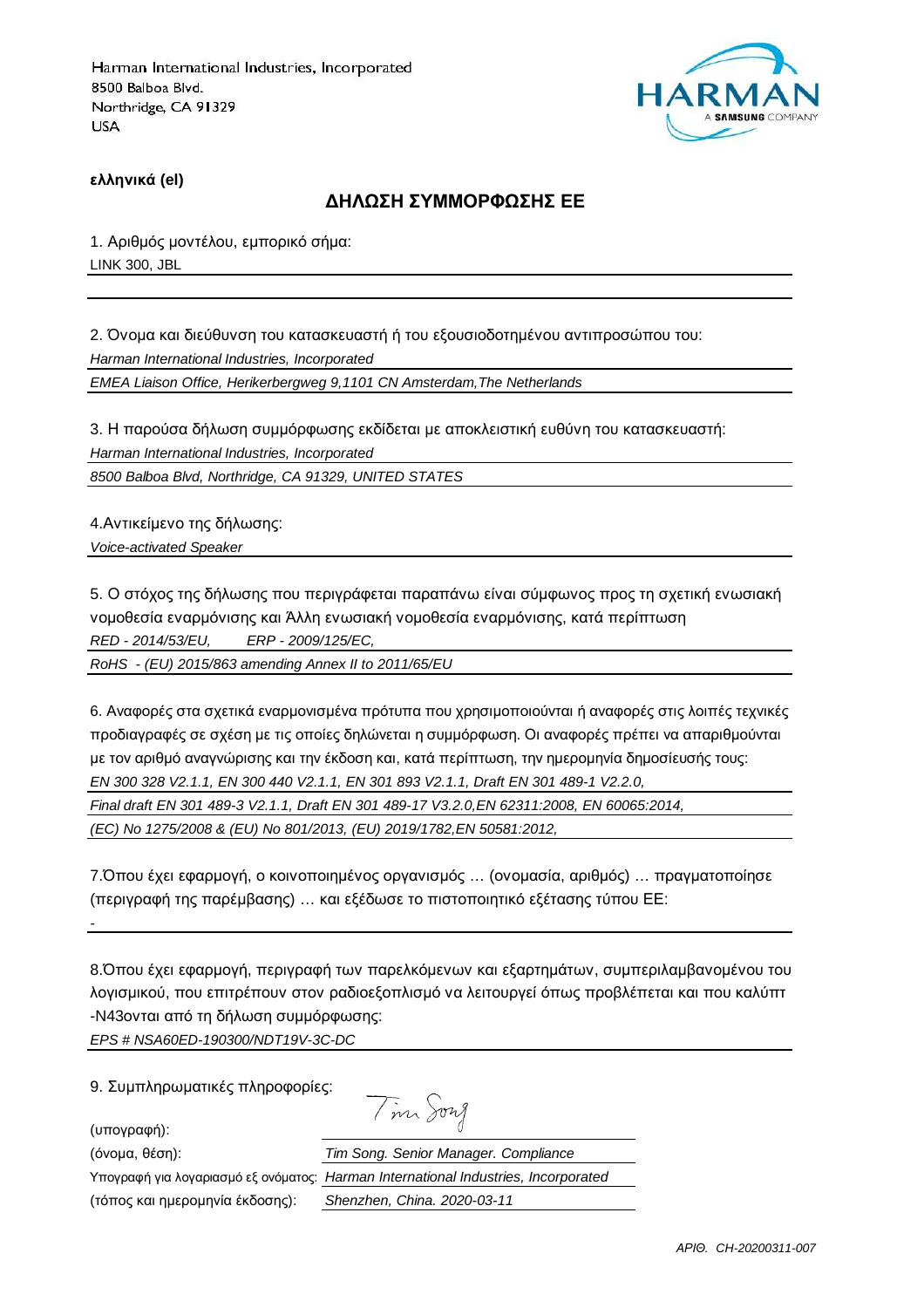## *ΠΑΡΑΡΤΗΜΑ* **I ενεργειακής απόδοσης των εξωτερικών τροφοδοτικών**

| Το όνομα του κατασκευαστή              | Harman International Industries, Incorporated         |              |
|----------------------------------------|-------------------------------------------------------|--------------|
| διεύθυνσή                              | 8500 Balboa Blvd, Northridge, CA 91329, UNITED STATES |              |
| Αναγνωριστικό του μοντέλου             | NSA60ED-190300                                        | NDT19V-3C-DC |
| Τάση εισόδου (VAC)                     | 100-240                                               | 100-240      |
| Συχνότητα εναλλασσόμενου ρεύματος      |                                                       |              |
| εισόδου(Hz)                            | 50/60                                                 | 50/60        |
| Τάση εξόδου(V)                         | 19.0                                                  | 19.0         |
| Ένταση ρεύματος εξόδου(Α)              | 3.0                                                   | 3.0          |
| Ισχύς εξόδου(Watts)                    | 57.0                                                  | 57.0         |
| Μέση ενεργός απόδοση(%) @230V          | 90.6                                                  | 90.0         |
| Απόδοση σε χαμηλό φορτίο(10%) (%)@230\ | 86.3                                                  | 87.8         |
| Κατανάλωση ισχύος σε κατάσταση άνευ    |                                                       |              |
| φορτίου (Watts) @230V                  | 0.09                                                  | 0.09         |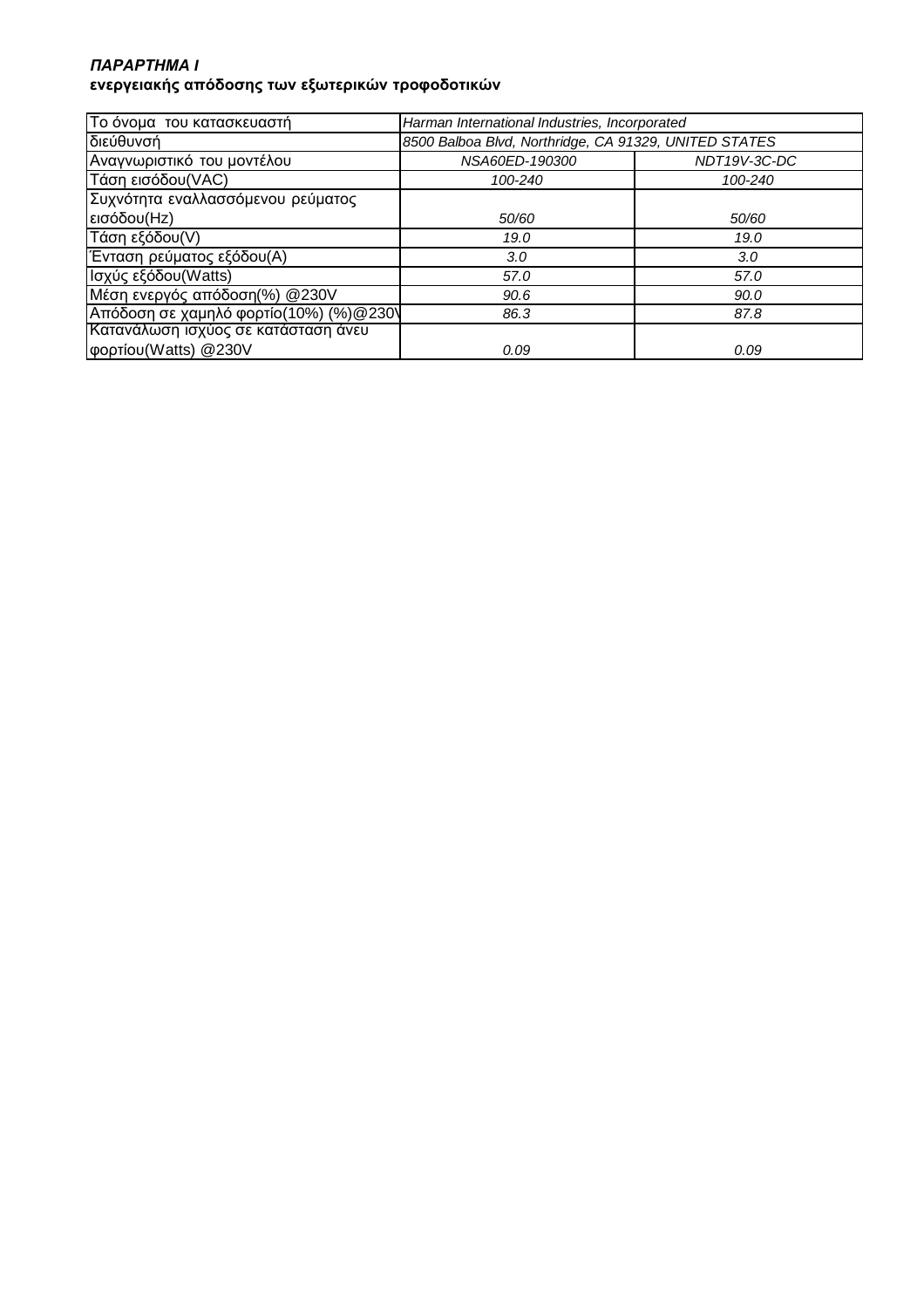

**français (fr)**

## **DECLARATION UE DE CONFORMITE**

1. numéro de modèle,marque: LINK 300, JBL

2. Nom et adresse du fabricant ou de son mandataire:

Harman International Industries, Incorporated

EMEA Liaison Office, Herikerbergweg 9,1101 CN Amsterdam,The Netherlands

3. La présente déclaration de conformité est établie sous la seule responsabilité du fabricant:

Harman International Industries, Incorporated

8500 Balboa Blvd, Northridge, CA 91329, UNITED STATES

4. Objet de la déclaration:

Voice-activated Speaker

5. L'objet de la déclaration décrit ci-dessus est conforme à la législation d'harmonisation de l'Union applicable et Autres législations d'harmonisation de l'Union, s'il y a lieu:

RED - 2014/53/EU, ERP - 2009/125/EC,

RoHS - (EU) 2015/863 amending Annex II to 2011/65/EU

6. Références des normes harmonisées pertinentes appliquées ou des autres spécifications techniques par rapport auxquelles la conformité est déclarée. Il faut indiquer, pour chaque référence, le numéro d'identification, la version et, le cas échéant, la date d'émission:

EN 300 328 V2.1.1, EN 300 440 V2.1.1, EN 301 893 V2.1.1, Draft EN 301 489-1 V2.2.0,

Final draft EN 301 489-3 V2.1.1, Draft EN 301 489-17 V3.2.0,EN 62311:2008, EN 60065:2014,

(EC) No 1275/2008 & (EU) No 801/2013, (EU) 2019/1782,EN 50581:2012,

7.S'il y a lieu: l'organisme notifié … (nom, numéro) … a réalisé … (description de l'intervention) … et a délivré le certificat d'examen UE de type:

8.S'il y a lieu, description des accessoires et des éléments (y compris logiciels) qui permettent à l'équipement radioélectrique de fonctionner selon sa destination et qui sont couverts par la déclaration UE de conformité: EPS # NSA60ED-190300/NDT19V-3C-DC

9. Informations complémentaires:

(Signature):

-

| m | sont |
|---|------|
|   |      |

(nom, fonction): Tim Song. Senior Manager. Compliance Signé par et au nom de: Harman International Industries, Incorporated (lieu et date d'émission): Shenzhen, China. 2020-03-11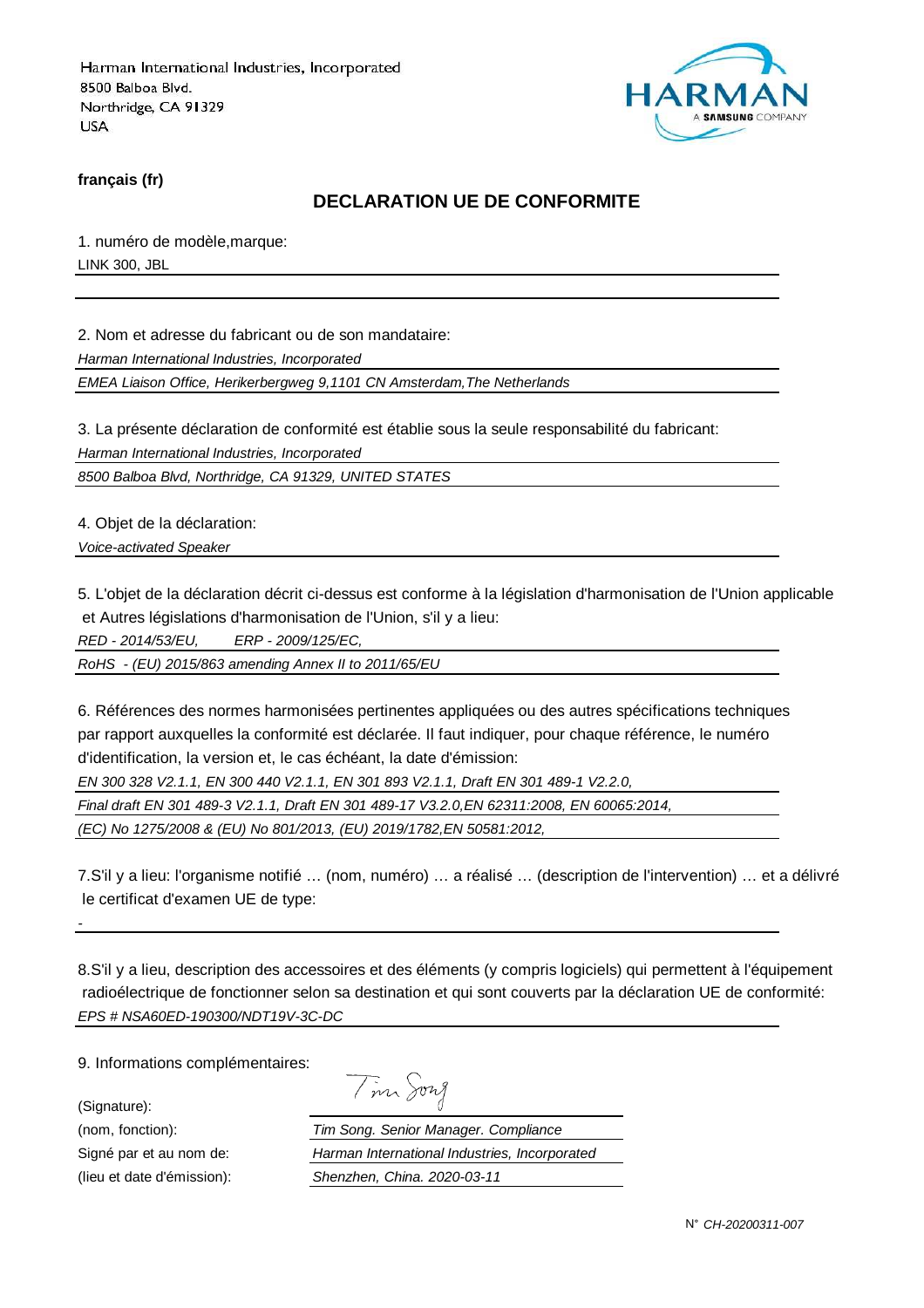## **ANNEXE I efficacité énergétique des sources d'énergie externes**

| fabricant                              | Harman International Industries, Incorporated         |              |
|----------------------------------------|-------------------------------------------------------|--------------|
| adresse                                | 8500 Balboa Blvd, Northridge, CA 91329, UNITED STATES |              |
| Référence du modèle                    | NSA60ED-190300                                        | NDT19V-3C-DC |
| Tension d'entrée(VAC)                  | 100-240                                               | 100-240      |
| Fréquence du CA d'entrée(Hz)           | 50/60                                                 | 50/60        |
| Tension de sortie(V)                   | 19.0                                                  | 19.0         |
| Courant de sortie(A)                   | 3.0 <sub>2</sub>                                      | 3.0          |
| Puissance de sortie(Watts)             | 57.0                                                  | 57.0         |
| Rendement moyen en mode actif(%) @230V | 90.6                                                  | 90.0         |
| Rendement à faible charge(10%)(%)@230V | 86.3                                                  | 87.8         |
| Consommation électrique hors           |                                                       |              |
| charge(Watts) @230V                    | 0.09                                                  | 0.09         |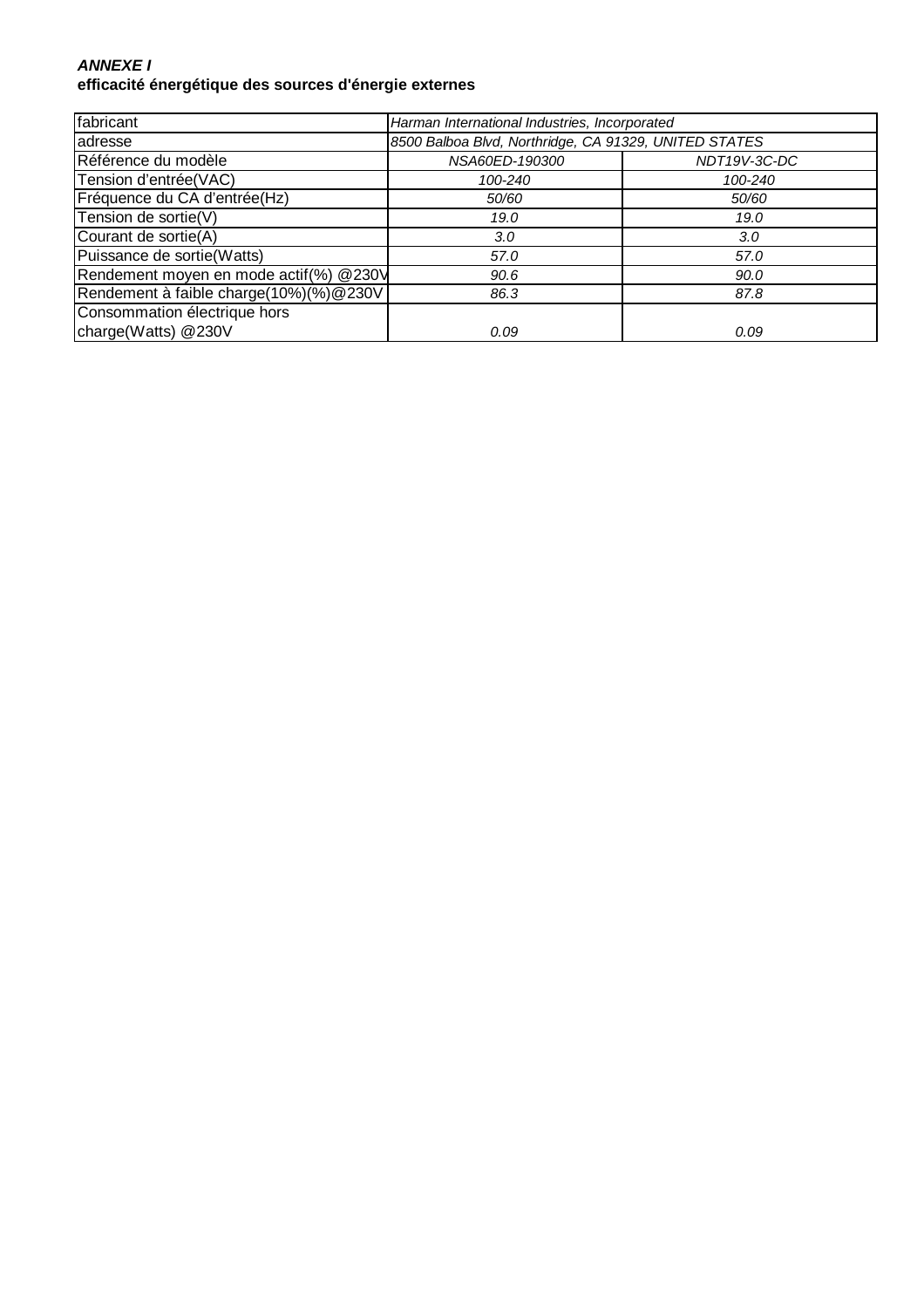

**latviešu valoda (lv)**

# **ES ATBILSTĪBAS DEKLARĀCIJA**

1. Modela Nr.,brand: LINK 300, JBL

2. Ražotāja vai viņa pilnvarotā pārstāvja vārds, uzvārds/nosaukums un adrese: Harman International Industries, Incorporated

EMEA Liaison Office, Herikerbergweg 9,1101 CN Amsterdam,The Netherlands

3. Šī atbilstības deklarācija ir izdota vienīgi uz šāda ražotāja atbildību: Harman International Industries, Incorporated 8500 Balboa Blvd, Northridge, CA 91329, UNITED STATES

4. Deklarācijas priekšmets:

Voice-activated Speaker

5. Iepriekš aprakstītais deklarācijas priekšmets atbilst attiecīgajam Savienības saskaņotajam tiesību aktam un Citam Savienības saskaņotajam tiesību aktam, ja piemērojams

RED - 2014/53/EU, ERP - 2009/125/EC,

RoHS - (EU) 2015/863 amending Annex II to 2011/65/EU

6. Atsauces uz attiecīgajiem izmantojamiem saskaņotajiem standartiem vai uz citām tehniskajām specifikācijām ,attiecībā uz ko tiek deklarēta atbilstība. Atsauces jāuzskaita ar to identifikācijas numuriem un versijām un attiecīgā gadījumā ar izdošanas datumu:

EN 300 328 V2.1.1, EN 300 440 V2.1.1, EN 301 893 V2.1.1, Draft EN 301 489-1 V2.2.0,

Final draft EN 301 489-3 V2.1.1, Draft EN 301 489-17 V3.2.0,EN 62311:2008, EN 60065:2014,

(EC) No 1275/2008 & (EU) No 801/2013, (EU) 2019/1782,EN 50581:2012,

7. Attiecīgā gadījumā paziņotā struktūra … (nosaukums, numurs) … ir veikusi … (darbības apraksts) … un izdevusi ES tipa pārbaudes sertifikātu:

8.Attiecīgā gadījumā palīgierīču un komponentu apraksts, ieskaitot programmatūras aprakstu,kas nodrošina radioiekārtas paredzēto darbību un uz ko attiecas ES atbilstības deklarācija: EPS # NSA60ED-190300/NDT19V-3C-DC

9. Papildinformācija:

(Paraksts):

-

(izdošanas vieta un datums): Shenzhen, China. 2020-03-11

|  | $1277$ $\lambda$ |
|--|------------------|
|--|------------------|

(vārds, uzvārds, amats): Tim Song. Senior Manager. Compliance Parakstīts šādas personas vārdā: Harman International Industries, Incorporated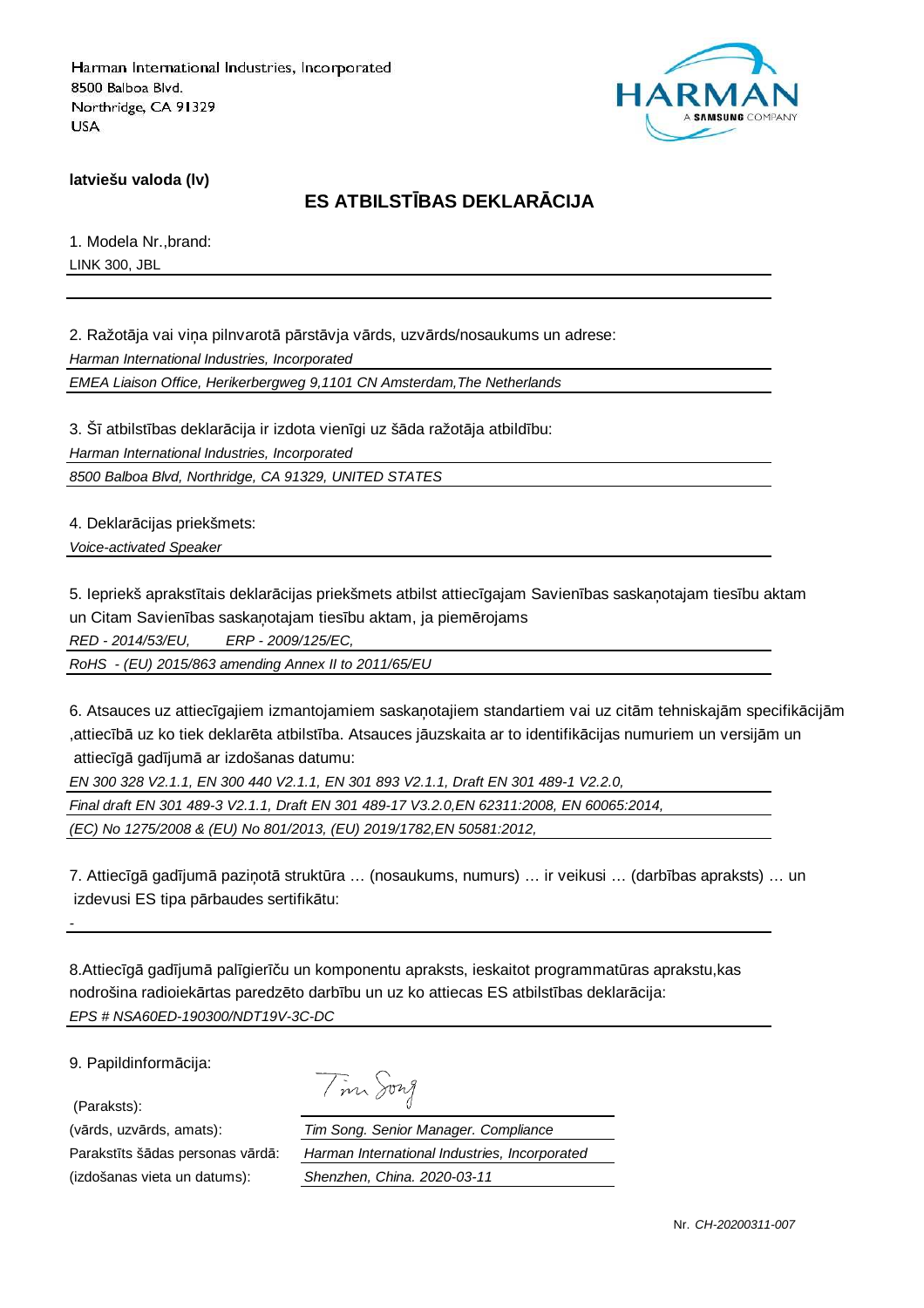#### **I PIELIKUMS Energoefektivitātes ārējiem barošanas avotiem**

| Ražotāja                                             | Harman International Industries, Incorporated         |              |
|------------------------------------------------------|-------------------------------------------------------|--------------|
| adrese                                               | 8500 Balboa Blvd, Northridge, CA 91329, UNITED STATES |              |
| Modela identifikators                                | NSA60ED-190300                                        | NDT19V-3C-DC |
| leejas spriegums(VAC)                                | 100-240                                               | 100-240      |
| leejas maiņstrāvas frekvence(Hz)                     | 50/60                                                 | 50/60        |
| Izejas spriegums(V)                                  | 19.0                                                  | 19.0         |
| Izejas strāva(A)                                     | 3.0                                                   | 3.0          |
| Izejas jauda(Watts)                                  | 57.0                                                  | 57.0         |
| Vidējā aktīvā efektivitāte(%) @230V                  | 90.6                                                  | 90.0         |
| Efektivitāte pie zemas slodzes(10 %) (%)             | 86.3                                                  | 87.8         |
| Jaudas izmantojums bezslodzes<br>režīmā(Watts) @230V | 0.09                                                  | 0.09         |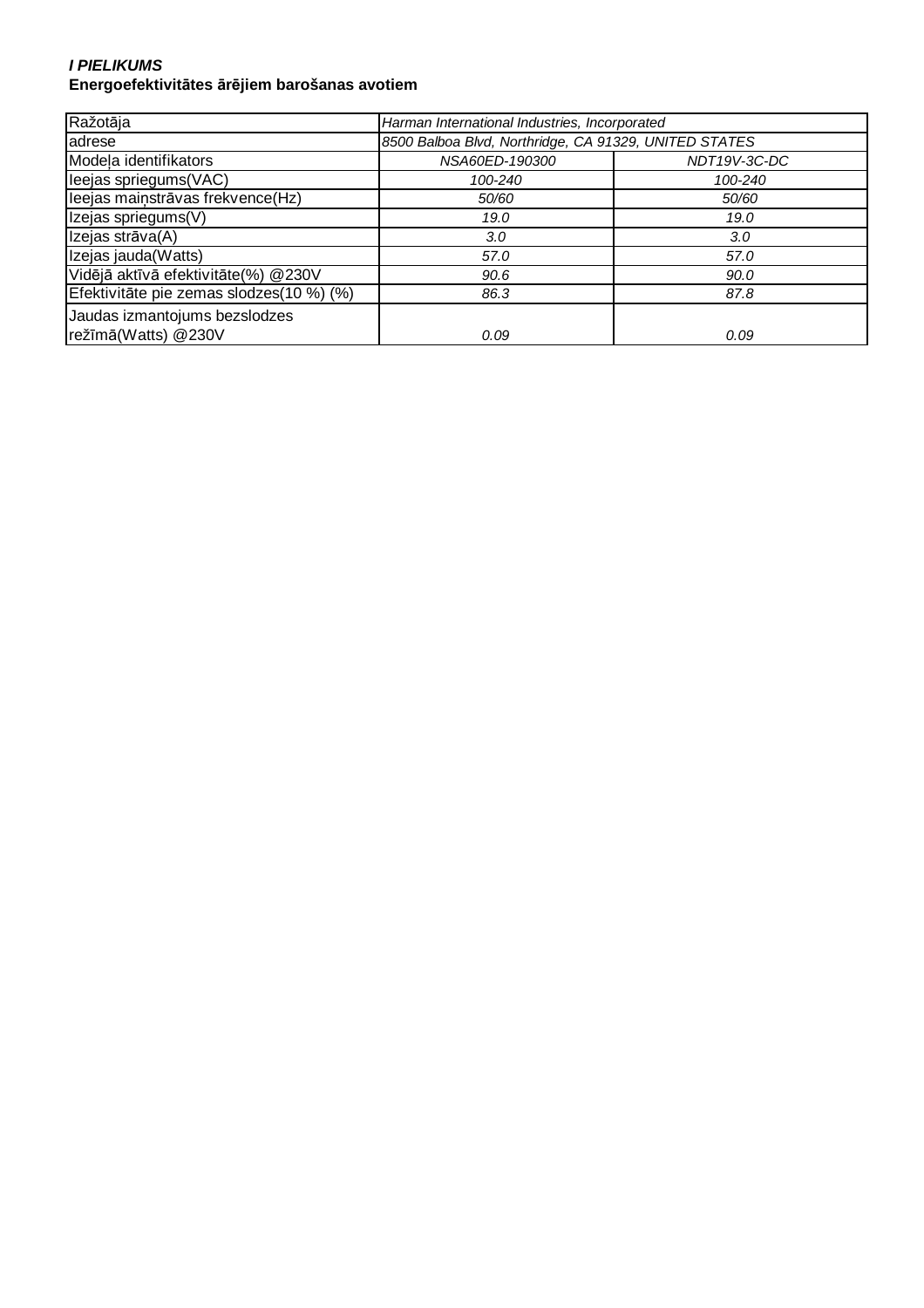

**lietuvių kalba (lt)**

## **ES ATITIKTIES DEKLARACIJA**

1. Modelio Nr., Prekės ženklas: LINK 300, JBL

2. Gamintojo arba jo įgaliotojo atstovo pavadinimas ir adresas:

Harman International Industries, Incorporated

EMEA Liaison Office, Herikerbergweg 9,1101 CN Amsterdam,The Netherlands

3. Ši atitikties deklaracija išduota tik gamintojo atsakomybe:

Harman International Industries, Incorporated

8500 Balboa Blvd, Northridge, CA 91329, UNITED STATES

4. Deklaracijos objektas:

Voice-activated Speaker

5. Pirmiau aprašytas deklaracijos objektas atitinka susijusius derinamuosius Sąjungos teisės aktus ir kitus derinamuosius Sąjungos teisės aktus, jeigu taikoma.

RED - 2014/53/EU, ERP - 2009/125/EC,

RoHS - (EU) 2015/863 amending Annex II to 2011/65/EU

6. Nuorodos į susijusius taikytus darniuosius standartus arba kitas technines specifikacijas, pagal kurias buvo deklaruota atitiktis. Nuorodos turi būti išvardijamos nurodant jų identifikacinius numerius,ersijas ir, kai taikoma, paskelbimo datas:

EN 300 328 V2.1.1, EN 300 440 V2.1.1, EN 301 893 V2.1.1, Draft EN 301 489-1 V2.2.0,

Final draft EN 301 489-3 V2.1.1, Draft EN 301 489-17 V3.2.0,EN 62311:2008, EN 60065:2014,

(EC) No 1275/2008 & (EU) No 801/2013, (EU) 2019/1782,EN 50581:2012,

7. Kai taikytina, notifikuotoji įstaiga … (pavadinimas, numeris)… atliko… (dalyvavimo procese aprašymas) ir išdavė ES tipo tyrimo sertifikatą:

8. Kai taikytina, pagalbinių įtaisų ir komponentų, įskaitant programinę įrangą, kurie leidžia radijo įrenginiams veikti pagal paskirtį ir yra įtraukti į ES atitikties deklaraciją, aprašas: EPS # NSA60ED-190300/NDT19V-3C-DC

9. Papildoma informacija:

(Parašas):

-

(išdavimo data ir vieta): Shenzhen, China. 2020-03-11

Tim Song

(vardas ir pavardė, pareigos): Tim Song. Senior Manager. Compliance Už ką ir kieno vardu pasirašyta: Harman International Industries, Incorporated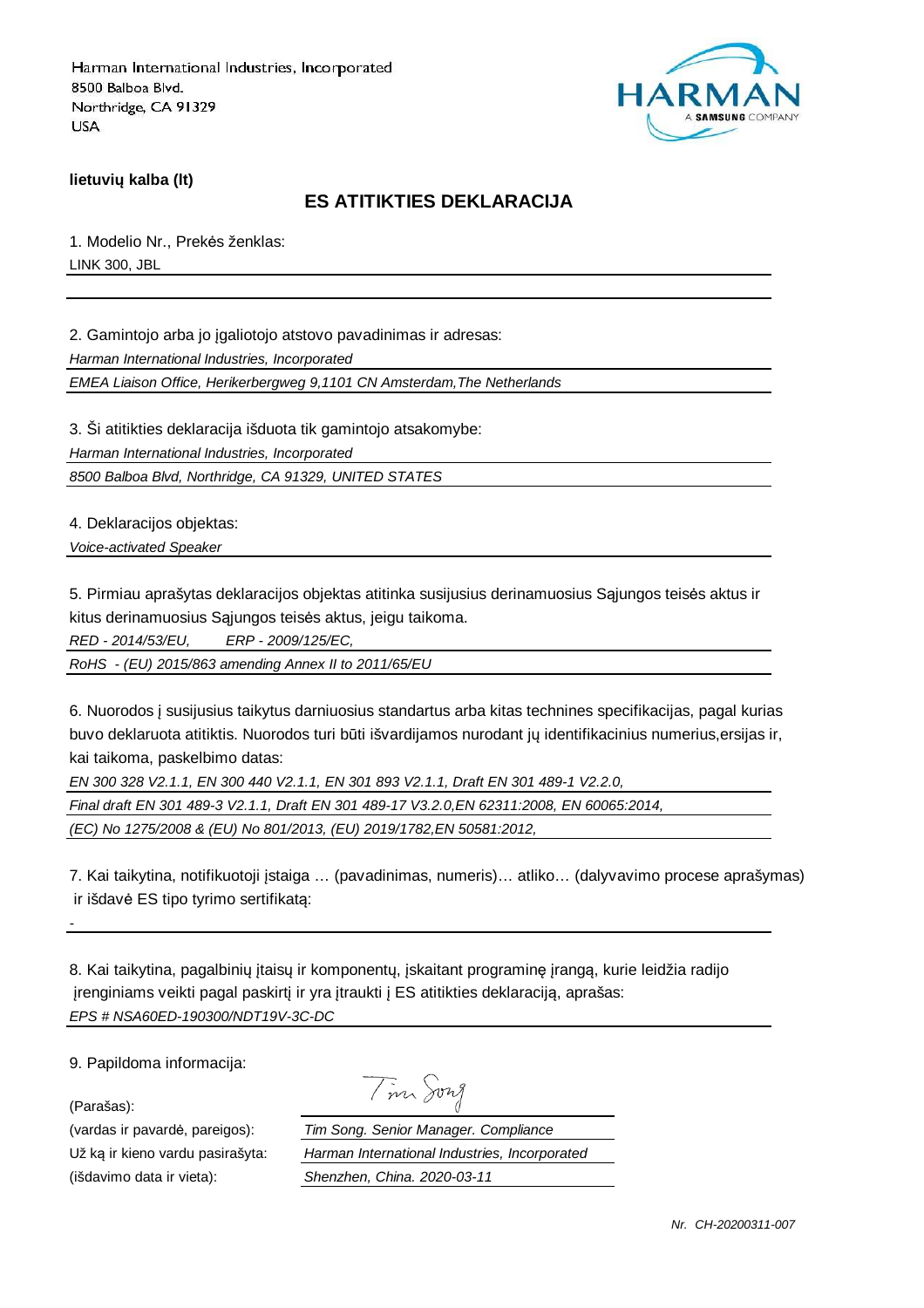#### **I PRIEDAS Energijos vartojimo efektyvumo maitinimo šaltiniai,**

| Gamintojo pavadinimas                       | Harman International Industries, Incorporated         |              |
|---------------------------------------------|-------------------------------------------------------|--------------|
| adresas                                     | 8500 Balboa Blvd, Northridge, CA 91329, UNITED STATES |              |
| Modelio žymuo                               | NSA60ED-190300                                        | NDT19V-3C-DC |
| Įėjimo įtampa(VAC)                          | 100-240                                               | 100-240      |
| Įėjimo kintamosios srovės dažnis(Hz)        | 50/60                                                 | 50/60        |
| Išėjimo įtampa(V)                           | 19.0                                                  | 19.0         |
| Išėjimo srovė(A)                            | 3.0                                                   | 3.0          |
| Išėjimo galia(Watts)                        | 57.0                                                  | 57.0         |
| Vidutinis aktyviosios veiksenos efektyvumas |                                                       |              |
| (%) @230V                                   | 90.6                                                  | 90.0         |
| Efektyvumas esant mažai apkrovai (10 %)     |                                                       |              |
| (%) @230V                                   | 86.3                                                  | 87.8         |
| Vartojamoji galia be apkrovos (Watts)       |                                                       |              |
| @230V                                       | 0.09                                                  | 0.09         |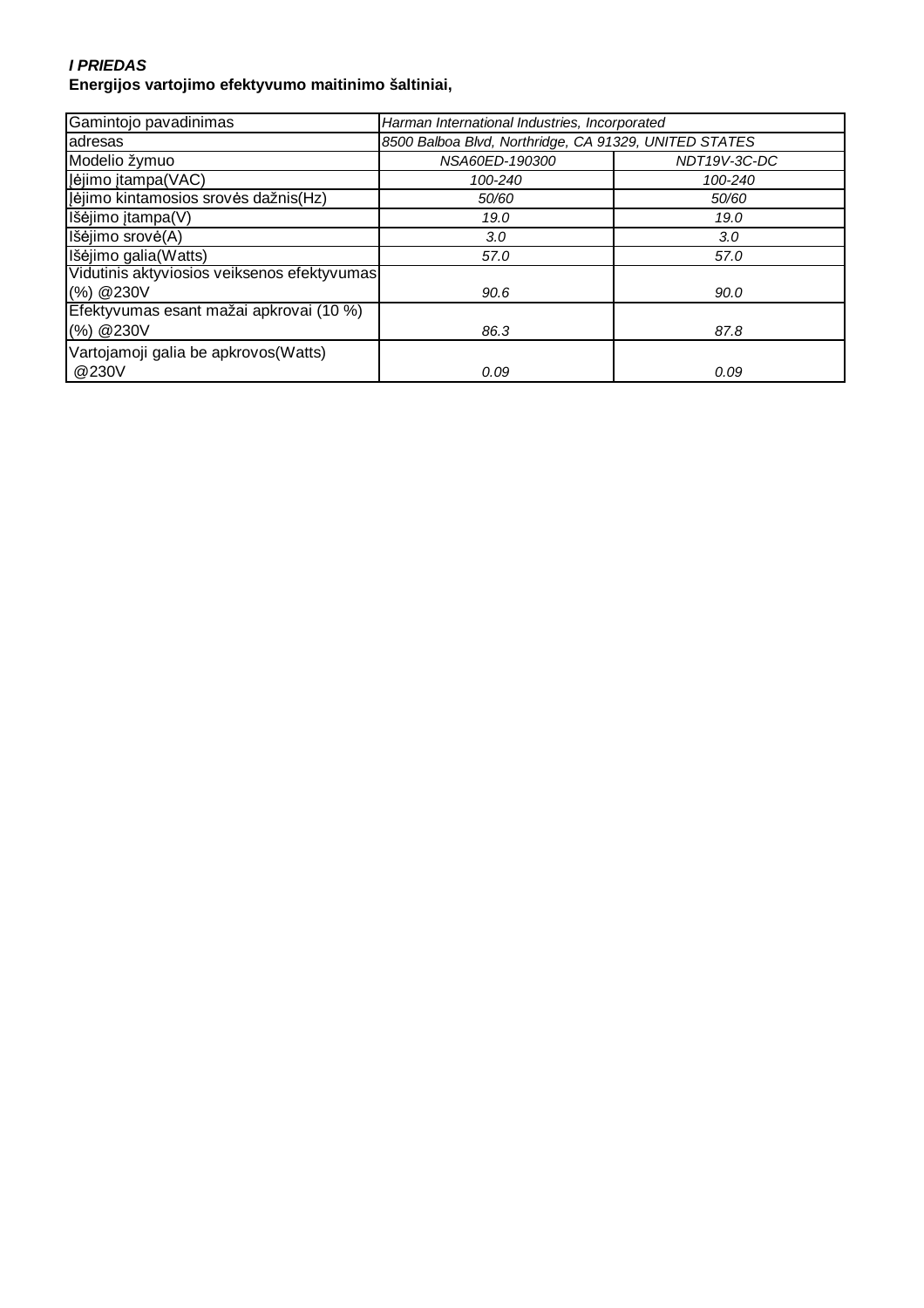

**Nederlands (nl)**

## **EU-CONFORMITEITSVERKLARING**

1.Model nr.,Merk: LINK 300, JBL

2. Naam en adres van de fabrikant of zijn gemachtigde:

Harman International Industries, Incorporated

EMEA Liaison Office, Herikerbergweg 9,1101 CN Amsterdam,The Netherlands

3. Deze conformiteitsverklaring wordt afgegeven onder volledige verantwoordelijkheid van de fabrikant: Harman International Industries, Incorporated

8500 Balboa Blvd, Northridge, CA 91329, UNITED STATES

4. Voorwerp van de verklaring:

Voice-activated Speaker

5.Het hierboven beschreven voorwerp van de verklaring is in overeenstemming met de desbetreffende harmonisatiewetgeving van de Unie en andere harmonisatiewetgeving van de Unie, indien van toepassing: RED - 2014/53/EU, ERP - 2009/125/EC,

RoHS - (EU) 2015/863 amending Annex II to 2011/65/EU

6. Vermelding van de toegepaste relevante geharmoniseerde normen of van de andere technische specificaties waarop de conformiteitsverklaring betrekking heeft. Bij de opgave van de referenties moeten het identificatie nummer en de versie en, in voorkomend geval, de datum van publicatie worden vermeld: EN 300 328 V2.1.1, EN 300 440 V2.1.1, EN 301 893 V2.1.1, Draft EN 301 489-1 V2.2.0,

Final draft EN 301 489-3 V2.1.1, Draft EN 301 489-17 V3.2.0,EN 62311:2008, EN 60065:2014,

(EC) No 1275/2008 & (EU) No 801/2013, (EU) 2019/1782,EN 50581:2012,

7.(Indien van toepassing) De aangemelde instantie … (naam, nummer) … heeft een … (beschrijving van de werkzaamheden) … uitgevoerd en het certificaat van EU-typeonderzoek … afgegeven:

8. Indien van toepassing, beschrijving van de accessoires en onderdelen, die het mogelijk maken dat de radioapparatuur functioneert zoals bedoeld en die onder de EU-conformiteitsverklaring vallen: EPS # NSA60ED-190300/NDT19V-3C-DC

9. Aanvullende informatie:

(Handtekening):

-

| vug<br>Λ |
|----------|
|          |

(naam, functie): Tim Song. Senior Manager. Compliance Ondertekend voor en namens: Harman International Industries, Incorporated (plaats en datum van afgifte): Shenzhen, China. 2020-03-11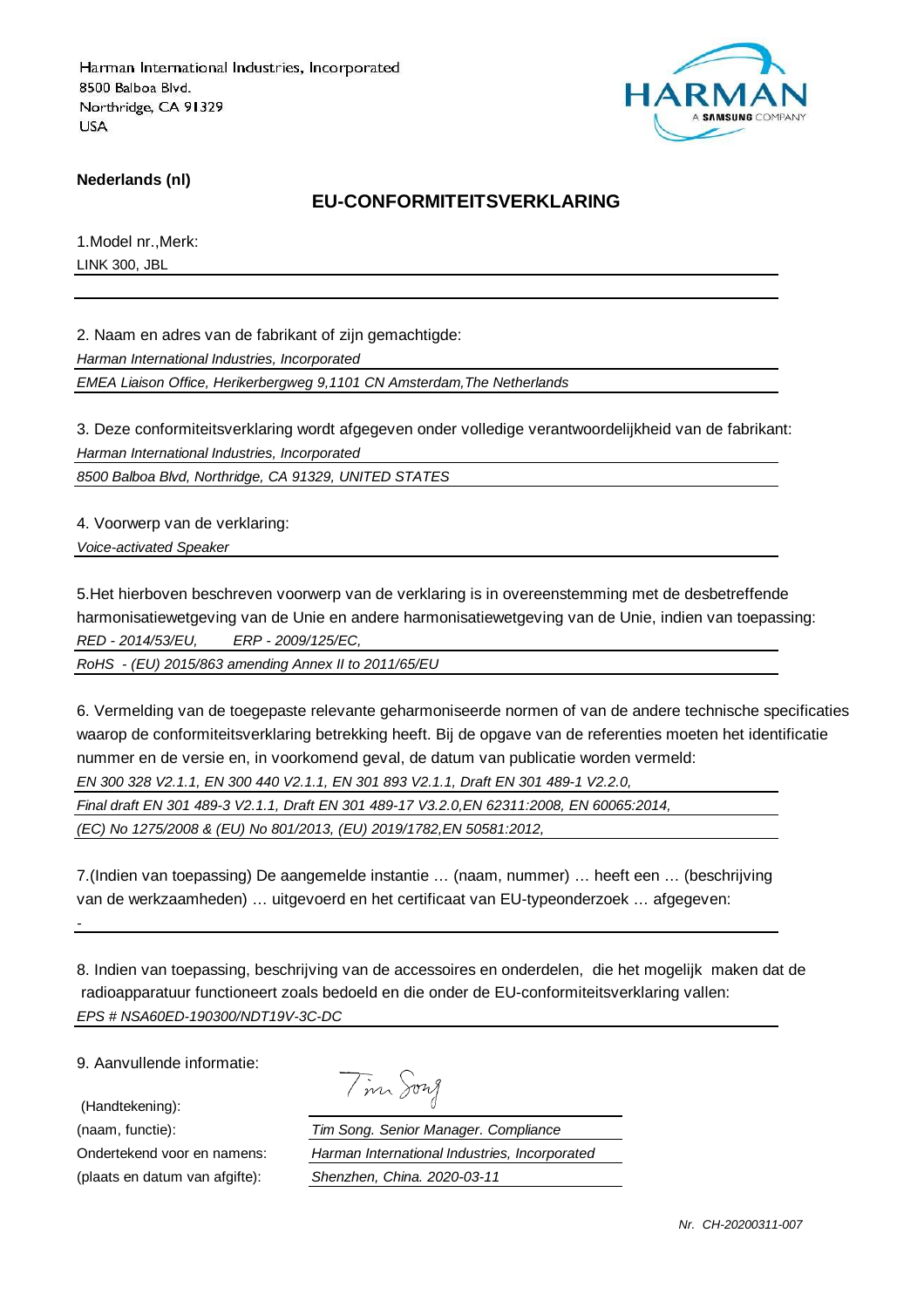#### **BIJLAGE I energie-efficiëntie voor externe stroomvoorzieningen**

| Naam van de fabrikant                        | Harman International Industries, Incorporated         |              |
|----------------------------------------------|-------------------------------------------------------|--------------|
| adres                                        | 8500 Balboa Blvd, Northridge, CA 91329, UNITED STATES |              |
| Typeaanduiding                               | NSA60ED-190300                                        | NDT19V-3C-DC |
| Voedingsspanning(VAC)                        | 100-240                                               | 100-240      |
| Voedingsfrequentie(Hz)                       | 50/60                                                 | 50/60        |
| Uitgangsspanning(V)                          | 19.0                                                  | 19.0         |
| Uitgangsstroom(A)                            | 3.0                                                   | 3.0          |
| Uitgangsvermogen(Watts)                      | 57.0                                                  | 57.0         |
| Gemiddelde actieve efficiëntie(%) @230V      | 90.6                                                  | 90.0         |
| Efficiëntie bij lage belasting(10%) (%)@230V | 86.3                                                  | 87.8         |
| Energieverbruik in niet-belaste              |                                                       |              |
| toestand(Watts)                              | 0.09                                                  | 0.09         |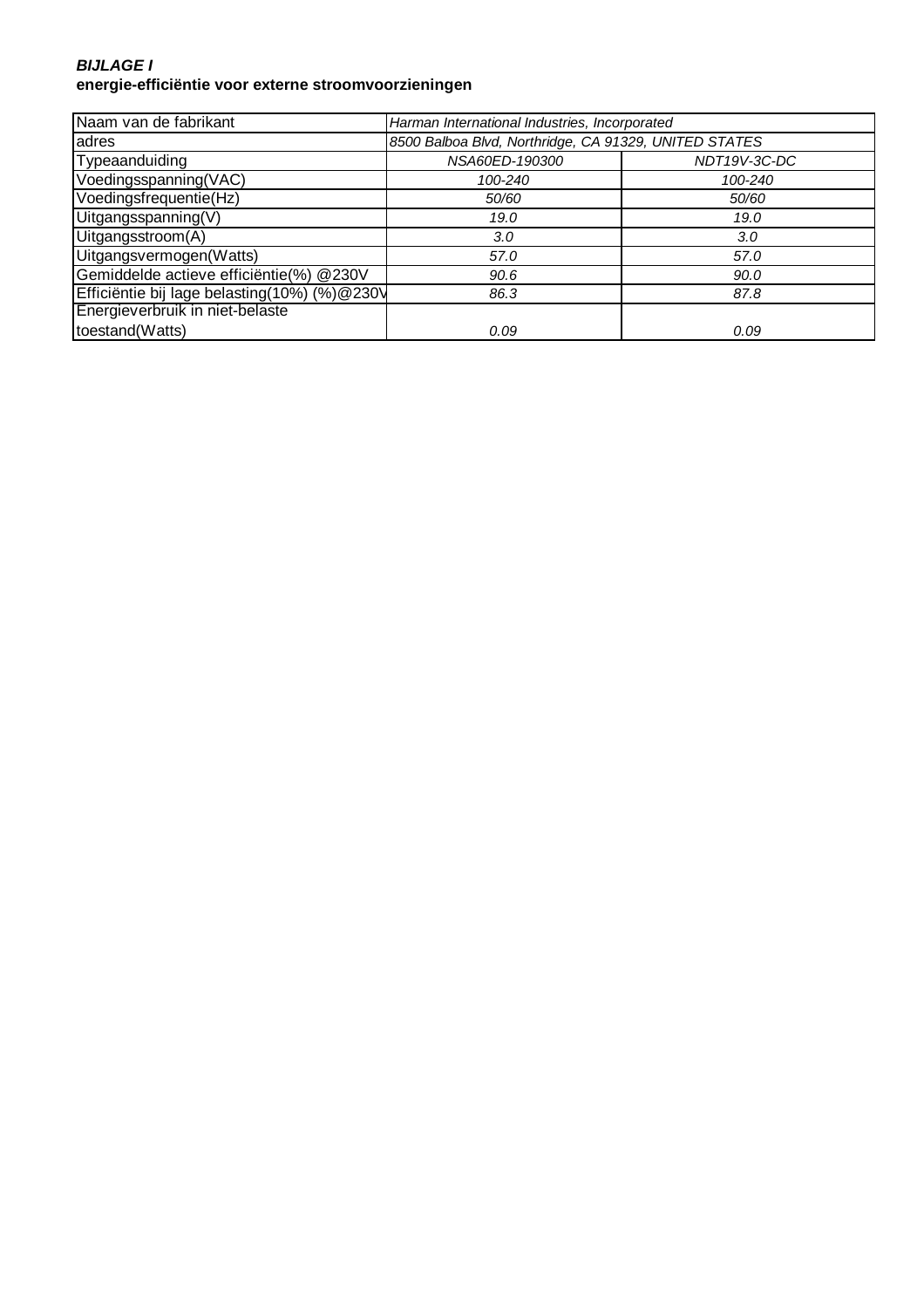

**Română (ro)**

# **DECLARAȚIA UE DE CONFORMITATE**

1. Număr model, marcă: LINK 300, JBL

2. Denumirea și adresa producătorului sau a reprezentantului său autorizat:

Harman International Industries, Incorporated

EMEA Liaison Office, Herikerbergweg 9,1101 CN Amsterdam,The Netherlands

3. Prezenta declarație de conformitate este emisă pe răspunderea exclusivă a producătorului: Harman International Industries, Incorporated

8500 Balboa Blvd, Northridge, CA 91329, UNITED STATES

4.Obiectul declarației:

Voice-activated Speaker

5. Obiectul declarației descris mai sus este în conformitate cu legislația relevantă de armonizare a Uniunii: și După caz, alte acte din legislația de armonizare a Uniunii

RED - 2014/53/EU, ERP - 2009/125/EC,

RoHS - (EU) 2015/863 amending Annex II to 2011/65/EU

6. Trimiterile la standardele armonizate relevante folosite sau trimiterile la alte specificații tehnice în legătură cu care se declară conformitatea. Referințele sunt enumerate împreună cu numerele de identificare și cu versiunea acestora precum și cu data eliberării, după caz:

EN 300 328 V2.1.1, EN 300 440 V2.1.1, EN 301 893 V2.1.1, Draft EN 301 489-1 V2.2.0,

Final draft EN 301 489-3 V2.1.1, Draft EN 301 489-17 V3.2.0,EN 62311:2008, EN 60065:2014,

(EC) No 1275/2008 & (EU) No 801/2013, (EU) 2019/1782,EN 50581:2012,

7. După caz, organismul notificat … (denumire, număr) ... a efectuat … (descrierea intervenției) și a emis certificatul de examinare UE de tip:

8. După caz, o descriere a accesoriilor și componentelor, inclusiv a produselor software, care permit echipamentelor radio să funcționeze corespunzător și care sunt incluse în declarația de conformitate: EPS # NSA60ED-190300/NDT19V-3C-DC

9. Informații suplimentare:

(Semnătura):

-

|  | าาน วั |
|--|--------|
|--|--------|

(numele, funcția) : Tim Song. Senior Manager. Compliance Semnat pentru și în numele: Harman International Industries, Incorporated (locul și data emiterii): Shenzhen, China. 2020-03-11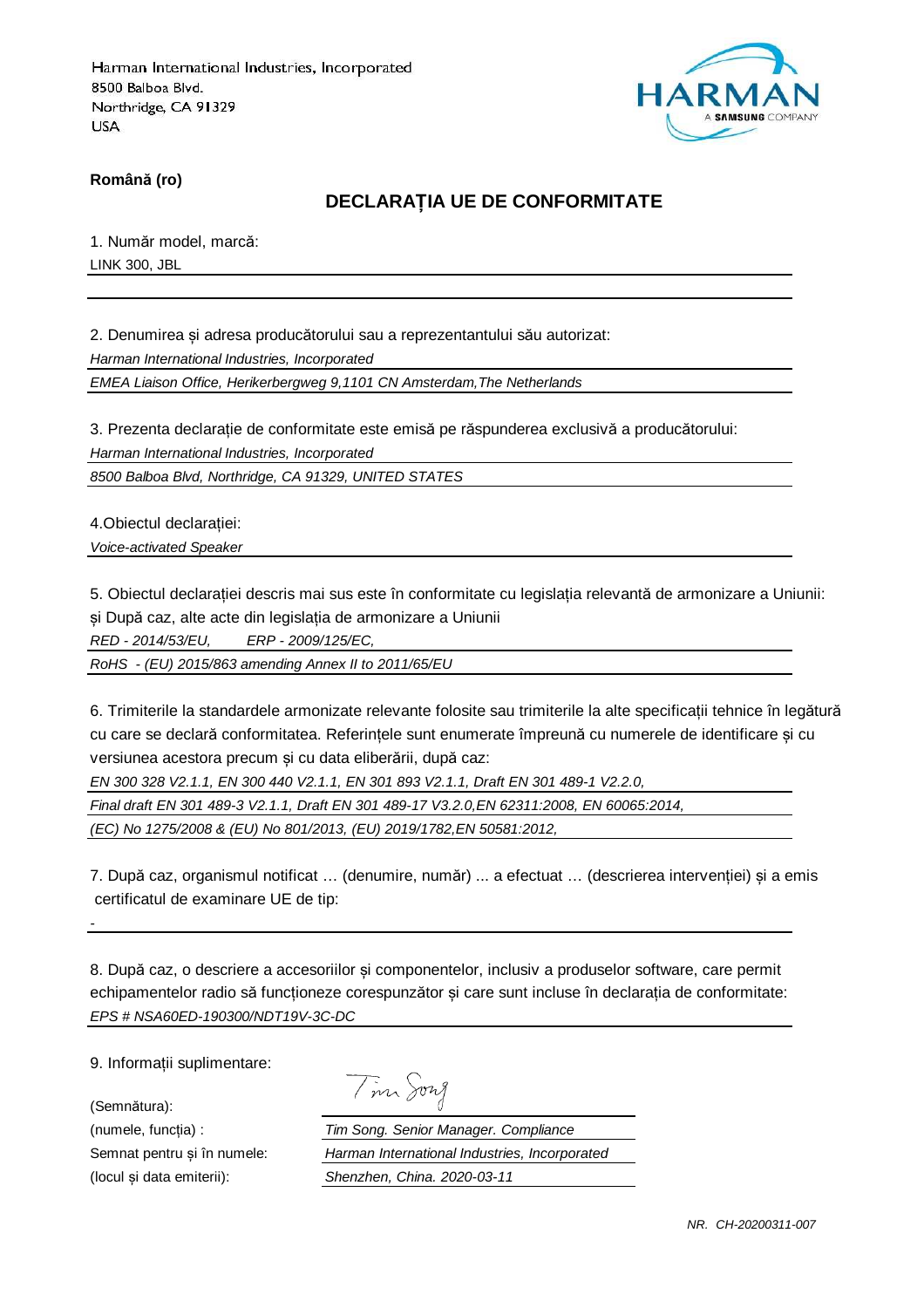### **ANEXA I eficiență energetică în materie de surselor de alimentare externe**

| producătorului                          | Harman International Industries, Incorporated         |              |
|-----------------------------------------|-------------------------------------------------------|--------------|
| adresa                                  | 8500 Balboa Blvd, Northridge, CA 91329, UNITED STATES |              |
| Identificator de model                  | NSA60ED-190300                                        | NDT19V-3C-DC |
| Tensiune de intrare(VAC)                | 100-240                                               | 100-240      |
| Frecventa c.a. de intrare(Hz)           | 50/60                                                 | 50/60        |
| Tensiune de iesire(V)                   | 19.0                                                  | 19.0         |
| Curent de iesire(A)                     | 3.0                                                   | 3.0          |
| Putere de iesire(Watts)                 | 57.0                                                  | 57.0         |
| Randament mediu în mod activ(%) @230V   | 90.6                                                  | 90.0         |
| Randamentul la sarcină redusă(10%) (%)  |                                                       |              |
| @230V                                   | 86.3                                                  | 87.8         |
| Puterea absorbită în regim fără sarcină |                                                       |              |
| (Watts) @230V                           | 0.09                                                  | 0.09         |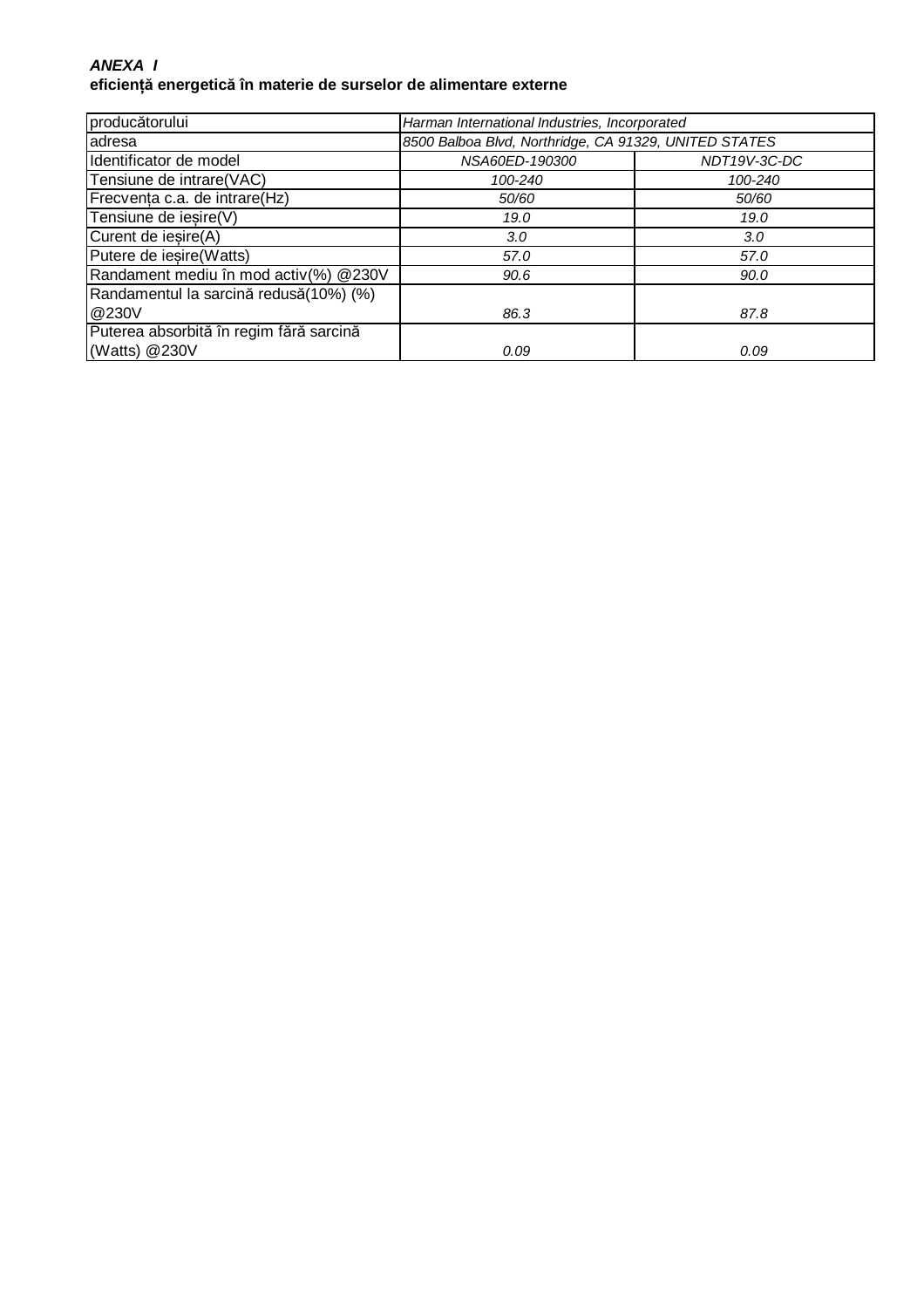

**Suomi (fi)**

## **EU-VAATIMUSTENMUKAISUUSVAKUUTUS**

1. Malli nro.,merkki: LINK 300, JBL

2. Valmistajan tai sen valtuutetun edustajan nimi ja osoite:

Harman International Industries, Incorporated

EMEA Liaison Office, Herikerbergweg 9,1101 CN Amsterdam,The Netherlands

3. Tämä vaatimustenmukaisuusvakuutus on annettu valmistajan yksinomaisella vastuulla: Harman International Industries, Incorporated

8500 Balboa Blvd, Northridge, CA 91329, UNITED STATES

4. Vakuutuksen kohde:

Voice-activated Speaker

5. Edellä kuvattu vakuutuksen kohde on asiaa koskevan unionin yhdenmukaistamislainsäädännön vaatimusten mukainen ja Muu unionin yhdenmukaistamissäädös (tapauksen mukaan):

RED - 2014/53/EU, ERP - 2009/125/EC,

RoHS - (EU) 2015/863 amending Annex II to 2011/65/EU

6. Viittaus niihin asiaankuuluviin yhdenmukaistettuihin standardeihin, joita on käytetty, tai viittaus muihin teknisiin eritelmiin, joiden perusteella vaatimustenmukaisuusvakuutus on annettu. Viittausten luettelossa on mainittava niiden tunnistenumero ja versio ja tapauksen mukaan antopäivä:

EN 300 328 V2.1.1, EN 300 440 V2.1.1, EN 301 893 V2.1.1, Draft EN 301 489-1 V2.2.0,

Final draft EN 301 489-3 V2.1.1, Draft EN 301 489-17 V3.2.0,EN 62311:2008, EN 60065:2014,

(EC) No 1275/2008 & (EU) No 801/2013, (EU) 2019/1782,EN 50581:2012,

7. Tapauksen mukaan ilmoitettu laitos … (nimi, numero) … suoritti … (toimenpiteen kuvaus) … ja antoi EU-tyyppitarkastustodistuksen: …

8. Tapauksen mukaan kuvaus lisälaitteista ja osista, myös ohjelmistoista, jotka mahdollistavat radiolaitteen käyttötarkoituksen mukaisen käytön ja jotka EU-vaatimustenmukaisuusvakuutus kattaa: EPS # NSA60ED-190300/NDT19V-3C-DC

9. Lisätietoja:

-

(allekirjoitus):

(antamispaikka ja -päivämäärä): Shenzhen, China. 2020-03-11

Tim Song (nimi, tehtävä): Tim Song. Senior Manager. Compliance

Seuraavan puolesta allekirjoittanut: Harman International Industries, Incorporated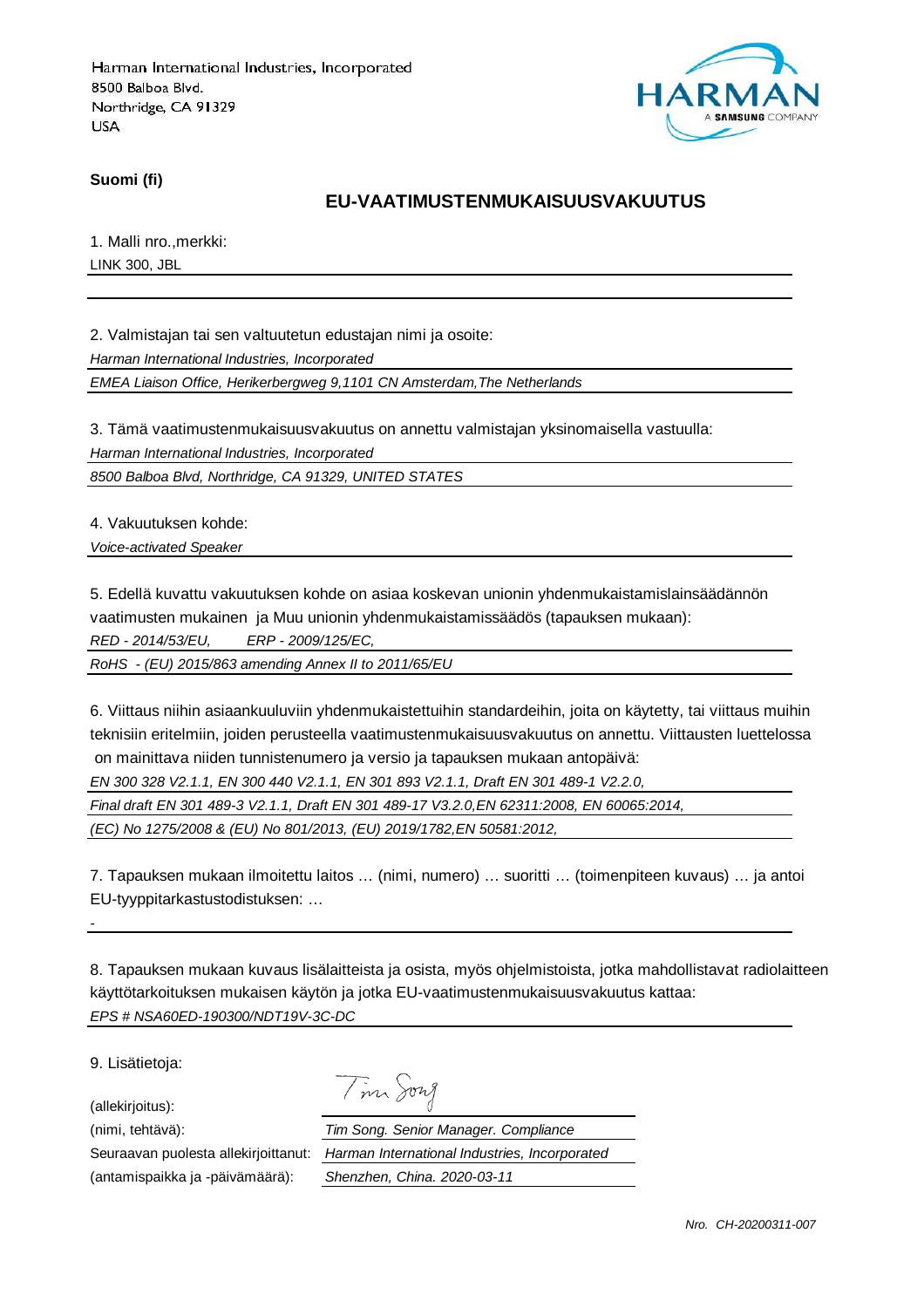# **LIITE I Energiatehokkuus Ulkoisten teholähteiden lukuun**

| Valmistajan nimi                            | Harman International Industries, Incorporated         |              |
|---------------------------------------------|-------------------------------------------------------|--------------|
| osoite                                      | 8500 Balboa Blvd, Northridge, CA 91329, UNITED STATES |              |
| Mallitunniste                               | NSA60ED-190300                                        | NDT19V-3C-DC |
| Ottojännite(VAC)                            | 100-240                                               | 100-240      |
| Tuloverkkotaajuus(Hz)                       | 50/60                                                 | 50/60        |
| Antojännite(V)                              | 19.0                                                  | 19.0         |
| Antovirta(A)                                | 3.0                                                   | 3.0          |
| Antoteho(Watts)                             | 57.0                                                  | 57.0         |
| Aktiivitilan keskimääräinen hyötysuhde(%)   |                                                       |              |
| @230V                                       | 90.6                                                  | 90.0         |
| Hyötysuhde alhaisella kuormituksella (10 %) |                                                       |              |
| (%) @ 230V                                  | 86.3                                                  | 87.8         |
| Kuormittamattoman tilan tehonkulutus        |                                                       |              |
| (Watts) @230V                               | 0.09                                                  | 0.09         |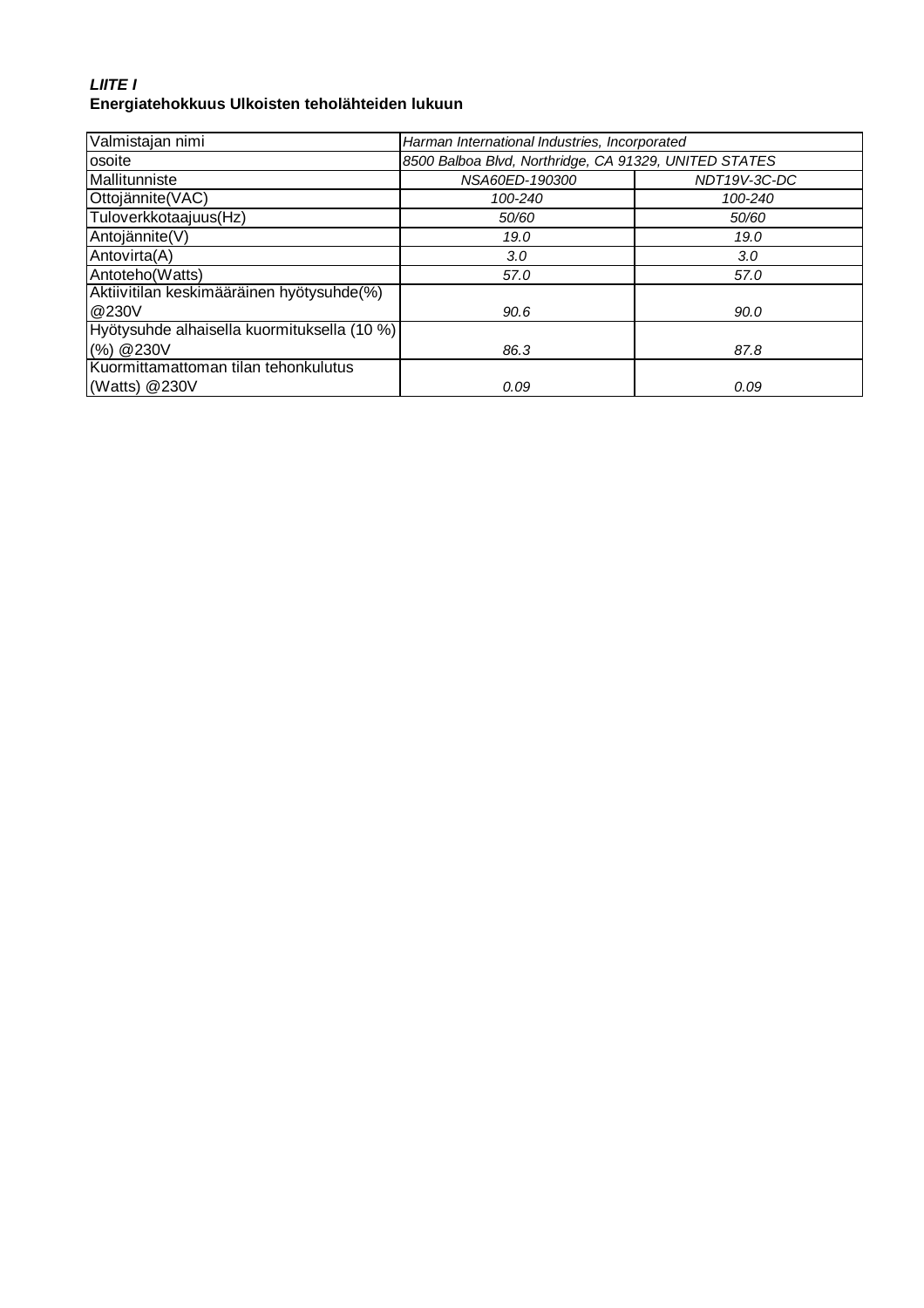

**magyar (hu)**

# **EU-MEGFELELŐSÉGI NYILATKOZAT**

1.Modellazonosító,márka: LINK 300, JBL

2. A gyártó vagy meghatalmazott képviselőjének neve és címe:

Harman International Industries, Incorporated

EMEA Liaison Office, Herikerbergweg 9,1101 CN Amsterdam,The Netherlands

3. Ezt a megfelelőségi nyilatkozatot a gyártó kizárólagos felelőssége mellett adják ki:

Harman International Industries, Incorporated

8500 Balboa Blvd, Northridge, CA 91329, UNITED STATES

4. A nyilatkozat tárgya:

Voice-activated Speaker

5. A fent ismertetett nyilatkozat tárgya megfelel a vonatkozó uniós harmonizációs jogszabályoknak és adott esetben egyéb uniós harmonizációs jogszabály

RED - 2014/53/EU, ERP - 2009/125/EC,

RoHS - (EU) 2015/863 amending Annex II to 2011/65/EU

6.Az alkalmazott harmonizált szabványokra való hivatkozás vagy az azokra az egyéb műszaki előírásokra való hivatkozás, amelyekkel kapcsolatban megfelelőségi nyilatkozatot tetteké. A hivatkozásokat az azonosító számokkal együtt és a megfelelő verzió feltüntetésével kell megadni, adott esetben a kiállítás dátumával együtt: EN 300 328 V2.1.1, EN 300 440 V2.1.1, EN 301 893 V2.1.1, Draft EN 301 489-1 V2.2.0,

Final draft EN 301 489-3 V2.1.1, Draft EN 301 489-17 V3.2.0,EN 62311:2008, EN 60065:2014,

(EC) No 1275/2008 & (EU) No 801/2013, (EU) 2019/1782,EN 50581:2012,

7.A(z) ... (nevű, számú)… bejelentett szervezet adott esetben elvégezte a(z) … (a beavatkozás ismertetése) …, és a következő EU-típusvizsgálati tanúsítványt adta ki:

8. Adott esetben a tartozékok és alkatrészek leírása, ideértve a rádióberendezés rendeltetésszerű használatát lehetővé tévő és az EU-megfelelőségi nyilatkozat hatályába tartozó szoftvereket is: EPS # NSA60ED-190300/NDT19V-3C-DC

9. További információk:

(aláírás):

-

(név, beosztás):

nevében megbízásából írták alá: (a kiállítás helye és dátuma):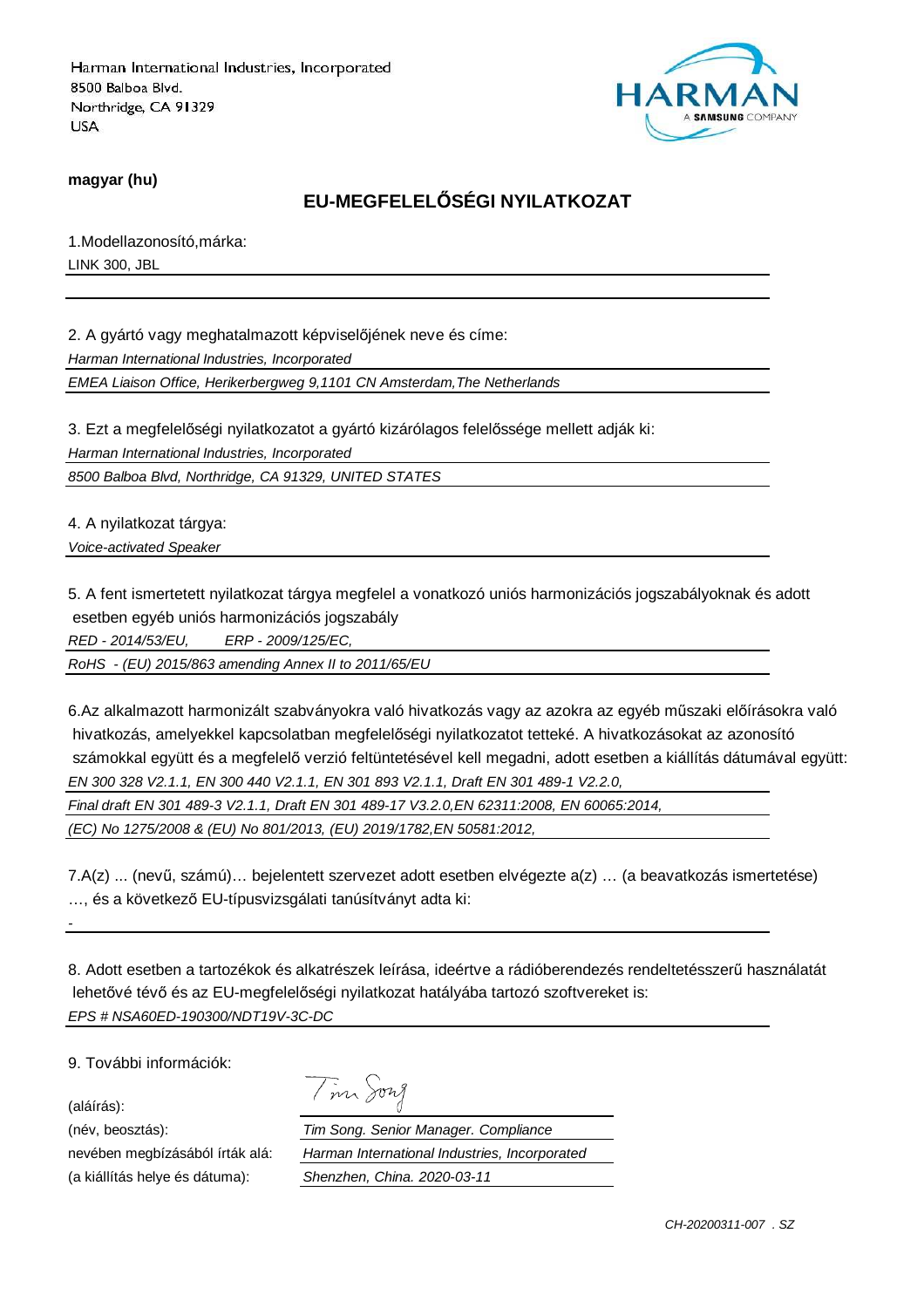# **I. MELLÉKLET**

# **a külső energiaellátás energiahatékonysága**

| A gyártó neve                              | Harman International Industries, Incorporated         |              |
|--------------------------------------------|-------------------------------------------------------|--------------|
| címe                                       | 8500 Balboa Blvd, Northridge, CA 91329, UNITED STATES |              |
| Modellazonosító                            | NSA60ED-190300                                        | NDT19V-3C-DC |
| Bemenő feszültség(VAC)                     | 100-240                                               | 100-240      |
| Bemenő váltóáram frekvenciája(Hz)          | 50/60                                                 | 50/60        |
| Kimenő feszültség(V)                       | 19.0                                                  | 19.0         |
| Kimenő áramerősség(A)                      | 3.0                                                   | 3.0          |
| Kimenő teljesítmény (Watts)                | 57.0                                                  | 57.0         |
| Aktív üzemmódban mért átlagos              |                                                       |              |
| hatásfok(%)                                | 90.6                                                  | 90.0         |
| Hatásfok alacsony (10 %-os) terhelésnél(%) |                                                       |              |
| @230V                                      | 86.3                                                  | 87.8         |
| Üresjárási üzemmódban mért                 |                                                       |              |
| energiafogyasztás(Watts) @230V             | 0.09                                                  | 0.09         |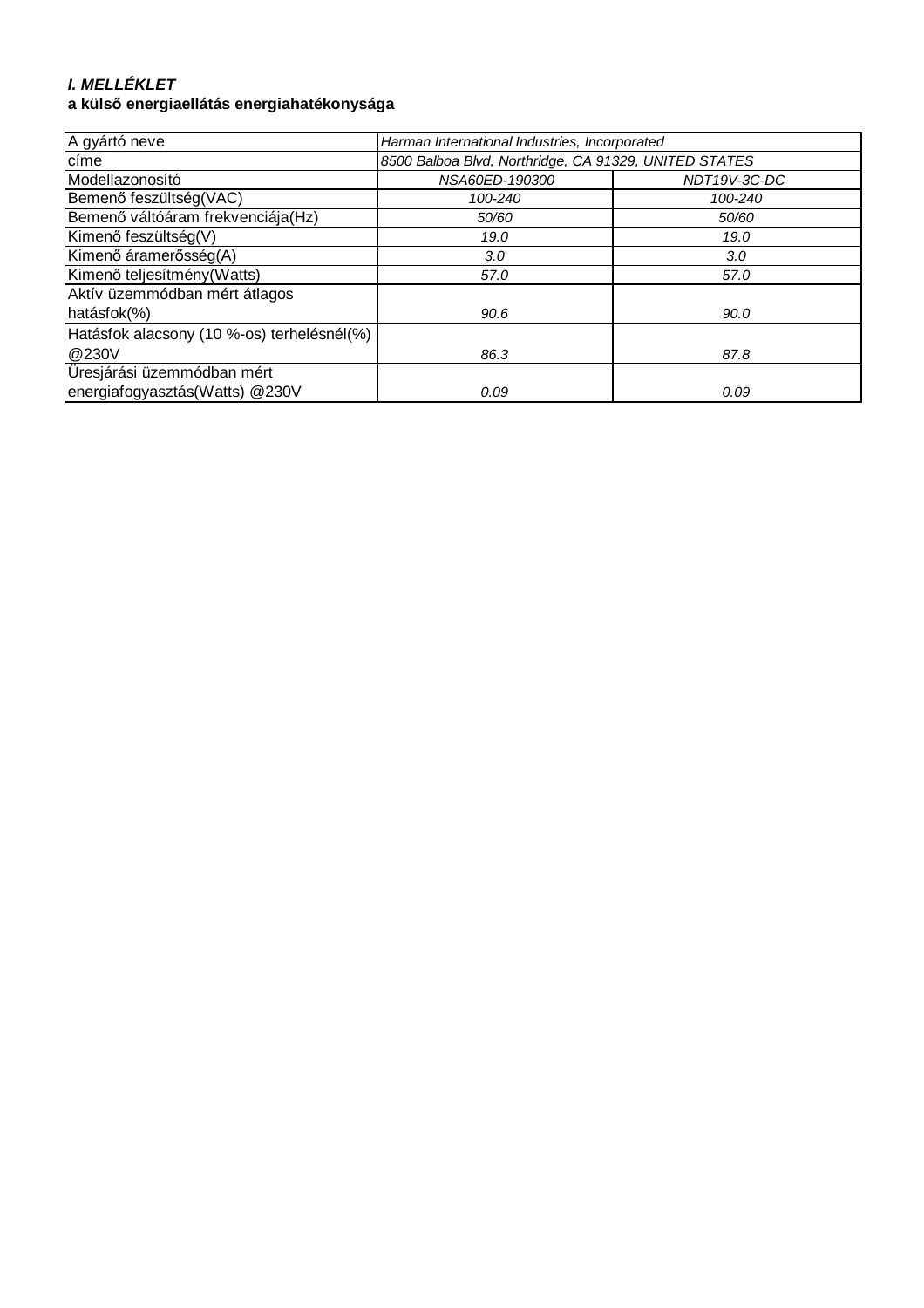

**polski (pl)**

# **DEKLARACJA ZGODNOŚCI UE**

1. Nazwa modelu,Marka: LINK 300, JBL

2. Nazwa i adres producenta lub jego upoważnionego przedstawiciela: Harman International Industries, Incorporated EMEA Liaison Office, Herikerbergweg 9,1101 CN Amsterdam,The Netherlands

3. Niniejszą deklarację zgodności wydaje się na wyłączną odpowiedzialność producenta: Harman International Industries, Incorporated

8500 Balboa Blvd, Northridge, CA 91329, UNITED STATES

4. Przedmiot deklaracji:

Voice-activated Speaker

5.Wymieniony powyżej przedmiot niniejszej deklaracji jest zgodny z odnośnymi wymaganiami unijnego prawodawstwa harmonizacyjnego i innym unijnym prawodawstwem harmonizacyjnym, w stosownych przypadkach:

RED - 2014/53/EU, ERP - 2009/125/EC,

RoHS - (EU) 2015/863 amending Annex II to 2011/65/EU

6. Odwołania do odnośnych norm zharmonizowanych, które zastosowano, lub do innych specyfikacji technicznych,w stosunku do których deklarowana jest zgodność. Odwołania muszą być podane wraz z ich numerami identyfika cyjnymi i wersjami oraz w stosownych przypadkach z datą wydania: EN 300 328 V2.1.1, EN 300 440 V2.1.1, EN 301 893 V2.1.1, Draft EN 301 489-1 V2.2.0, Final draft EN 301 489-3 V2.1.1, Draft EN 301 489-17 V3.2.0,EN 62311:2008, EN 60065:2014, (EC) No 1275/2008 & (EU) No 801/2013, (EU) 2019/1782,EN 50581:2012,

7. W stosownych przypadkach, jednostka notyfikowana … (nazwa, numer) … przeprowadziła … (opis interwencji) … i wydała certyfikat badania typu UE:

8.W stosownych przypadkach, opis elementów dodatkowych lub komponentów, w tym oprogramowania , które umoż liwiają działanie urządzenia radiowego zgodnie z przeznaczeniem i które są objęte deklaracją zgodności UE: EPS # NSA60ED-190300/NDT19V-3C-DC

9. Informacje dodatkowe:

-

(podpis):

Tim Song

(imię i nazwisko, stanowisko): Tim Song. Senior Manager. Compliance Podpisano w imieniu: Harman International Industries, Incorporated (miejsce i data wydania): Shenzhen, China. 2020-03-11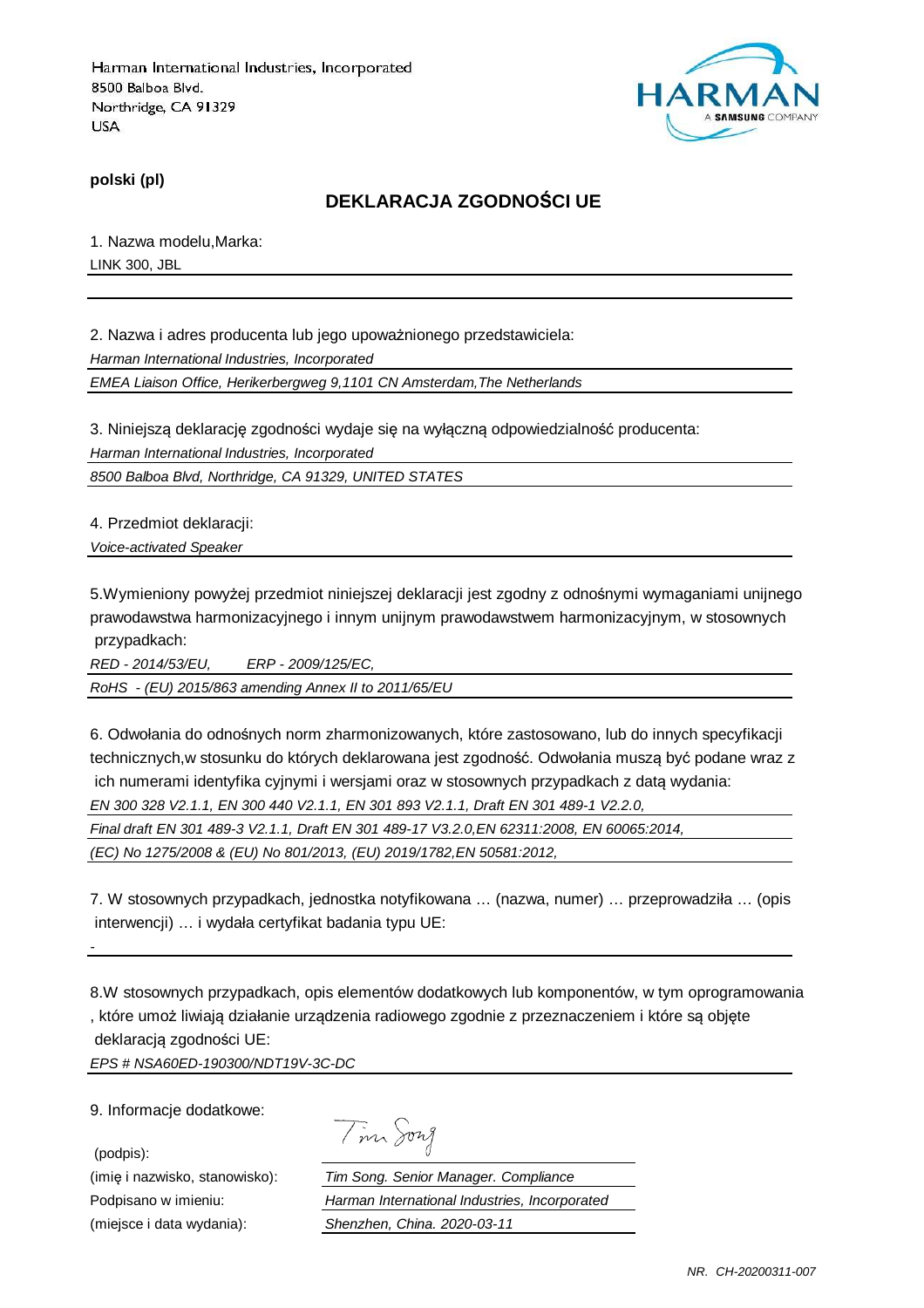#### **ZAŁ***Ą***CZNIK I efektywności energetycznej dotyczące zasilaczy zewnętrznych**

| producenta                                | Harman International Industries, Incorporated         |              |
|-------------------------------------------|-------------------------------------------------------|--------------|
| adres                                     | 8500 Balboa Blvd, Northridge, CA 91329, UNITED STATES |              |
| Identyfikator modelu                      | NSA60ED-190300                                        | NDT19V-3C-DC |
| Napięcie wejściowe (VAC)                  | 100-240                                               | 100-240      |
| Wejściowa częstotliwość prądu przemienneg | 50/60                                                 | 50/60        |
| Napięcie wyjściowe(V)                     | 19.0                                                  | 19.0         |
| Prąd wyjściowy(A)                         | 3.0                                                   | 3.0          |
| Moc wyjściowa (Watts)                     | 57.0                                                  | 57.0         |
| Średnia sprawność podczas pracy(%)        |                                                       |              |
| @230V                                     | 90.6                                                  | 90.0         |
| Sprawność przy niskim obciążeniu(10 %)    |                                                       |              |
| (%) @230V                                 | 86.3                                                  | 87.8         |
| Zużycie energii w stanie bez obciążenia   |                                                       |              |
| (Watts) @230V                             | 0.09                                                  | 0.09         |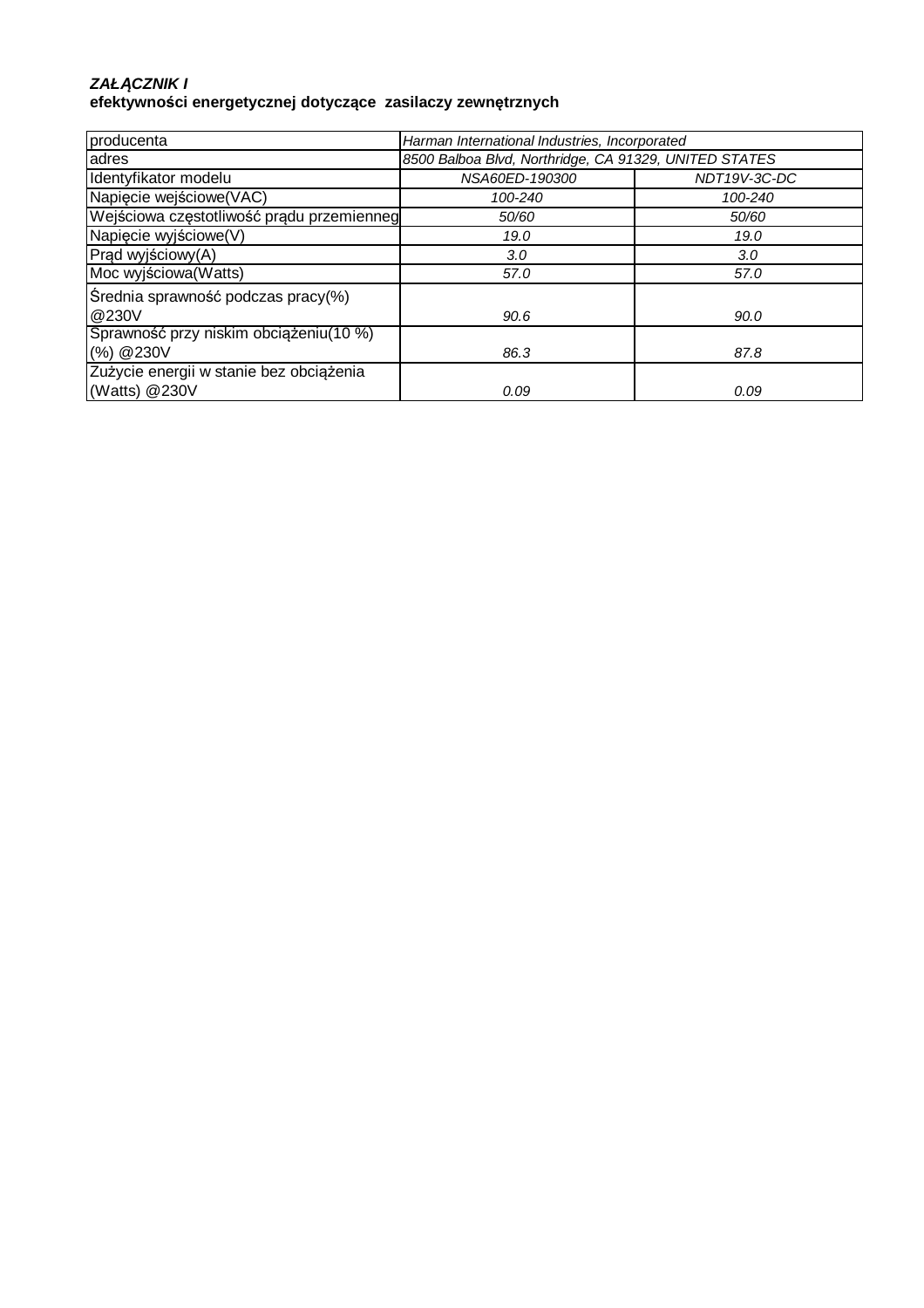

**slovenčina (sk)**

# **EÚ VYHLÁSENIE O ZHODE**

1.Číslo modelu,brand: LINK 300, JBL

2. Meno a adresa výrobcu alebo jeho splnomocneného zástupcu: Harman International Industries, Incorporated EMEA Liaison Office, Herikerbergweg 9,1101 CN Amsterdam,The Netherlands

3. Toto vyhlásenie o zhode sa vydáva na výhradnú zodpovednosť výrobcu.:

Harman International Industries, Incorporated

8500 Balboa Blvd, Northridge, CA 91329, UNITED STATES

4.Predmet vyhlásenia:

Voice-activated Speaker

5. Uvedený predmet vyhlásenia je v zhode s príslušnými harmonizačnými právnymi predpismi Únie a Prípadne ďalšie harmonizačné právne predpisy Únie:

RED - 2014/53/EU, ERP - 2009/125/EC,

RoHS - (EU) 2015/863 amending Annex II to 2011/65/EU

6. Odkazy na príslušné použité harmonizované normy alebo odkazy na iné technické špecifikácie, v súvislosti s ktorými sa zhoda vyhlasuje. V rámci odkazov sa musí uviesť identifikačné číslo a verzia a prípadne dátum vydania:

EN 300 328 V2.1.1, EN 300 440 V2.1.1, EN 301 893 V2.1.1, Draft EN 301 489-1 V2.2.0, Final draft EN 301 489-3 V2.1.1, Draft EN 301 489-17 V3.2.0,EN 62311:2008, EN 60065:2014, (EC) No 1275/2008 & (EU) No 801/2013, (EU) 2019/1782,EN 50581:2012,

7. Prípadne: notifikovaný orgán … (názov, číslo) … vykonal … (opis zásahu) … a vydal certifikát EÚ skúšky typu:

8. V príslušných prípadoch opis príslušenstva a komponentov vrátane softvéru, ktoré umožňujú rádiovému zariadeniu fungovať v súlade so zamýšľaným účelom, a na ktoré sa vzťahuje EÚ vyhlásenie o zhode: EPS # NSA60ED-190300/NDT19V-3C-DC

9. Doplňujúce informácie:

(podpis):

-

| $\cdot$ | vn I<br>4 |
|---------|-----------|
|         |           |

(meno, funkcia): Tim Song. Senior Manager. Compliance Podpísané za a v mene: Harman International Industries, Incorporated (miesto a dátum vydania): Shenzhen, China. 2020-03-11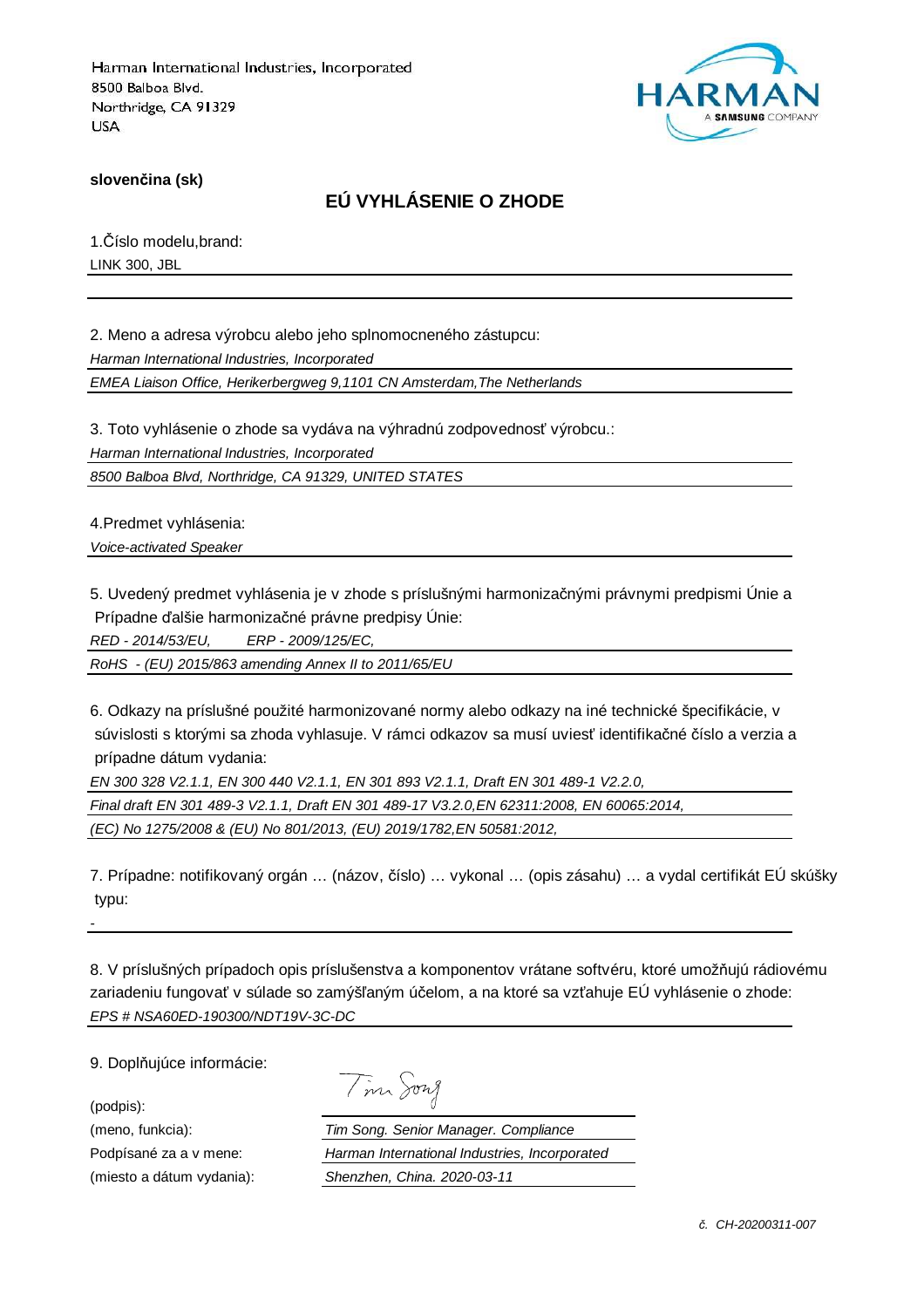## **PRÍLOHA I energetickú účinnosť na externých zdrojov napájania**

| výrobcu                                    | Harman International Industries, Incorporated         |              |
|--------------------------------------------|-------------------------------------------------------|--------------|
| adresa                                     | 8500 Balboa Blvd, Northridge, CA 91329, UNITED STATES |              |
| Identifikačný kód modelu                   | NSA60ED-190300                                        | NDT19V-3C-DC |
| Vstupné napätie(VAC)                       | 100-240                                               | 100-240      |
| Frekvencia vstupného striedavého prúdu(Hz) | 50/60                                                 | 50/60        |
| Výstupné napätie(V)                        | 19.0                                                  | 19.0         |
| Výstupný prúd(A)                           | 3.0                                                   | 3.0          |
| Výstupný výkon(Watts)                      | 57.0                                                  | 57.0         |
| Priemerná účinnosť v aktívnom režime(%)    |                                                       |              |
| @230V                                      | 90.6                                                  | 90.0         |
| Účinnosť pri nízkej záťaži(10 %) (%) @230V | 86.3                                                  | 87.8         |
| Spotreba energie v stave bez záťaže(Watts) |                                                       |              |
| @230V                                      | 0.09                                                  | 0.09         |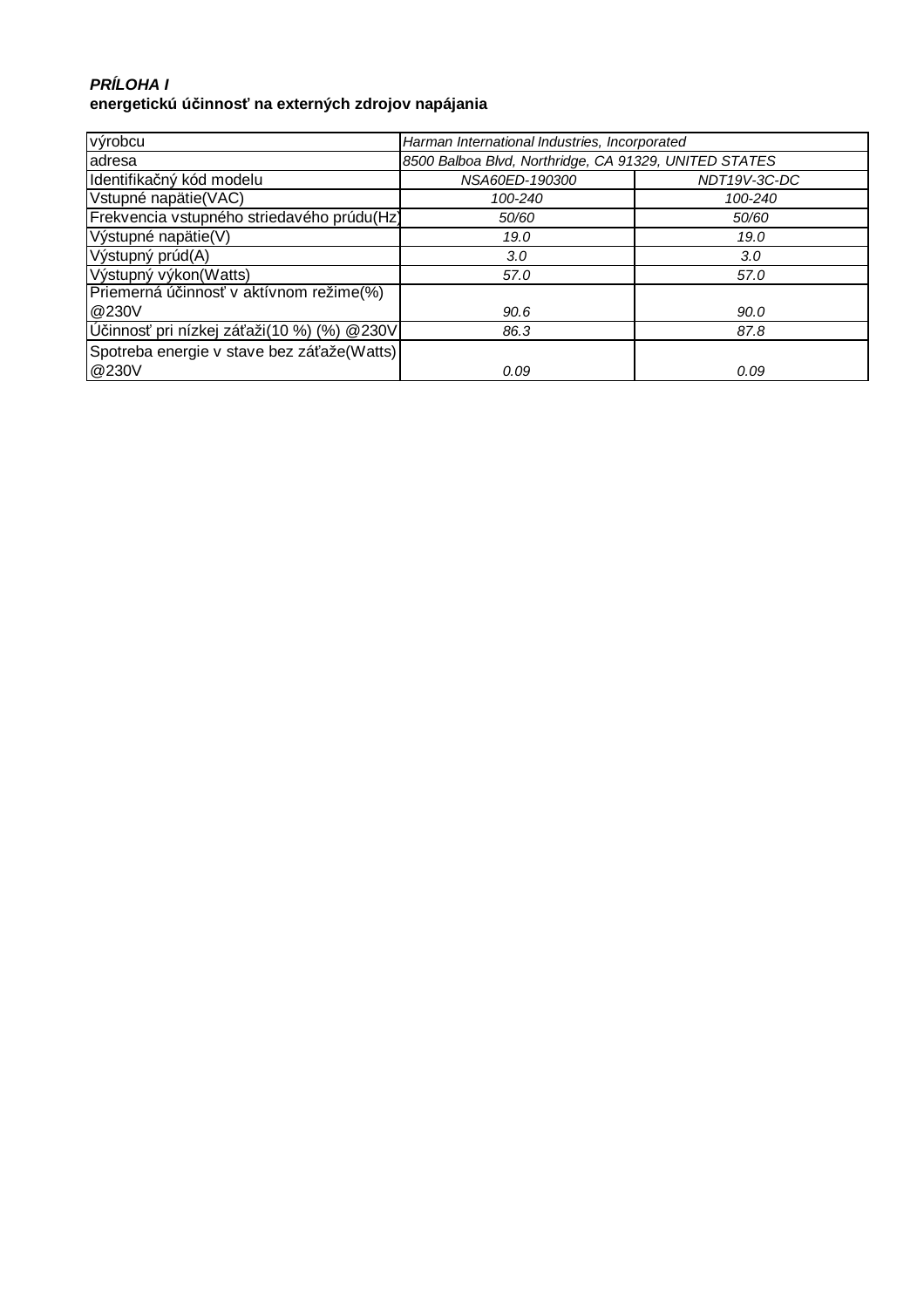

**svenska (sv)**

# **EU-FÖRSÄKRAN OM ÖVERENSSTÄMMELSE**

1. Modell nr.,varumärke**:** LINK 300, JBL

2. Namn på och adress till tillverkaren eller dennes representant: Harman International Industries, Incorporated EMEA Liaison Office, Herikerbergweg 9,1101 CN Amsterdam,The Netherlands

3. Denna försäkran om överensstämmelse utfärdas på tillverkarens eget ansvar:

Harman International Industries, Incorporated

8500 Balboa Blvd, Northridge, CA 91329, UNITED STATES

4. Föremål för försäkran:

Voice-activated Speaker

5. Föremålet för försäkran ovan överensstämmer med den relevanta unionslagstiftningen om harmon -isering och Annan harmoniserad unionslagstiftning i förekommande fall RED - 2014/53/EU, ERP - 2009/125/EC,

RoHS - (EU) 2015/863 amending Annex II to 2011/65/EU

6.Hänvisningar till de relevanta harmoniserade standarder som använts eller hänvisningar till andra tekniska specifikationer enligt vilka överensstämmelsen försäkras. Hänvisningar måste förtecknas tillsammans med identifieringsnummer och version och i förekommande fall datum för utfärdande: EN 300 328 V2.1.1, EN 300 440 V2.1.1, EN 301 893 V2.1.1, Draft EN 301 489-1 V2.2.0, Final draft EN 301 489-3 V2.1.1, Draft EN 301 489-17 V3.2.0,EN 62311:2008, EN 60065:2014,

(EC) No 1275/2008 & (EU) No 801/2013, (EU) 2019/1782,EN 50581:2012,

7. I tillämpliga fall: det anmälda organet ... (namn, nummer) ... har utfört ... (beskrivning av åtgärd) ... och utfärdat EU- typprovningsintyg:

8. I förekommande fall en beskrivning av tillbehör och komponenter, inklusive programvara, som gör det möjligt för radioutrustningen att fungera som avsett och som täcks av en EU-försäkran om överensstämmelse: EPS # NSA60ED-190300/NDT19V-3C-DC

9. Ytterligare information:

(namnteckning):

-

|  | 1721 M |
|--|--------|
|--|--------|

(namn, befattning): Tim Song. Senior Manager. Compliance Undertecknat för: Harman International Industries, Incorporated (ort och datum) Shenzhen, China. 2020-03-11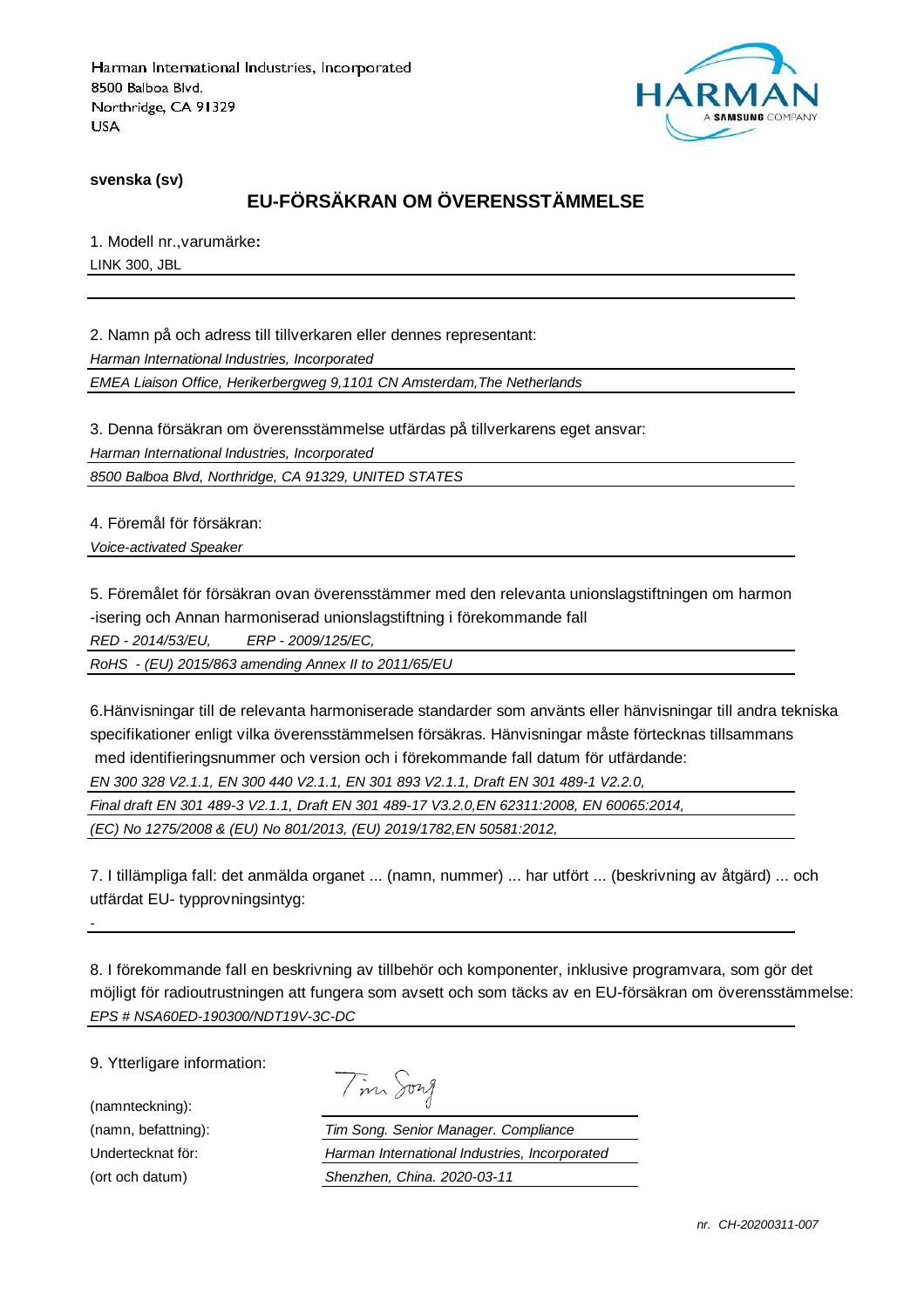### **BILAGA I Energieffektivitet för externa nätaggregat**

| Tillverkarens namn                           | Harman International Industries, Incorporated         |              |
|----------------------------------------------|-------------------------------------------------------|--------------|
| adress                                       | 8500 Balboa Blvd, Northridge, CA 91329, UNITED STATES |              |
| Modellbeteckning                             | NSA60ED-190300                                        | NDT19V-3C-DC |
| Ingående spänning(VAC)                       | 100-240                                               | 100-240      |
| Ingående frekvens (växelström)(Hz)           | 50/60                                                 | 50/60        |
| Utgående spänning(V)                         | 19.0                                                  | 19.0         |
| Utgående ström(A)                            | 3.0                                                   | 3.0          |
| Utgående effekt(Watts)                       | 57.0                                                  | 57.0         |
| Genomsnittlig verkningsgrad i aktivt läge(%) |                                                       |              |
| @230V                                        | 90.6                                                  | 90.0         |
| Verkningsgrad vid låg last(10 %) (%) @230V   | 86.3                                                  | 87.8         |
| Elförbrukning vid noll-last(Watts) @230V     | 0.09                                                  | 0.09         |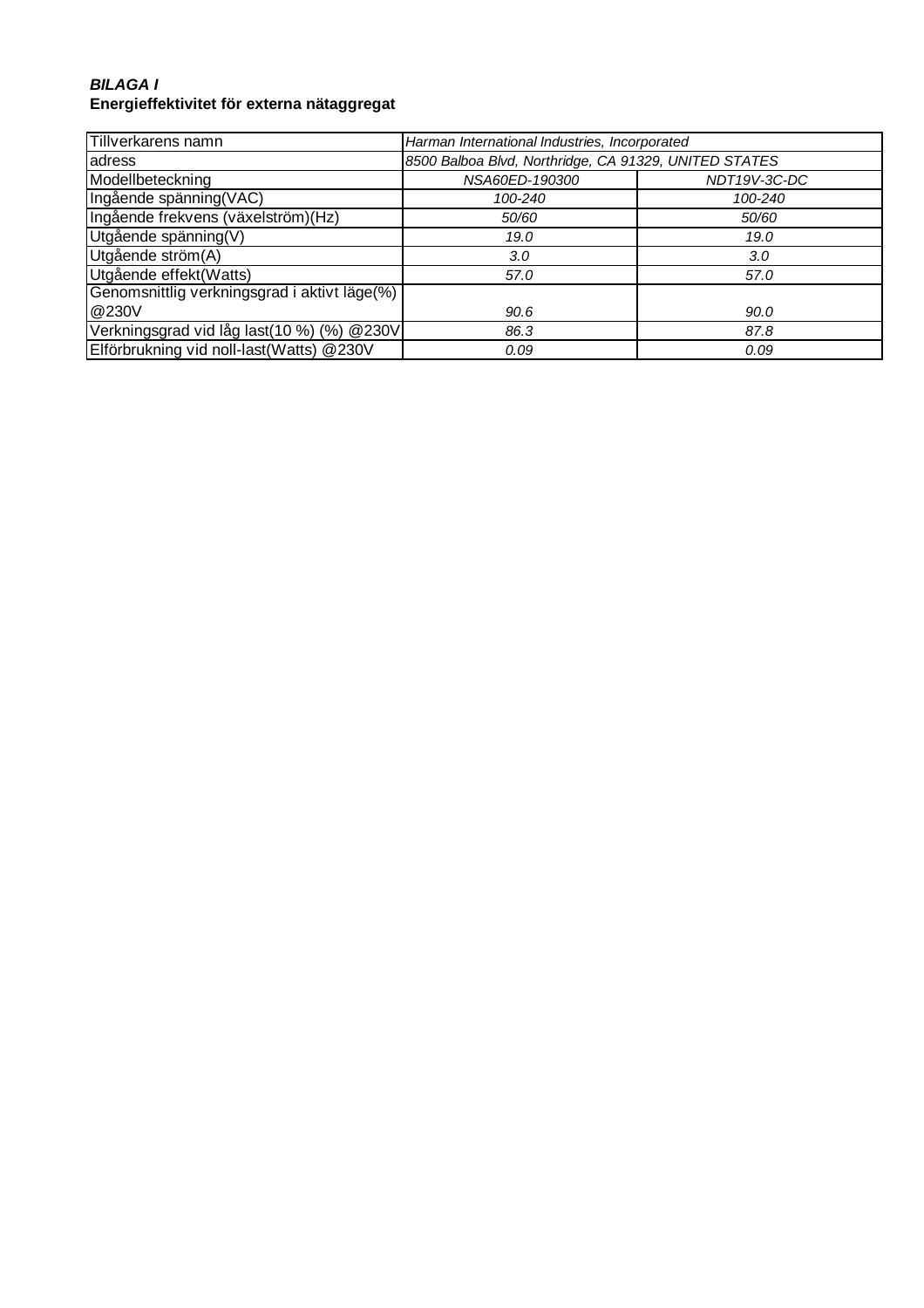

#### **Malti (mt)**

# **DIKJARAZZJONI TA' KONFORMITÀ TAL-UE**

1.Il-mudell Nru.,marka: LINK 300, JBL

2. L-isem u l-indirizz tal-manifattur jew tar-rappreżentant awtorizzat tiegħu: Harman International Industries, Incorporated

EMEA Liaison Office, Herikerbergweg 9,1101 CN Amsterdam,The Netherlands

3. Din id-dikjarazzjoni tal-konformità tinħareg taħt ir-responsabbiltà unika tal-manifattur:

Harman International Industries, Incorporated

8500 Balboa Blvd, Northridge, CA 91329, UNITED STATES

4.L-għan tad-dikjarazzjoni: Voice-activated Speaker

5. L-għan tad-dikjarazzjoni deskritt hawn fuq huwa konformi mal-leġiżlazzjoni ta' armonizzazzjoni rilevanti tal-Unjon Leġiżlazzjoni dwar l-armonizzazzjoni oħra tal-Unjoni meta tkun applikabbli:

RED - 2014/53/EU, ERP - 2009/125/EC,

RoHS - (EU) 2015/863 amending Annex II to 2011/65/EU

6. Ir-referenzi għall-istandards armonizzati rilevanti li ntużaw, jew ir-referenzi għall-ispeċifikazzjonijiet tekniċi l-oħrajn li skonthom qed tiġi ddikjarata l-konformità: Ir-referenzi jridu jiġu elenkati bin-numru tal-identifikazzjoni u l-verżjoni tagħhom u, fejn applikabbli, id-data tal-ħruġ:

EN 300 328 V2.1.1, EN 300 440 V2.1.1, EN 301 893 V2.1.1, Draft EN 301 489-1 V2.2.0,

Final draft EN 301 489-3 V2.1.1, Draft EN 301 489-17 V3.2.0,EN 62311:2008, EN 60065:2014,

(EC) No 1275/2008 & (EU) No 801/2013, (EU) 2019/1782,EN 50581:2012,

7.Meta applikabbli, il-korp notifikat … (l-isem, in-numru) … wettaq… (deskrizzjoni tal-intervent) … u ħareġ iċ-ċertifikat tal-eżami tat-tip tal-UE:

8. Fejn applikabbli, deskrizzjoni tal-aċċessorji u il-komponenti, inkluż is-softwer, li jippermettu t-tagħmir tar -radju jopera kif intiż u koperti mid-dikjarazzjoni tal-konformità tal-UE: EPS # NSA60ED-190300/NDT19V-3C-DC

9. Informazzjoni addizzjonali:

(firma):

-

Tim Song

(isem, funzjoni): Tim Song. Senior Manager. Compliance Iffirmat għal u f'isem: Harman International Industries, Incorporated (post u data tal-ħruġ): Shenzhen, China. 2020-03-11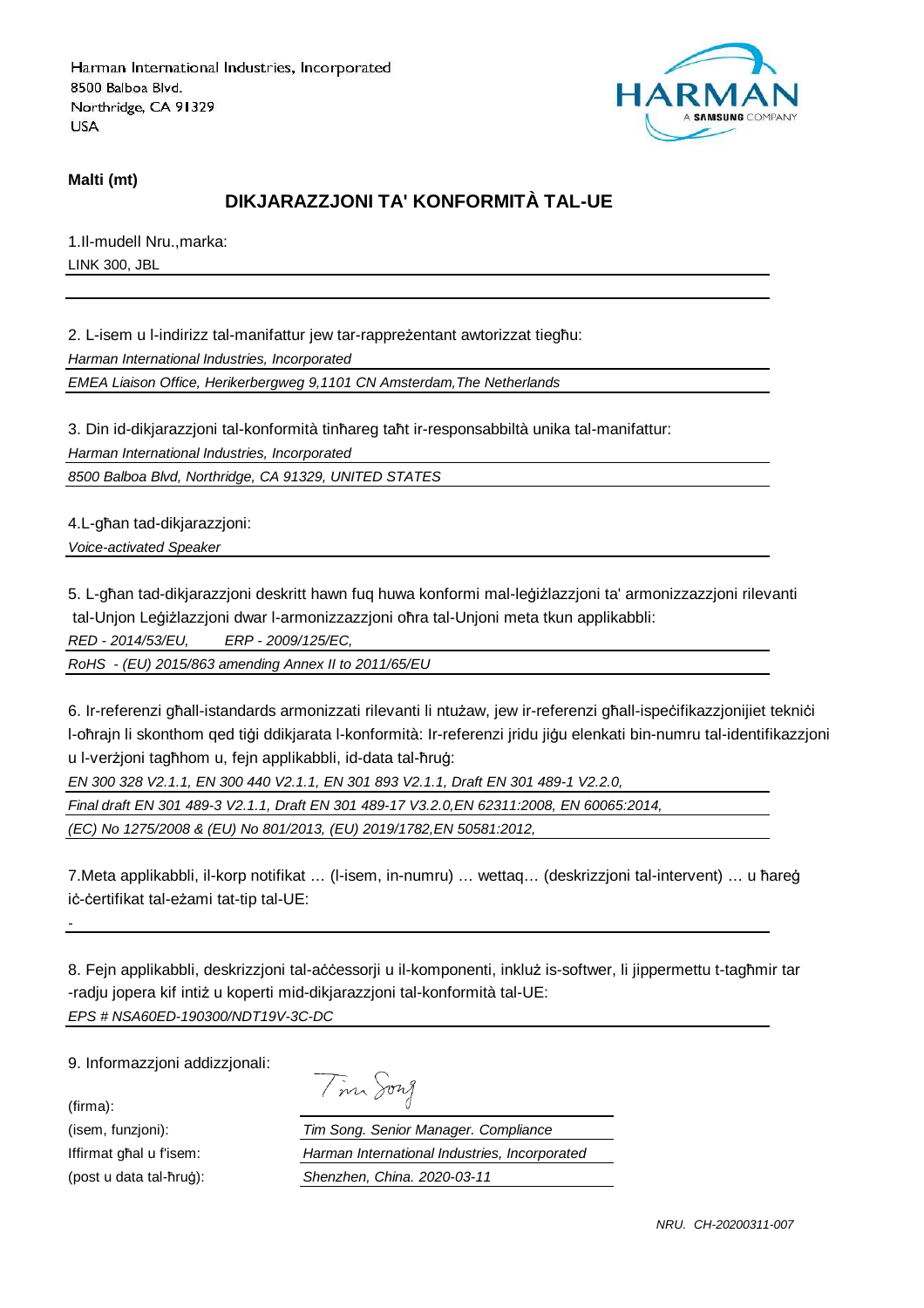#### **ANNESS I effiċjenza enerġetika tal- Provvisti tal-elettriku esterni**

| L-isem tal-manifattur                   | Harman International Industries, Incorporated         |              |
|-----------------------------------------|-------------------------------------------------------|--------------|
| indirizz                                | 8500 Balboa Blvd, Northridge, CA 91329, UNITED STATES |              |
| Identifikatur tal-mudell                | NSA60ED-190300                                        | NDT19V-3C-DC |
| Vultaģģ tal-input(VAC)                  | 100-240                                               | 100-240      |
| Frekwenza tal-input AC(Hz)              | 50/60                                                 | 50/60        |
| Vultaģģ tal-output(V)                   | 19.0                                                  | 19.0         |
| Kurrent tal-output(A)                   | 3.0                                                   | 3.0          |
| Potenza tal-output(Watts)               | 57.0                                                  | 57.0         |
| Efficjenza medja tal-modalità attiva(%) |                                                       |              |
| @230V                                   | 90.6                                                  | 90.0         |
| Efficjenza f'tagħbija baxxa(10 %) (%)   |                                                       |              |
| @230V                                   | 86.3                                                  | 87.8         |
| Konsum ta' enerģija minghajr            |                                                       |              |
| tagħbija(Watts) @230V                   | 0.09                                                  | 0.09         |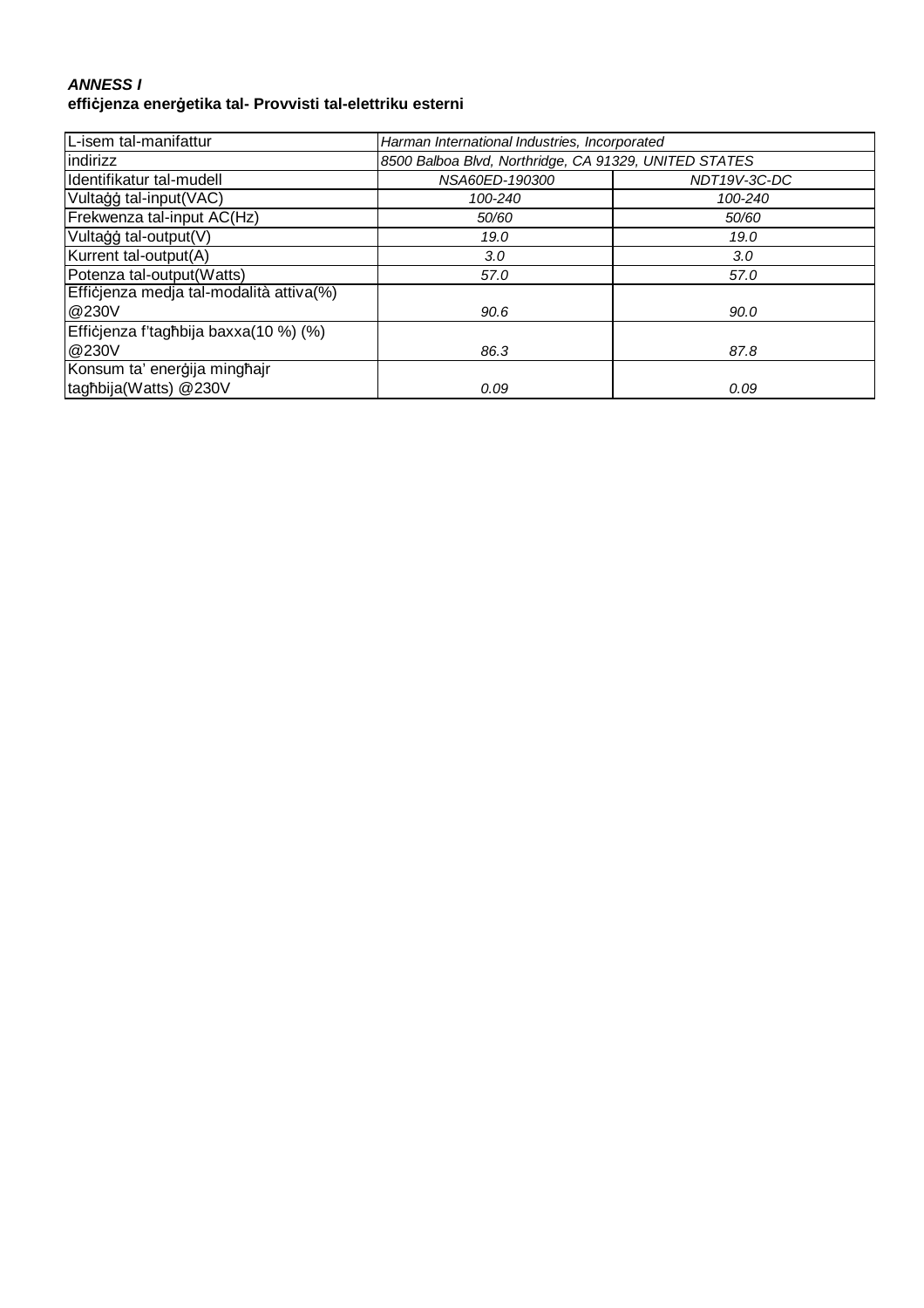

**português (pt)**

# **DECLARAÇÃO UE DE CONFORMIDADE**

1. Modelo Nº.,marca: LINK 300, JBL

2. Nome e endereço do fabricante ou do respetivo mandatário:

Harman International Industries, Incorporated

EMEA Liaison Office, Herikerbergweg 9,1101 CN Amsterdam,The Netherlands

3. A presente declaração de conformidade é emitida sob a exclusiva responsabilidade do fabricante: Harman International Industries, Incorporated

8500 Balboa Blvd, Northridge, CA 91329, UNITED STATES

4. Objeto da declaração:

Voice-activated Speaker

5.O objeto da declaração acima mencionada está em conformidade com a legislação de harmonização da União aplicável de Outra legislação de harmonização da União, se aplicável:

RED - 2014/53/EU, ERP - 2009/125/EC,

RoHS - (EU) 2015/863 amending Annex II to 2011/65/EU

6. Referências às normas harmonizadas aplicáveis utilizadas ou às outras especificações técnicas em relação às quais a conformidade é declarada. As referências devem ser enumeradas com os respetivos números de identificação e versão e, se for caso disso, a data de emissão:

EN 300 328 V2.1.1, EN 300 440 V2.1.1, EN 301 893 V2.1.1, Draft EN 301 489-1 V2.2.0,

Final draft EN 301 489-3 V2.1.1, Draft EN 301 489-17 V3.2.0,EN 62311:2008, EN 60065:2014,

(EC) No 1275/2008 & (EU) No 801/2013, (EU) 2019/1782,EN 50581:2012,

7. Se aplicável, o organismo notificado: (nome, número)... efetuou… (descrição da intervenção)… e emitiu o certificado de exame UE de tipo:

8. Se aplicável, descrição dos acessórios e/ou componentes, incluindo o software, que permitem que o equipamento de rádio funcione conforme o pretendido, abrangidos pela declaração UE de conformidade: EPS # NSA60ED-190300/NDT19V-3C-DC

9. Informações complementares:

(assinatura):

-

| $\backsim$ | 1227 |
|------------|------|
|            |      |

(nome, cargo) : Tim Song. Senior Manager. Compliance Assinado por e em nome de: Harman International Industries, Incorporated (local e data de emissão) Shenzhen, China. 2020-03-11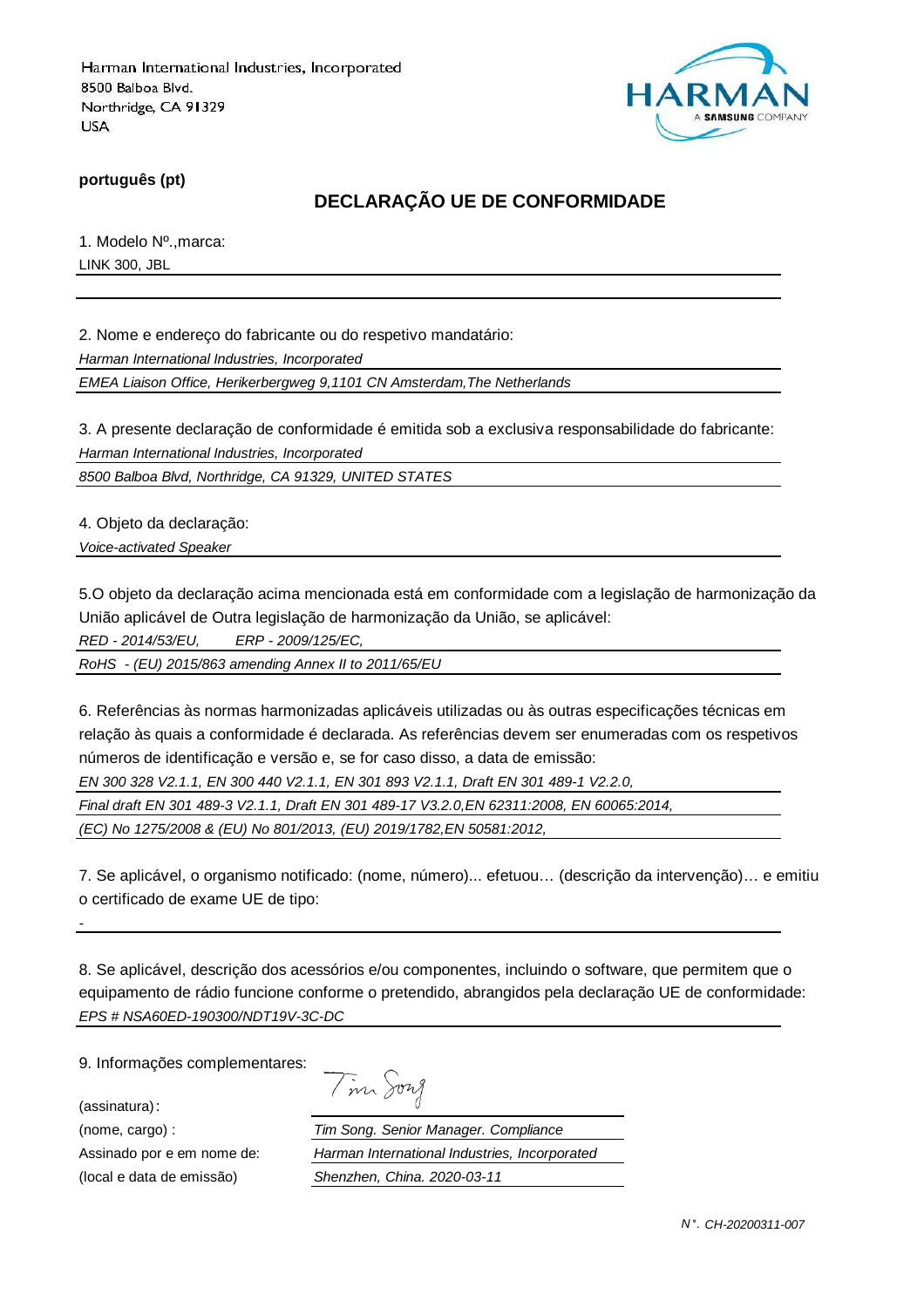### **ANEXO I eficiência energética de Fontes de alimentação externas**

| Nome do fabricante                        | Harman International Industries, Incorporated         |              |
|-------------------------------------------|-------------------------------------------------------|--------------|
| endereco                                  | 8500 Balboa Blvd, Northridge, CA 91329, UNITED STATES |              |
| Identificador do modelo                   | NSA60ED-190300                                        | NDT19V-3C-DC |
| Tensão de entrada(VAC)                    | 100-240                                               | 100-240      |
| Frequência da alimentação de CA(Hz)       | 50/60                                                 | 50/60        |
| Tensão de saída(V)                        | 19.0                                                  | 19.0         |
| Corrente de saída(A)                      | 3.0                                                   | 3.0          |
| Potência de saída(Watts)                  | 57.0                                                  | 57.0         |
| Eficiência média no modo ativo(%) @230V   | 90.6                                                  | 90.0         |
| Eficiência a carga baixa(10 %) (%) @ 230V | 86.3                                                  | 87.8         |
| Consumo energético em vazio(Watts)        |                                                       |              |
| @230V                                     | 0.09                                                  | 0.09         |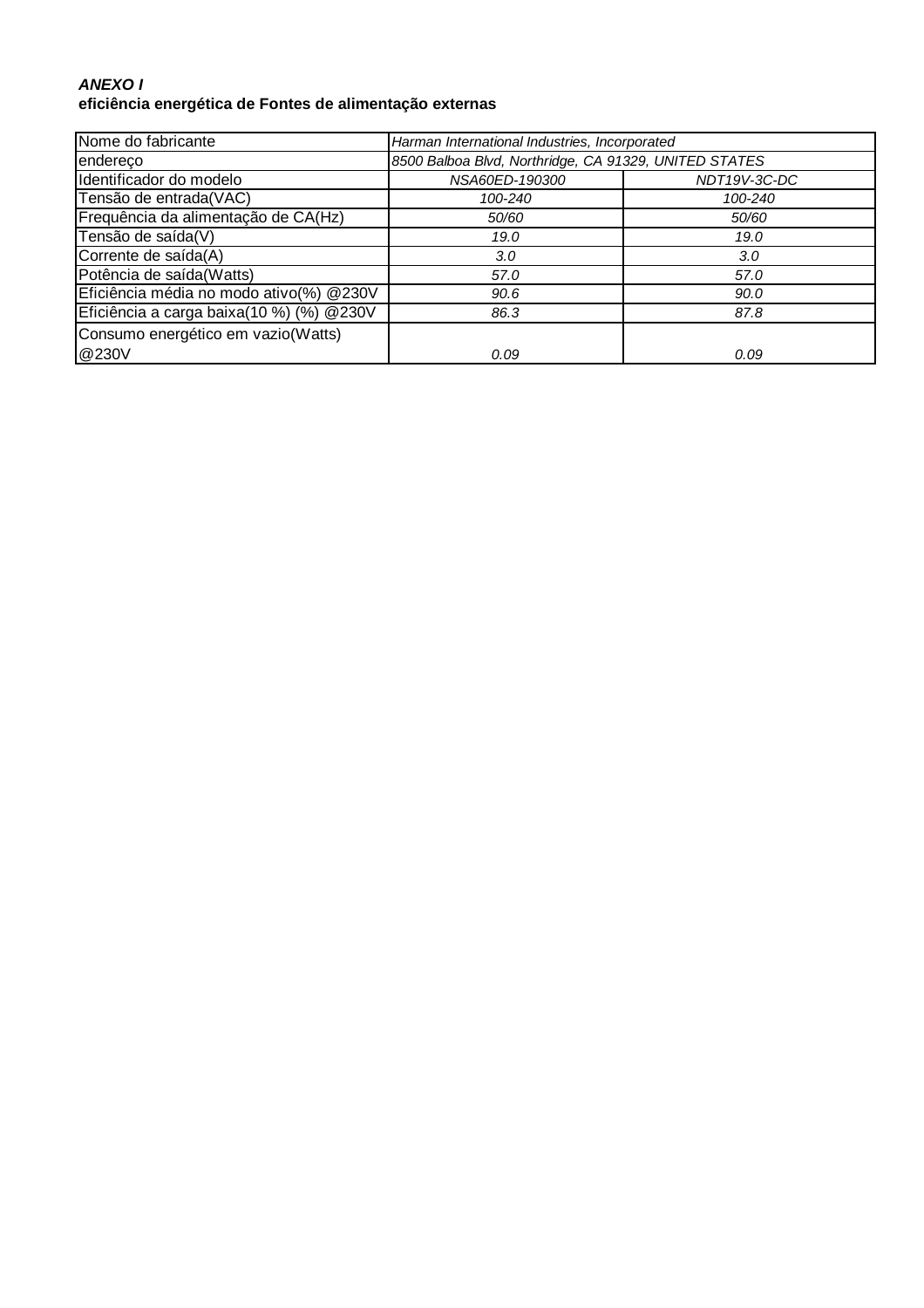

**slovenščina (sl)**

## **IZJAVA EU O SKLADNOSTI**

1.Oznaka modela,brand: LINK 300, JBL

2. Ime in naslov proizvajalca ali njegovega pooblaščenega zastopnika: Harman International Industries, Incorporated EMEA Liaison Office, Herikerbergweg 9,1101 CN Amsterdam,The Netherlands

3. Za izdajo te izjave o skladnosti je odgovoren izključno proizvajalec: Harman International Industries, Incorporated 8500 Balboa Blvd, Northridge, CA 91329, UNITED STATES

4. Predmet izjave:

Voice-activated Speaker

5. Predmet navedene izjave je v skladu z ustrezno zakonodajo Unije o harmonizaciji in Po potrebi z drugo zakonodajo Unije o harmonizaciji:

RED - 2014/53/EU, ERP - 2009/125/EC,

RoHS - (EU) 2015/863 amending Annex II to 2011/65/EU

6.Sklicevanja na uporabljene harmonizirane standarde ali sklicevanja na druge tehnične specifikacije v zvezi s skladnostjo, ki je navedena v izjavi. Sklicevanja morajo biti navedena s svojo identifikacijsko številko, različico in po potrebi datumom izdaje:

EN 300 328 V2.1.1, EN 300 440 V2.1.1, EN 301 893 V2.1.1, Draft EN 301 489-1 V2.2.0,

Final draft EN 301 489-3 V2.1.1, Draft EN 301 489-17 V3.2.0,EN 62311:2008, EN 60065:2014,

(EC) No 1275/2008 & (EU) No 801/2013, (EU) 2019/1782,EN 50581:2012,

7. Po potrebi je priglašeni organ … (ime, številka) … izvedel … (opis intervencije) … in izdal certifikat o EU-pregledu tipa:

8. Po potrebi opise dodatne opreme in komponent, vključno s programsko opremo, ki zagotavljajo namensko delovanje radijske opreme in so zajeti v izjavi EU o skladnosti: EPS # NSA60ED-190300/NDT19V-3C-DC

9. Dodatne informacije:

(podpis):

-

|  | 172.7 |
|--|-------|
|--|-------|

(ime, funkcija): Tim Song. Senior Manager. Compliance Podpisano za in v imenu: Harman International Industries, Incorporated (kraj in datum izdaje): Shenzhen, China. 2020-03-11